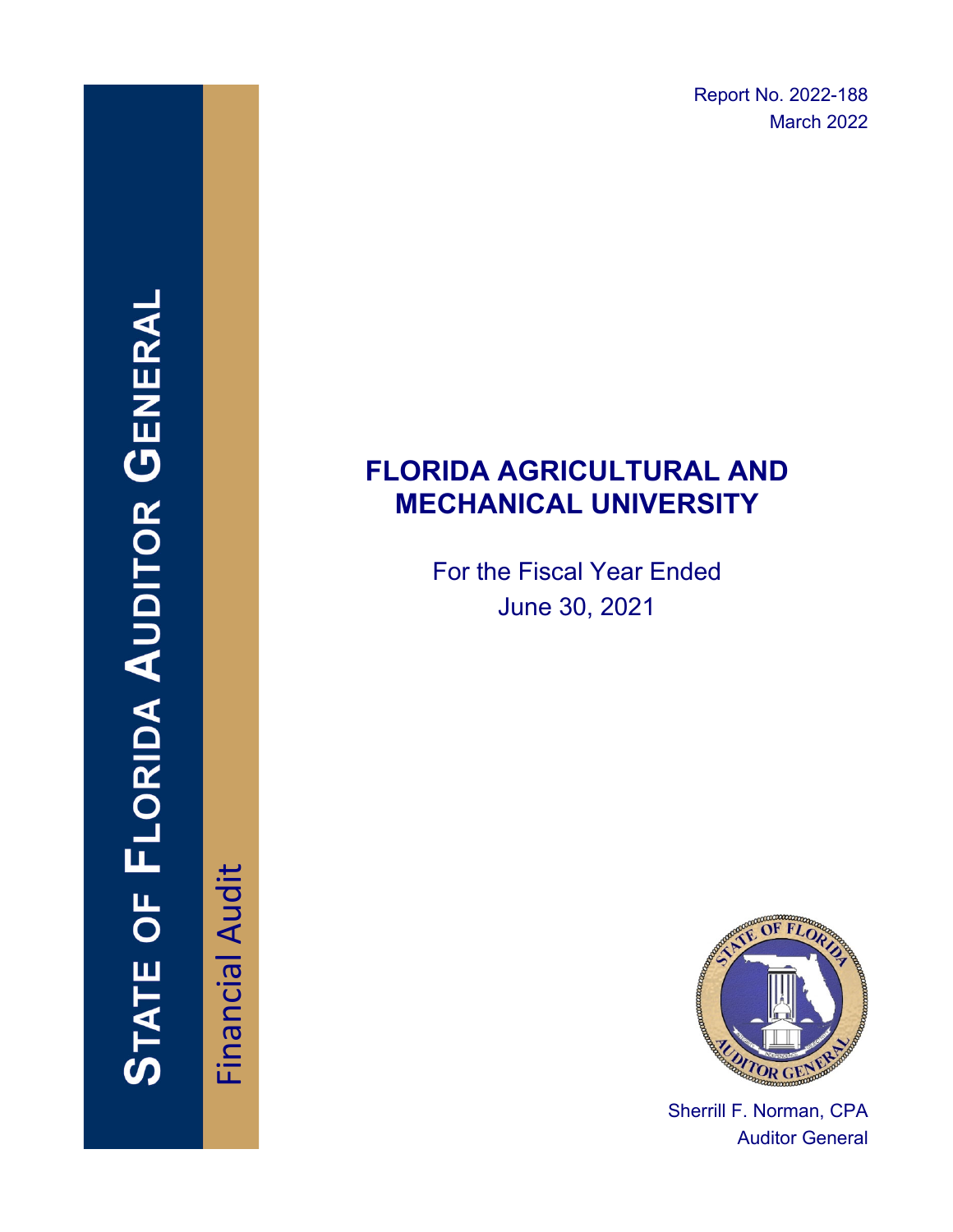### **Board of Trustees and President**

During the 2020-21 fiscal year, Dr. Larry Robinson served as President of Florida Agricultural and Mechanical University and the following individuals served as Members of the Board of Trustees:

> Kelvin L. Lawson, Chair **Dominique Xavier McClinton** Kimberly Ann Moore, Vice Chair through  $4-30-21$ <sup>c</sup> Ann Marie Cavazos<sup>a</sup> Belvin Perry Jr. Otis Cliatt II from 12-11-20 Craig Reed Thomas W. Dortch Jr. Kenward Stone from 10-27-20<sup>d</sup> Michael Dubose from  $12-11-20<sup>b</sup>$  Nicole Washington Kristin Harper Carrington Whigham from 5-1-21<sup>c</sup>

> David Lawrence Jr. Robert L. Woody through 12-10-20

- 
- <sup>a</sup> Faculty Senate Chair.<br>**b Trustee position vacant 7-1-20, through 12-10-20.**
- c Student Body President.
- d Trustee position vacant 7-1-20, through 10-26-20.

The Auditor General conducts audits of governmental entities to provide the Legislature, Florida's citizens, public entity management, and other stakeholders unbiased, timely, and relevant information for use in promoting government accountability and stewardship and improving government operations.

The team leader was Stacy Boyd, and the audit was supervised by Maria G. Loar, CPA.

Please address inquiries regarding this report to Jaime N. Hoelscher, CPA, Audit Manager, by e-mail at jaimehoelscher@aud.state.fl.us or by telephone at (850) 412-2868.

This report and other reports prepared by the Auditor General are available at:

[FLAuditor.gov](http://flauditor.gov/) 

Printed copies of our reports may be requested by contacting us at:

**State of Florida Auditor General** 

**Claude Pepper Building, Suite G74 · 111 West Madison Street · Tallahassee, FL 32399-1450 · (850) 412-2722**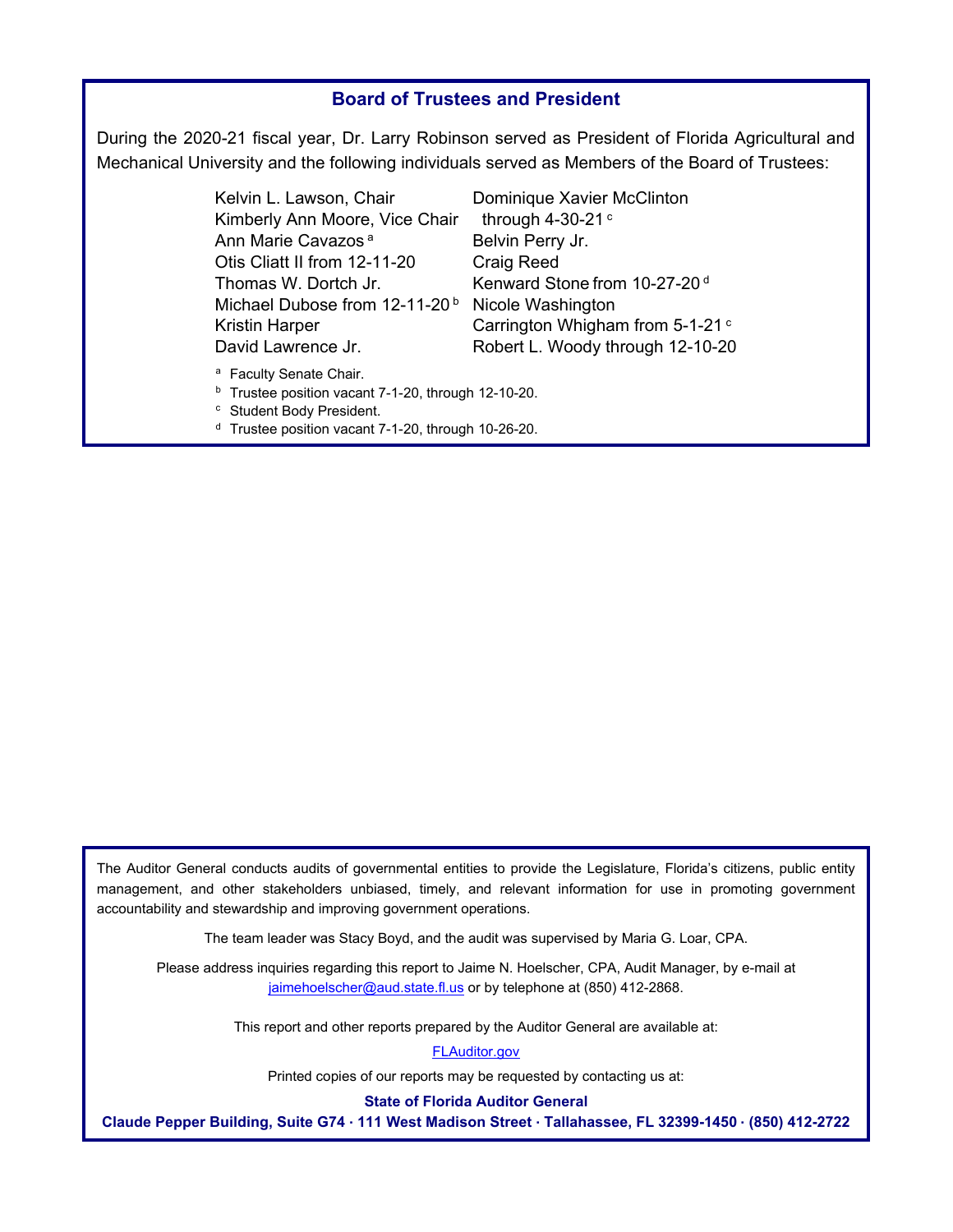# **FLORIDA AGRICULTURAL AND MECHANICAL UNIVERSITY TABLE OF CONTENTS**

Page

|                                                                                                                                                                         | No. |
|-------------------------------------------------------------------------------------------------------------------------------------------------------------------------|-----|
|                                                                                                                                                                         |     |
|                                                                                                                                                                         |     |
|                                                                                                                                                                         |     |
|                                                                                                                                                                         |     |
|                                                                                                                                                                         |     |
| <b>BASIC FINANCIAL STATEMENTS</b>                                                                                                                                       |     |
|                                                                                                                                                                         |     |
|                                                                                                                                                                         |     |
|                                                                                                                                                                         |     |
|                                                                                                                                                                         |     |
| OTHER REQUIRED SUPPLEMENTARY INFORMATION                                                                                                                                |     |
| Schedule of the University's Proportionate Share of the Total Other Postemployment                                                                                      |     |
| Schedule of the University's Proportionate Share of the Net Pension Liability - Florida                                                                                 |     |
| Schedule of University Contributions - Florida Retirement System Pension Plan  48                                                                                       |     |
| Schedule of the University's Proportionate Share of the Net Pension Liability - Health                                                                                  |     |
| Schedule of University Contributions – Health Insurance Subsidy Pension Plan  50                                                                                        |     |
|                                                                                                                                                                         |     |
| INDEPENDENT AUDITOR'S REPORT ON INTERNAL CONTROL OVER<br>FINANCIAL REPORTING AND ON COMPLIANCE AND OTHER MATTERS<br>BASED ON AN AUDIT OF FINANCIAL STATEMENTS PERFORMED |     |
|                                                                                                                                                                         |     |
|                                                                                                                                                                         |     |
|                                                                                                                                                                         |     |
|                                                                                                                                                                         |     |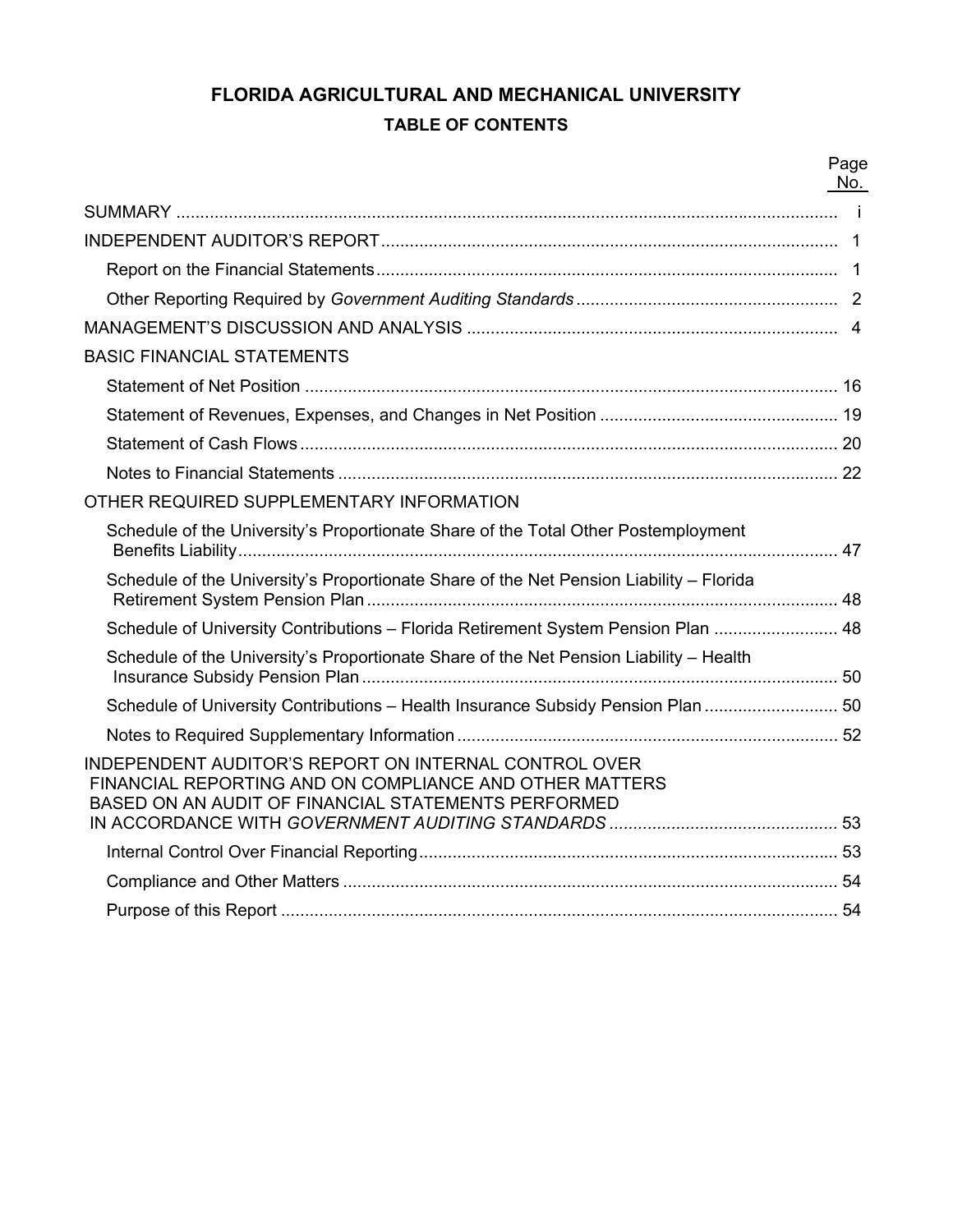# SUMMARY OF REPORT ON FINANCIAL STATEMENTS

<span id="page-3-0"></span>Our audit disclosed that the basic financial statements of Florida Agricultural and Mechanical University (a component unit of the State of Florida) were presented fairly, in all material respects, in accordance with prescribed financial reporting standards.

SUMMARY OF REPORT ON INTERNAL CONTROL AND COMPLIANCE

Our audit did not identify any deficiencies in internal control over financial reporting that we consider to be material weaknesses.

The results of our tests disclosed no instances of noncompliance or other matters that are required to be reported under *Government Auditing Standards*, issued by the Comptroller General of the United States.

# AUDIT OBJECTIVES AND SCOPE

Our audit objectives were to determine whether Florida Agricultural and Mechanical University and its officers with administrative and stewardship responsibilities for University operations had:

- Presented the University's basic financial statements in accordance with generally accepted accounting principles;
- Established and implemented internal control over financial reporting and compliance with requirements that could have a direct and material effect on the financial statements; and
- Complied with the various provisions of laws, rules, regulations, contracts, and grant agreements that are material to the financial statements.

The scope of this audit included an examination of the University's basic financial statements as of and for the fiscal year ended June 30, 2021. We obtained an understanding of the University's environment, including its internal control, and assessed the risk of material misstatement necessary to plan the audit of the basic financial statements. We also examined various transactions to determine whether they were executed, in both manner and substance, in accordance with governing provisions of laws, rules, regulations, contracts, and grant agreements.

An examination of Federal awards administered by the University is included within the scope of our Statewide audit of Federal awards administered by the State of Florida.

# AUDIT METHODOLOGY

We conducted our audit in accordance with auditing standards generally accepted in the United States of America and applicable standards contained in *Government Auditing Standards*, issued by the Comptroller General of the United States.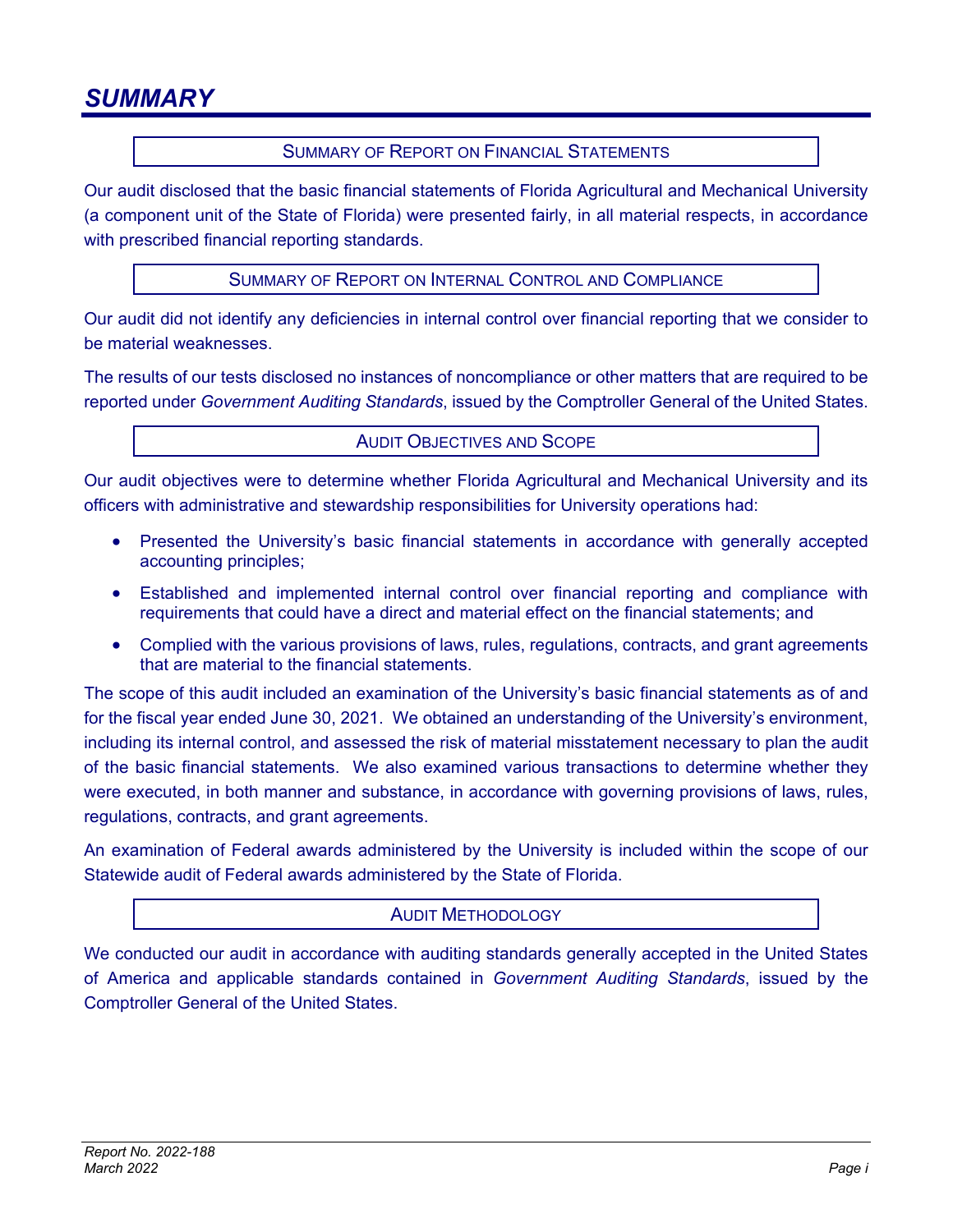<span id="page-4-0"></span>

Sherrill F. Norman, CPA Auditor General

# **AUDITOR GENERAL STATE OF FLORIDA**

Claude Denson Pepper Building, Suite G74 111 West Madison Street Tallahassee, Florida 32399-1450



Phone: (850) 412-2722 Fax: (850) 488-6975

The President of the Senate, the Speaker of the House of Representatives, and the Legislative Auditing Committee

# **INDEPENDENT AUDITOR'S REPORT**

# **Report on the Financial Statements**

We have audited the accompanying financial statements of Florida Agricultural and Mechanical University, a component unit of the State of Florida, and its aggregate discretely presented component units as of and for the fiscal year ended June 30, 2021, and the related notes to the financial statements, which collectively comprise the University's basic financial statements as listed in the table of contents.

# *Management's Responsibility for the Financial Statements*

Management is responsible for the preparation and fair presentation of these financial statements in accordance with accounting principles generally accepted in the United States of America; this includes the design, implementation, and maintenance of internal control relevant to the preparation and fair presentation of financial statements that are free from material misstatement, whether due to fraud or error.

# *Auditor's Responsibility*

Our responsibility is to express opinions on these financial statements based on our audit. We did not audit the financial statements of the aggregate discretely presented component units, which represent 100 percent of the transactions and account balances of the aggregate discretely presented component units columns. Those statements were audited by other auditors whose reports have been furnished to us, and our opinion, insofar as it relates to the amounts included for the aggregate discretely presented component units, is based solely on the reports of the other auditors. We conducted our audit in accordance with auditing standards generally accepted in the United States of America and the standards applicable to financial audits contained in *Government Auditing Standards*, issued by the Comptroller General of the United States. Those standards require that we plan and perform the audit to obtain reasonable assurance about whether the financial statements are free from material misstatement.

An audit involves performing procedures to obtain audit evidence about the amounts and disclosures in the financial statements. The procedures selected depend on the auditor's judgment, including the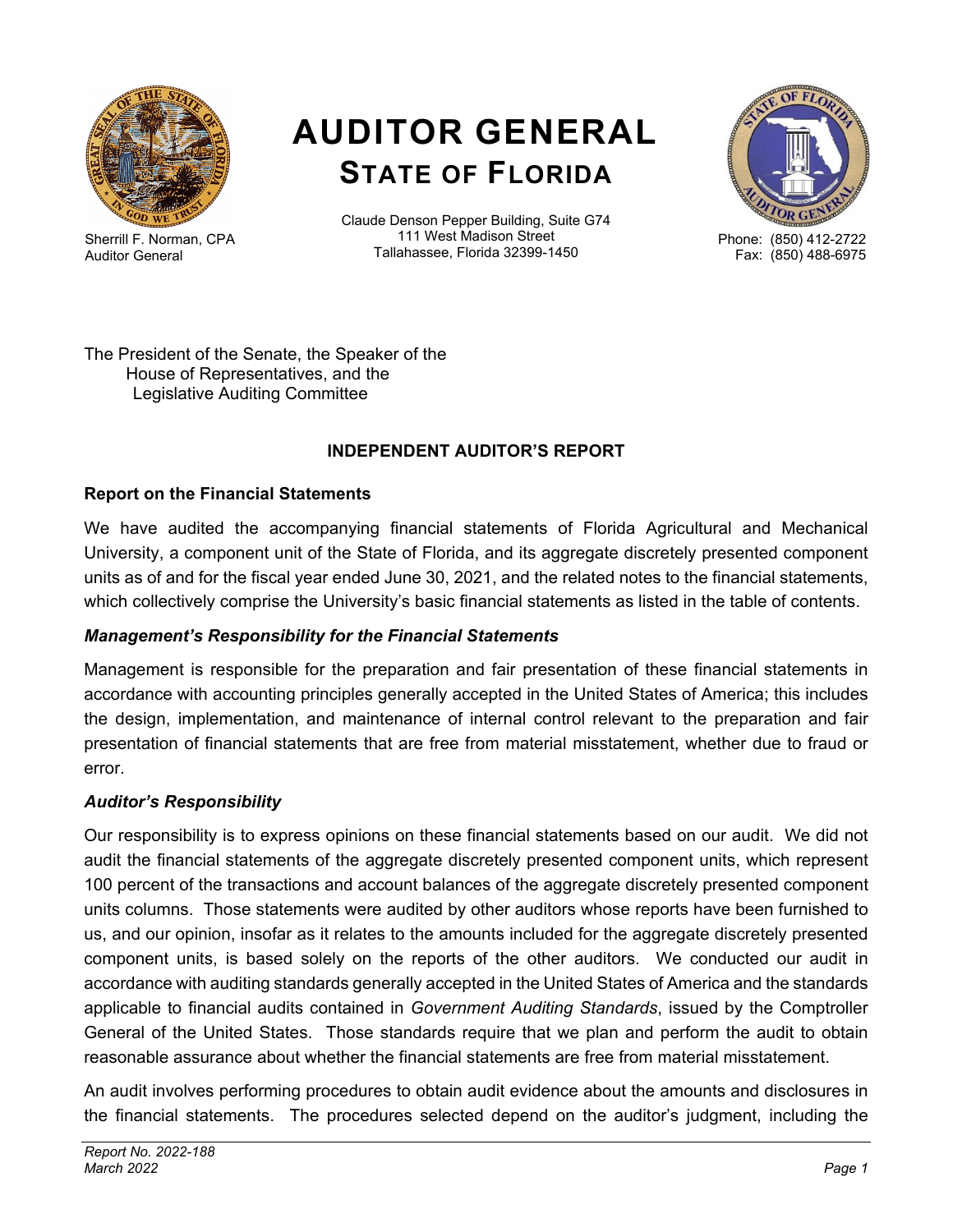<span id="page-5-0"></span>assessment of the risks of material misstatement of the financial statements, whether due to fraud or error. In making those risk assessments, the auditor considers internal control relevant to the entity's preparation and fair presentation of the financial statements in order to design audit procedures that are appropriate in the circumstances, but not for the purpose of expressing an opinion on the effectiveness of the entity's internal control. Accordingly, we express no such opinion. An audit also includes evaluating the appropriateness of accounting policies used and the reasonableness of significant accounting estimates made by management, as well as evaluating the overall presentation of the financial statements.

We believe that the audit evidence we have obtained is sufficient and appropriate to provide a basis for our audit opinions.

# *Opinions*

In our opinion, based on our audit and the reports of other auditors, the financial statements referred to above present fairly, in all material respects, the respective financial position of Florida Agricultural and Mechanical University and of its aggregate discretely presented component units as of June 30, 2021, and the respective changes in financial position and, where applicable, cash flows thereof for the fiscal year then ended in accordance with accounting principles generally accepted in the United States of America.

# *Other Matter*

# *Required Supplementary Information*

Accounting principles generally accepted in the United States of America require that **MANAGEMENT'S DISCUSSION AND ANALYSIS**, the **Schedule of the University's Proportionate Share of the Total Other Postemployment Benefits Liability**, **Schedule of the University's Proportionate Share of the Net Pension Liability – Florida Retirement System Pension Plan**, **Schedule of University Contributions – Florida Retirement System Pension Plan**, **Schedule of the University's Proportionate Share of the Net Pension Liability – Health Insurance Subsidy Pension Plan**, **Schedule of University Contributions – Health Insurance Subsidy Pension Plan**, and **Notes to Required Supplementary Information** as listed in the table of contents, be presented to supplement the basic financial statements. Such information, although not a part of the basic financial statements, is required by the Governmental Accounting Standards Board who considers it to be an essential part of financial reporting for placing the basic financial statements in an appropriate operational, economic, or historical context. We have applied certain limited procedures to the required supplementary information in accordance with auditing standards generally accepted in the United States of America, which consisted of inquiries of management about the methods of preparing the information and comparing the information for consistency with management's responses to our inquiries, the basic financial statements, and other knowledge we obtained during our audit of the basic financial statements. We do not express an opinion or provide any assurance on the information because the limited procedures do not provide us with sufficient evidence to express an opinion or provide any assurance.

# **Other Reporting Required by** *Government Auditing Standards*

In accordance with *Government Auditing Standards*, we have also issued our report dated March 28, 2022, on our consideration of the Florida Agricultural and Mechanical University's internal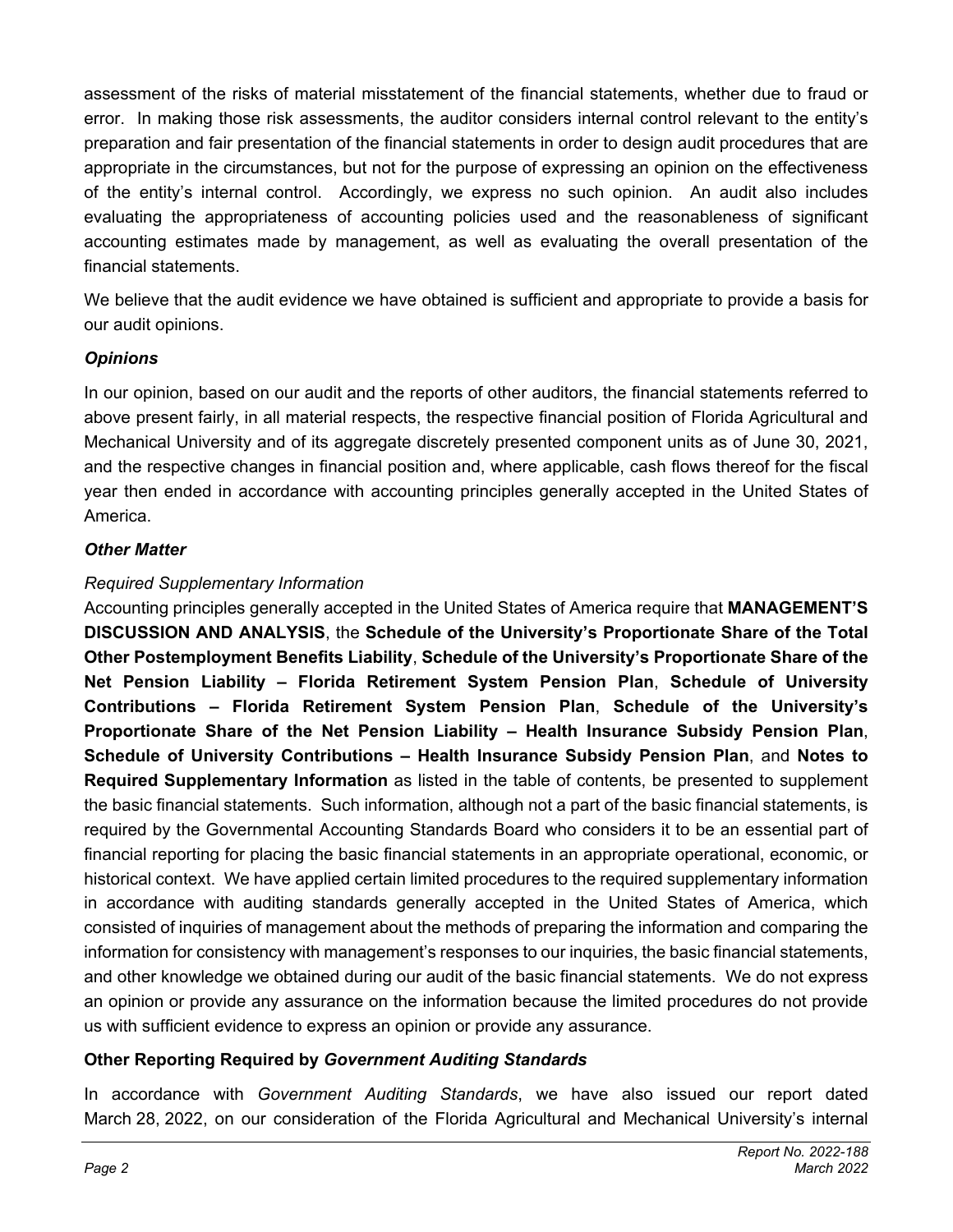control over financial reporting and on our tests of its compliance with certain provisions of laws, rules, regulations, contracts, and grant agreements and other matters included under the heading **INDEPENDENT AUDITOR'S REPORT ON INTERNAL CONTROL OVER FINANCIAL REPORTING AND ON COMPLIANCE AND OTHER MATTERS BASED ON AN AUDIT OF FINANCIAL STATEMENTS PERFORMED IN ACCORDANCE WITH** *GOVERNMENT AUDITING STANDARDS*. The purpose of that report is solely to describe the scope of our testing of internal control over financial reporting and compliance and the results of that testing, and not to provide an opinion on the effectiveness of the internal control over financial reporting or on compliance. That report is an integral part of an audit performed in accordance with *Government Auditing Standards* in considering the Florida Agricultural and Mechanical University's internal control over financial reporting and compliance.

Respectfully submitted,

Verman

Sherrill F. Norman, CPA Tallahassee, Florida March 28, 2022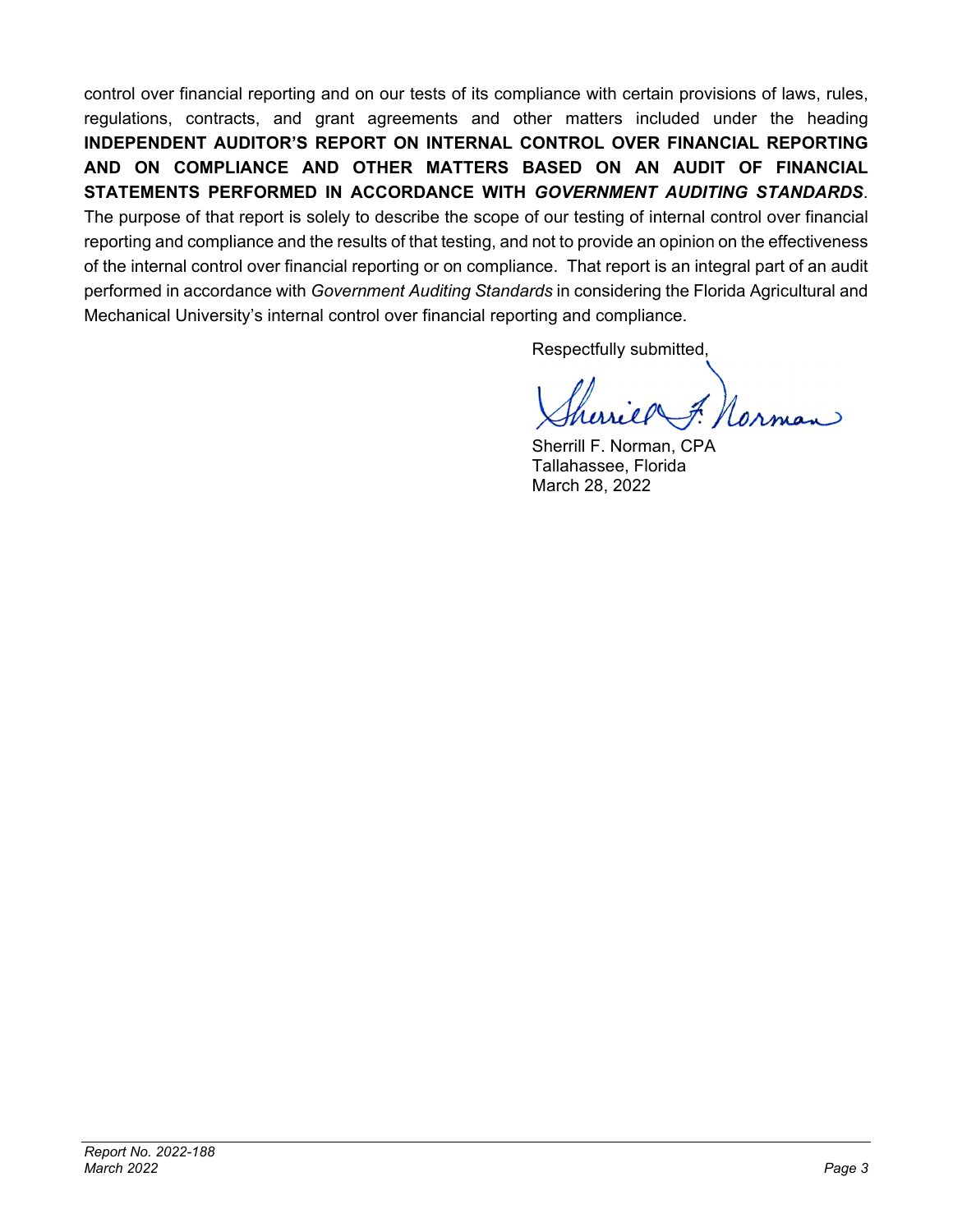# <span id="page-7-0"></span>*MANAGEMENT'S DISCUSSION AND ANALYSIS*

Management's discussion and analysis (MD&A) provides an overview of the financial position and activities of the University for the fiscal year ended June 30, 2021, and should be read in conjunction with the financial statements and notes thereto. The MD&A, and financial statements and notes thereto, are the responsibility of University management. The MD&A contains financial activity of the University for the fiscal years ended June 30, 2021, and June 30, 2020.

# FINANCIAL HIGHLIGHTS

The University continues to address the impact of the pandemic in all aspects, including financial. As the financial performance of the University for the 2020-21 fiscal year is discussed in further detail, the impact of the pandemic will be noted where relevant.

At the start of the Fall Semester of the 2020-21 fiscal year, the University returned to normal, pre COVID-19 pandemic, operations which included face to face instruction, normal class and housing capacities, and all staff and faculty returned to the office. With the assistance of the emergency funding provided by the U.S. Department of Education (ED), the University continues to use those funds to combat the spread of COVID-19 on campus. The University continues to serve as a testing and vaccination site for the community.

The University's assets and deferred outflows of resources totaled \$815.4 million at June 30, 2021. This balance reflects a \$25.5 million, or 3.2 percent, increase as compared to the 2019-20 fiscal year, resulting from increases in net capital assets of \$17.1 million and current assets of \$5.4 million. While assets and deferred outflows of resources increased, liabilities and deferred inflows of resources decreased by \$86.2 million, or 24.2 percent, totaling \$270.1 million at June 30, 2021, resulting from decreases in current liabilities of \$9.1 million, and noncurrent liabilities of \$87.8 million. As a result, the University's net position increased by \$111.6 million, resulting in a year-end balance of \$545.3 million.

Net position represents the residual interest in the University's assets and deferred outflows of resources after deducting liabilities and deferred inflows of resources. The University's comparative total net position by category for the fiscal years ended June 30, 2021, and June 30, 2020, is shown in the following graph: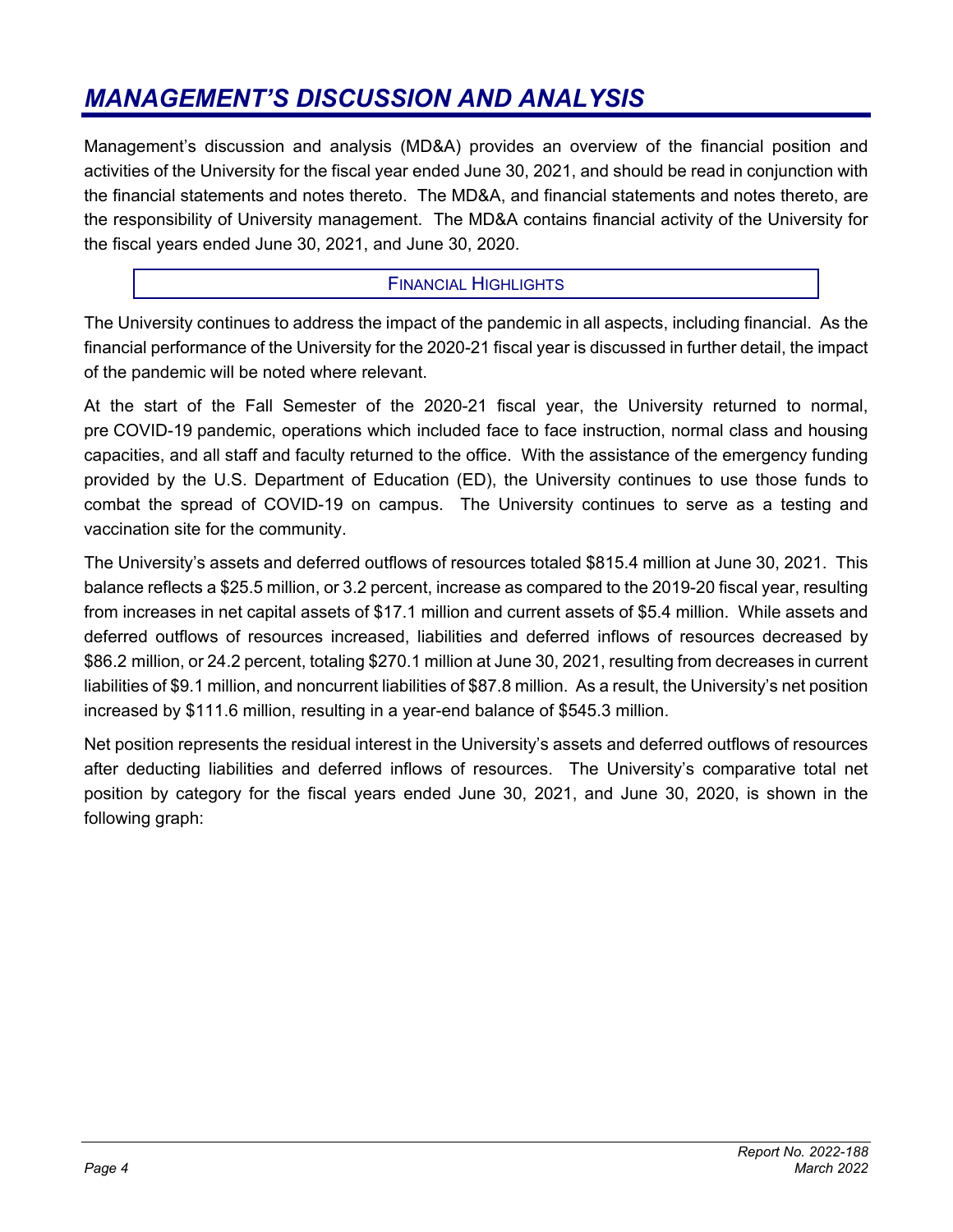**Net Position (In Thousands)** 



The University's operating revenues totaled \$133.5 million for the 2020-21 fiscal year, representing a 4.3 percent decrease compared to the 2019-20 fiscal year. Operating expenses totaled \$337.7 million for the 2020-21 fiscal year, representing an increase of 7.8 percent as compared to the 2019-20 fiscal year due mainly to increases in services and supplies of \$13.5 million, and scholarships, fellowships, and waivers of \$11.8 million. The following chart provides a graphical representation of University revenues by category for the 2020-21 fiscal year:



Pursuant to the Governmental Accounting Standards Board (GASB) Statement No. 35, the University's financial report consists of three basic financial statements: the statement of net position; the statement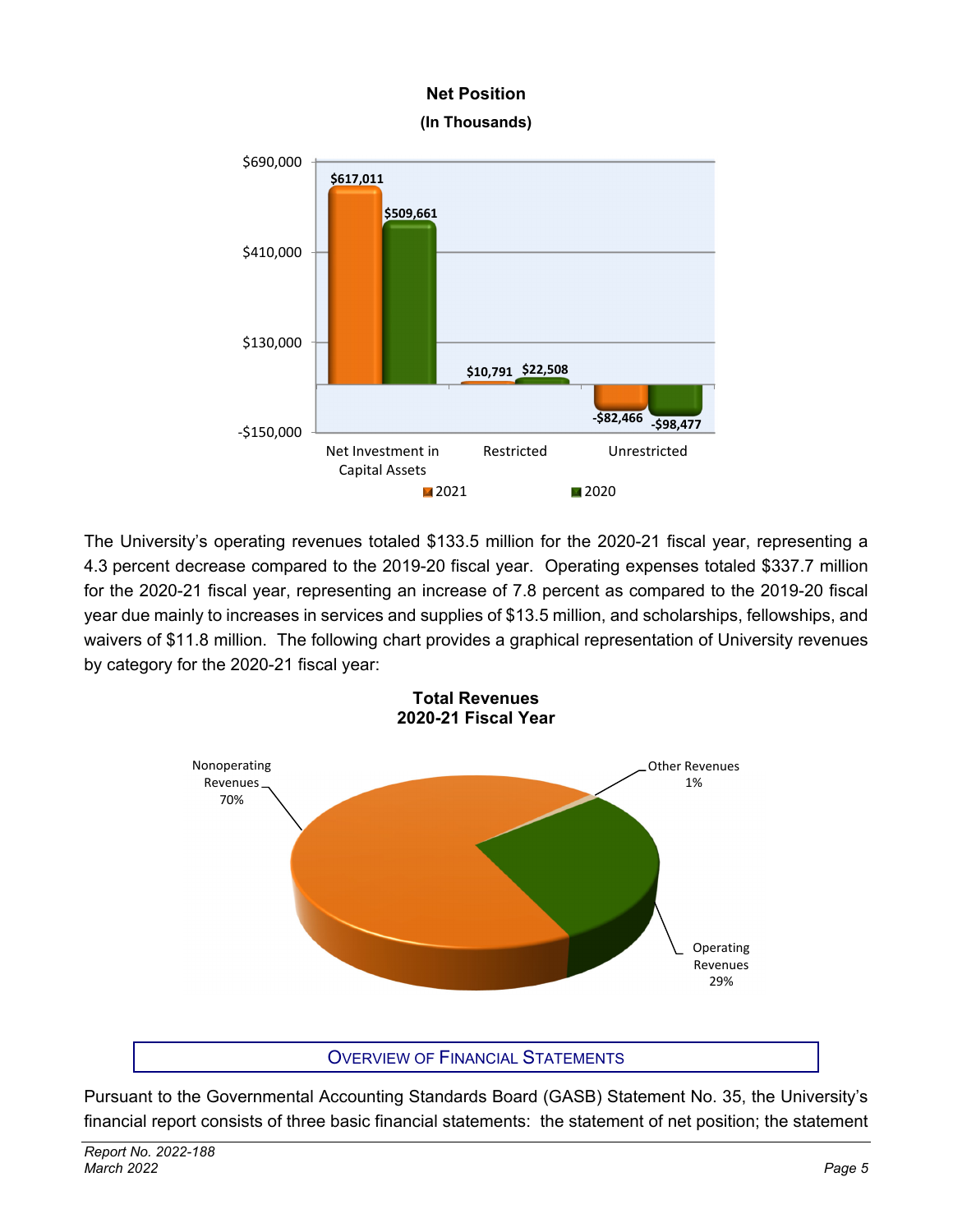of revenues, expenses, and changes in net position; and the statement of cash flows. The financial statements, and notes thereto, encompass the University and its component units. These component units include: Florida Agricultural and Mechanical University Foundation, Inc. (Foundation), the Florida Agricultural and Mechanical University National Alumni Association, Inc. (Alumni Association), and FAMU Rattler Boosters, Inc. (Boosters). Based on the application of the criteria for determining component units, the Foundation, Alumni Association, and Boosters are included within the University reporting entity as discretely presented component units.

Information regarding these component units, including summaries of the discretely presented component units' separately issued financial statements, is presented in the notes to financial statements. This MD&A focuses on the University, excluding the discretely presented component units, all of the component units report under GASB standards, and MD&A information is included in their separately issued audit reports.

# **The Statement of Net Position**

The statement of net position reflects the assets, deferred outflows of resources, liabilities, and deferred inflows of resources of the University, using the accrual basis of accounting, and presents the financial position of the University at a specified time. Assets, plus deferred outflows of resources, less liabilities, less deferred inflows of resources, equals net position, which is one indicator of the University's current financial condition. The changes in net position that occur over time indicate improvement or deterioration in the University's financial condition.

The following summarizes the University's assets, deferred outflows of resources, liabilities, deferred inflows of resources, and net position at June 30: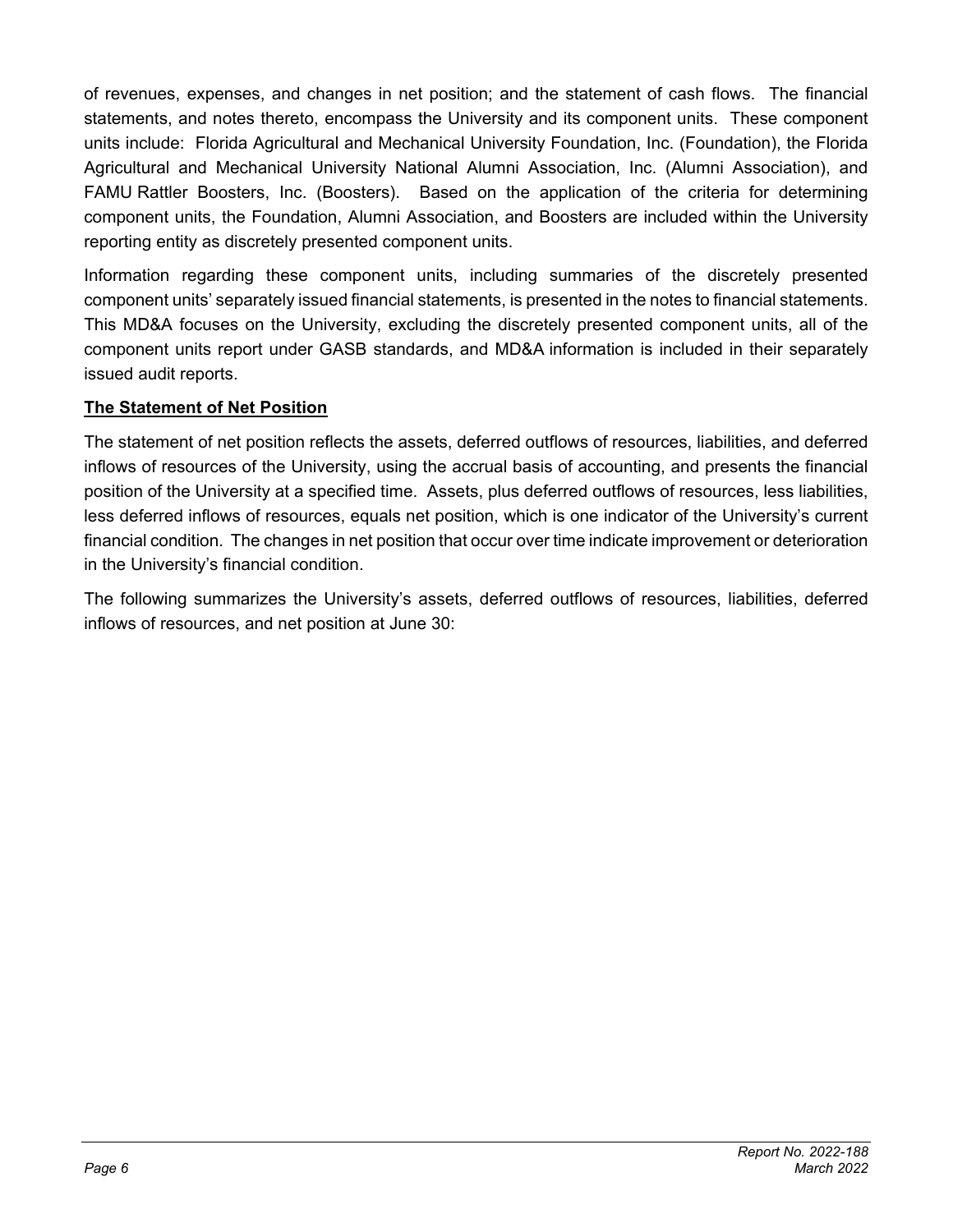# **Condensed Statement of Net Position at June 30**

**(In Thousands)** 

|                                       | 2021      | 2020      |
|---------------------------------------|-----------|-----------|
| <b>Assets</b>                         |           |           |
| <b>Current Assets</b>                 | \$115,070 | \$109,679 |
| Capital Assets, Net                   | 637,930   | 620,803   |
| <b>Other Noncurrent Assets</b>        | 17,967    | 16,075    |
| <b>Total Assets</b>                   | 770,967   | 746,557   |
| <b>Deferred Outflows of Resources</b> | 44,464    | 43,393    |
| Liabilities                           |           |           |
| <b>Current Liabilities</b>            | 37,225    | 46,314    |
| <b>Noncurrent Liabilities</b>         | 201,760   | 289,534   |
| <b>Total Liabilities</b>              | 238,985   | 335,848   |
| <b>Deferred Inflows of Resources</b>  | 31,110    | 20,410    |
| <b>Net Position</b>                   |           |           |
| Net Investment in Capital Assets      | 617,011   | 509,661   |
| Restricted                            | 10,791    | 22,508    |
| Unrestricted                          | (82, 466) | (98,477)  |
| <b>Total Net Position</b>             | \$545,336 | \$433,692 |

Total assets increased by \$24.4 million, total liabilities decreased by \$96.9 million, and total net position increased by \$111.6 million. The increase in current assets of \$5.4 million is primarily due to increases in cash and cash equivalents, and investments. The increase in capital assets, net of \$17.1 million is primarily due to additions to construction in progress for the Center for Academic and Student Success (CASS) and Student Housing – 700 Bed Facility Towers Living Learning Center construction projects. The decrease in current liabilities of \$9.1 million is primarily due to decreases in construction contracts payable and capital improvement debt payable – current portion. The decrease in noncurrent liabilities of \$87.8 million is mainly due to the forgiveness of the capital improvement debt of \$111.9 million by the U.S. Secretary of Education.

# **The Statement of Revenues, Expenses, and Changes in Net Position**

The statement of revenues, expenses, and changes in net position presents the University's revenue and expense activity, categorized as operating and nonoperating. Revenues and expenses are recognized when earned or incurred, regardless of when cash is received or paid.

The following summarizes the University's activity for the 2020-21 and 2019-20 fiscal years: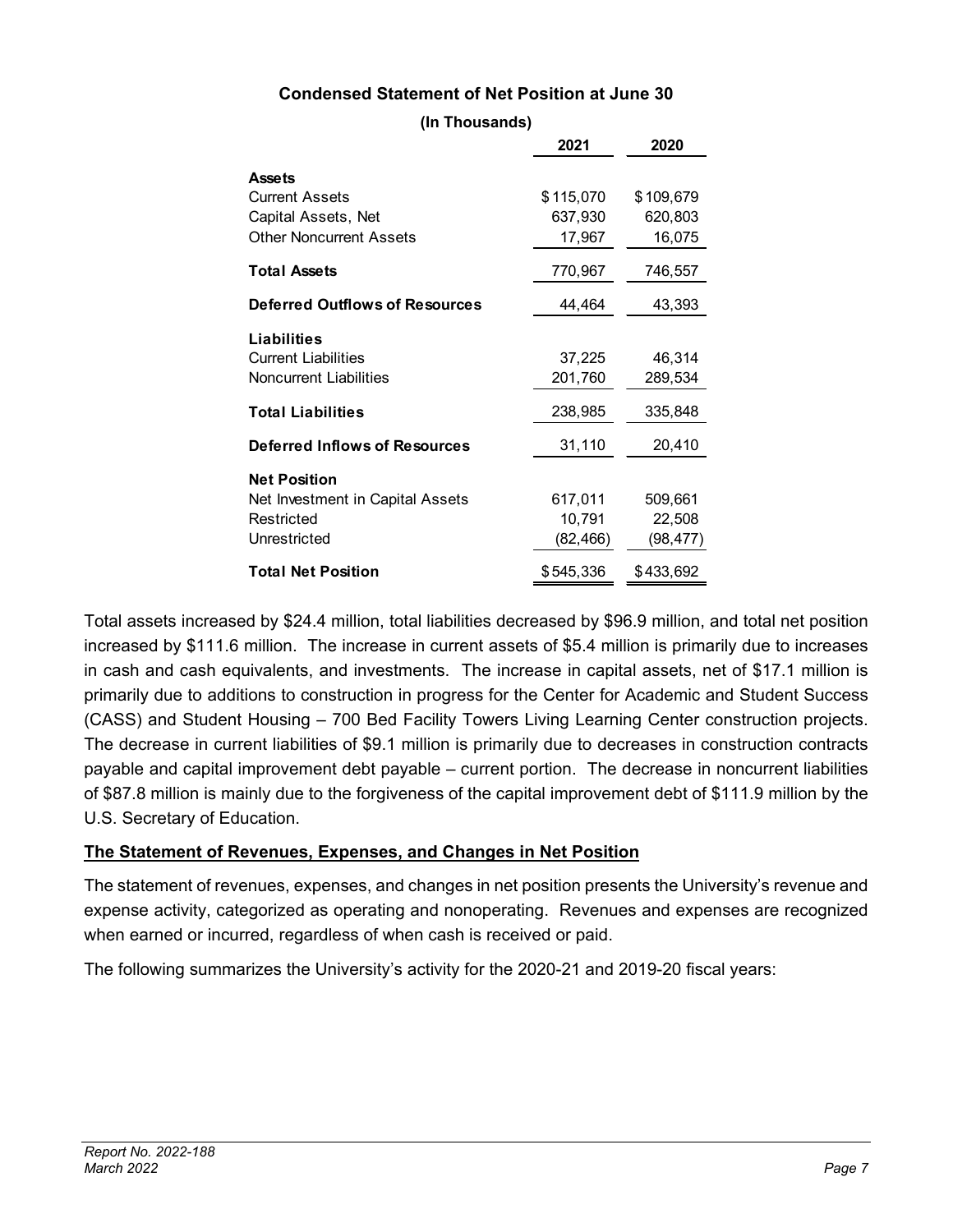# **Condensed Statement of Revenues, Expenses, and Changes in Net Position For the Fiscal Years**

**(In Thousands)** 

|                                                                             | 2020-21                  | 2019-20                  |
|-----------------------------------------------------------------------------|--------------------------|--------------------------|
| <b>Operating Revenues</b><br>Less, Operating Expenses                       | \$<br>133,458<br>337,671 | 139,430<br>\$<br>313,236 |
| <b>Operating Loss</b><br>Net Nonoperating Revenues                          | (204, 213)<br>311,317    | (173, 806)<br>156,776    |
| Income (Loss) Before Other Revenues<br><b>Other Revenues</b>                | 107,104<br>4,540         | (17,030)<br>27,334       |
| <b>Net Increase In Net Position</b>                                         | 111,644                  | 10,304                   |
| Net Position, Beginning of Year<br>Adjustment to Beginning Net Position (1) | 433,692                  | 420,203<br>3,185         |
| Net Position, Beginning of Year, as Restated                                | 433,692                  | 423,388                  |
| <b>Net Position, End of Year</b>                                            | 545,336<br>\$            | 433,692<br>S             |

(1) For the 2019-20 fiscal year, the University's beginning net position was increased due to a third-party receivable transaction not being posted in the 2018-19 fiscal year.

# **Operating Revenues**

GASB Statement No. 35 categorizes revenues as either operating or nonoperating. Operating revenues generally result from exchange transactions where each of the parties to the transaction either gives or receives something of equal or similar value.

The following summarizes the operating revenues by source that were used to fund operating activities for the 2020-21 and 2019-20 fiscal years:

# **Operating Revenues For the Fiscal Years**

**(In Thousands)** 

|                                             | 2020-21       | 2019-20     |  |
|---------------------------------------------|---------------|-------------|--|
| <b>Student Tuition and Fees, Net</b>        | 41,455<br>SS. | S<br>43,674 |  |
| <b>Grants and Contracts</b>                 | 55.523        | 59,582      |  |
| Sales and Services of Auxiliary Enterprises | 30.489        | 28.939      |  |
| Other                                       | 5.991         | 7,235       |  |
| <b>Total Operating Revenues</b>             | \$133,458     | \$139,430   |  |

The following chart presents the University's operating revenues for the 2020-21 and 2019-20 fiscal years: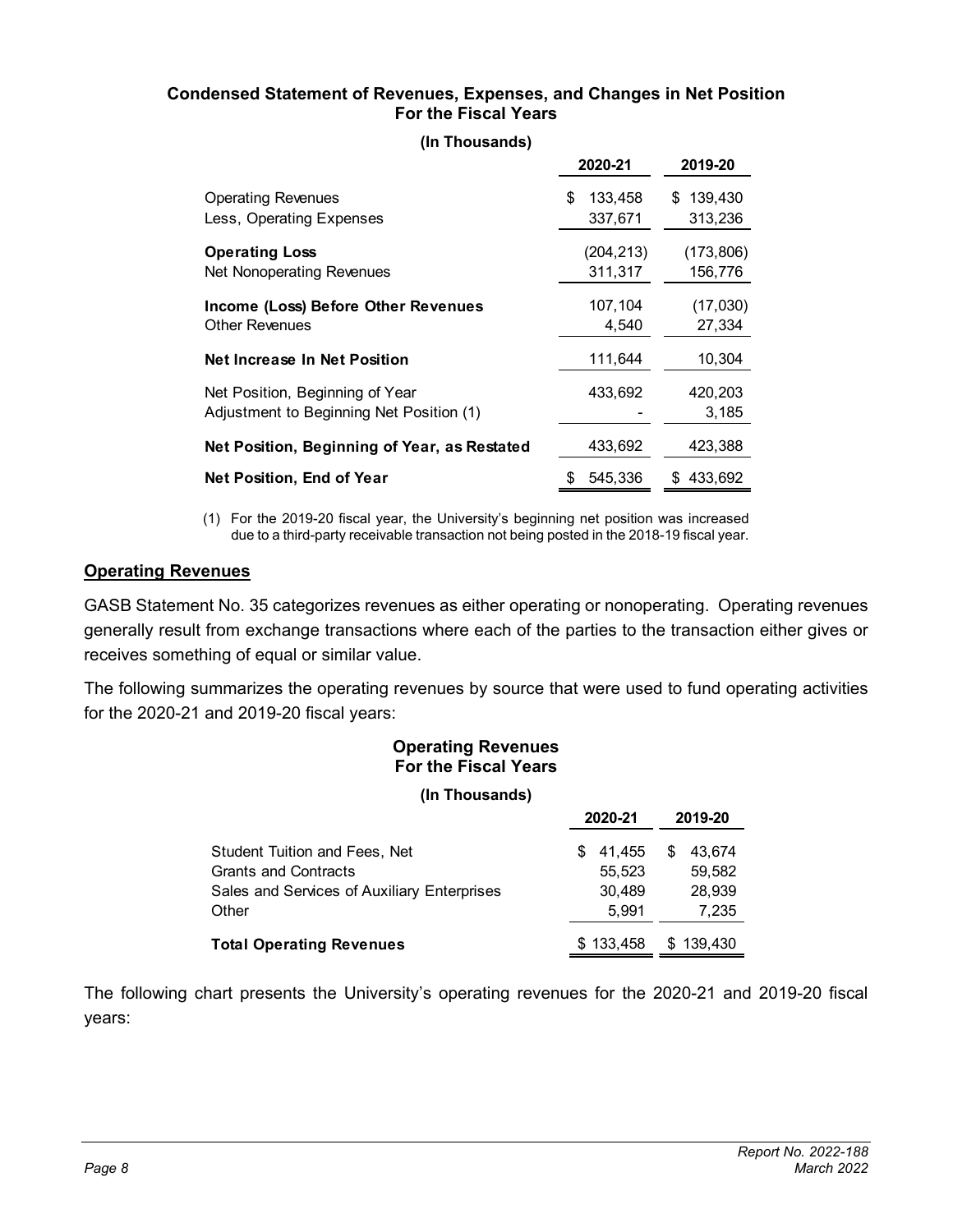

University operating revenue decreased \$6 million, or 4.3 percent as a result of the following factors:

Grants and contracts revenue of \$55.5 million decreased by \$4.1 million due to decreases in Federal and State and Local grant and contract funding.

# **Operating Expenses**

Expenses are categorized as operating or nonoperating. The majority of the University's expenses are operating expenses as defined by GASB Statement No. 35. GASB gives financial reporting entities the choice of reporting operating expenses in the functional or natural classifications. The University has chosen to report the expenses in their natural classification on the statement of revenues, expenses, and changes in net position and has displayed the functional classification in the notes to financial statements.

The following summarizes operating expenses by natural classification for the 2020-21 and 2019-20 fiscal years:

# **Operating Expenses For the Fiscal Years**

### **(In Thousands)**

|                                           | 2020-21   | 2019-20   |
|-------------------------------------------|-----------|-----------|
| <b>Compensation and Employee Benefits</b> | \$192,673 | \$194,696 |
| Services and Supplies                     | 72.534    | 59,016    |
| Utilities and Communications              | 12,385    | 11,320    |
| Scholarships, Fellowships, and Waivers    | 40.941    | 29,104    |
| Depreciation                              | 19,138    | 19,100    |
| <b>Total Operating Expenses</b>           | \$337,671 | \$313,236 |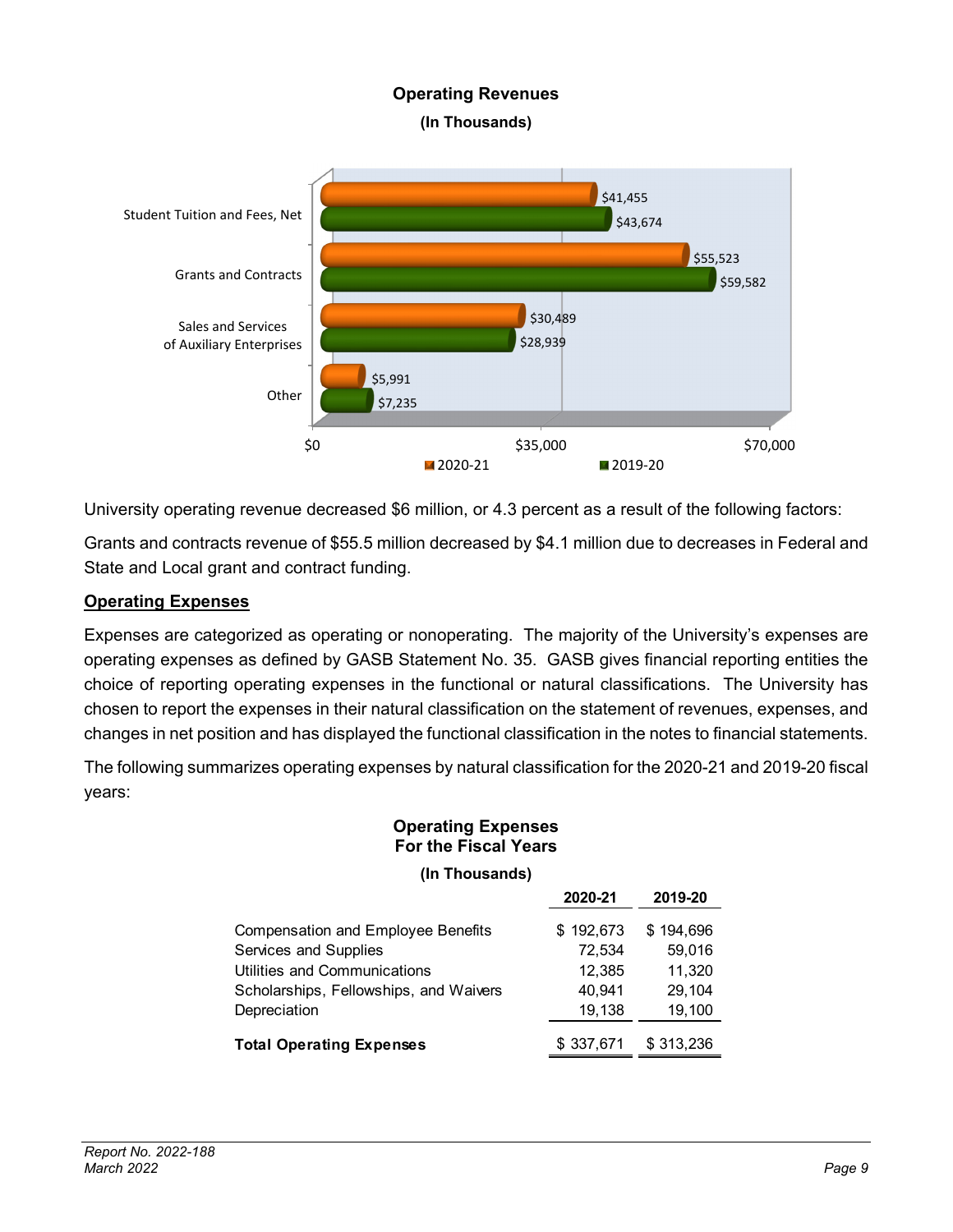The following chart presents the University's operating expenses for the 2020-21 and 2019-20 fiscal years:



Total operating expenses increased by \$24.4 million or 7.8 percent, as compared to the 2019-20 fiscal year primarily due to the following factors:

Services and supplies increased \$13.5 million, or 22.9 percent as compared to the 2019-20 fiscal year due to the increase in expenses related to the COVID-19 pandemic. These expenses include the purchase of personal protective equipment, cleaning supplies and services, and technology such as building management systems.

Scholarships, fellowships, and waivers increased \$11.8 million, or 40.7 percent, primarily due to Coronavirus Aid, Relief, and Economic Security (CARES) Act emergency student aid disbursements, and reducing accounts receivable debt for students.

These expenses qualified for reimbursement through CARES funding provided to the University from the ED.

# **Nonoperating Revenues and Expenses**

Certain revenue sources that the University relies on to provide funding for operations, including State noncapital appropriations, Federal and State student financial aid, certain gifts and grants, and investment income, are defined by GASB as nonoperating. Nonoperating expenses include capital financing costs and other costs related to capital assets. The following summarizes the University's nonoperating revenues and expenses for the 2020-21 and 2019-20 fiscal years: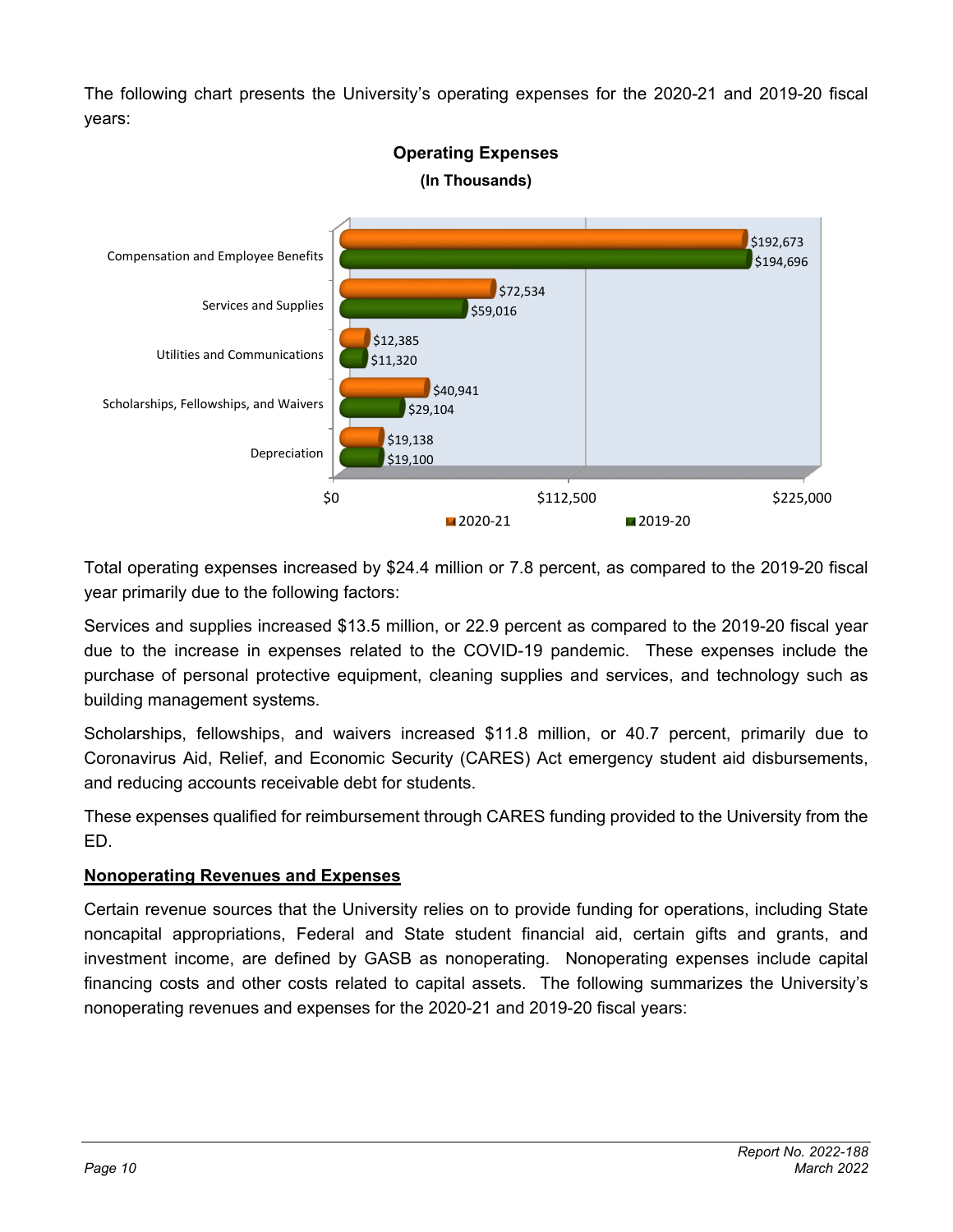# **Nonoperating Revenues (Expenses) For the Fiscal Years**

|                                         | 2020-21   | 2019-20   |  |
|-----------------------------------------|-----------|-----------|--|
| <b>State Noncapital Appropriations</b>  | \$124,106 | \$122,766 |  |
| Federal and State Student Financial Aid | 35,986    | 36,915    |  |
| Noncapital Grants, Contracts, and Gifts | 52,522    | 2,168     |  |
| Investment Income                       | 894       | 1,362     |  |
| Unrealized Gains (Loss) on Investments  | (2, 408)  | 961       |  |
| <b>Other Nonoperating Revenues</b>      | 113,574   | 142       |  |
| Loss on Disposal of Capital Assets      | (462)     | (535)     |  |
| Interest on Capital Asset-Related Debt  |           | (1,920)   |  |
| <b>Other Nonoperating Expenses</b>      | (12, 895) | (5,083)   |  |
| <b>Net Nonoperating Revenues</b>        | \$311,317 | \$156,776 |  |

### **(In Thousands)**

Net nonoperating revenues increased by \$154.5 million, or 98.6 percent, as compared to the 2019-20 fiscal year primarily due to the following factors:

Noncapital grants, contracts, and gifts revenues increased by \$50.4 million primarily due to funding the University received from the ED under the Higher Education Emergency Relief Fund and Coronavirus Response and Relief Supplemental Appropriations Act funding to address COVID-19 pandemic, approximately \$132.7 million. From these funds, the University expensed approximately \$61.3 million for emergency grant funds to students, student account receivable debt, and University COVID-19 related expenses. During the 2020-21 fiscal year, the University received and expensed \$53.7 million of these funds.

Other nonoperating revenues increased by \$113.4 million primarily due to the forgiveness of the capital improvement debt of \$111.9 million by the U.S. Secretary of Education. In addition, the University received additional funding awarded to Historically Black Colleges and Universities (HBCU) across the country. Other nonoperating expenses increased by \$7.8 million due to COVID-19 pandemic related expenses reimbursed through the COVID-19 pandemic relief funds received from the ED.

# **Other Revenues**

This category is composed of State capital appropriations and capital grants, contracts, donations, and fees. The following summarizes the University's other revenues for the 2020-21 and 2019-20 fiscal years:

# **Other Revenues For the Fiscal Years**

### **(In Thousands)**

|                                                                                       | 2020-21                     | 2019-20 |
|---------------------------------------------------------------------------------------|-----------------------------|---------|
| <b>State Capital Appropriations</b><br>Capital Grants, Contracts, Donations, and Fees | $$1,975$ $$26,684$<br>2.565 | 650     |
| Total                                                                                 | $$4,540$ $$27,334$          |         |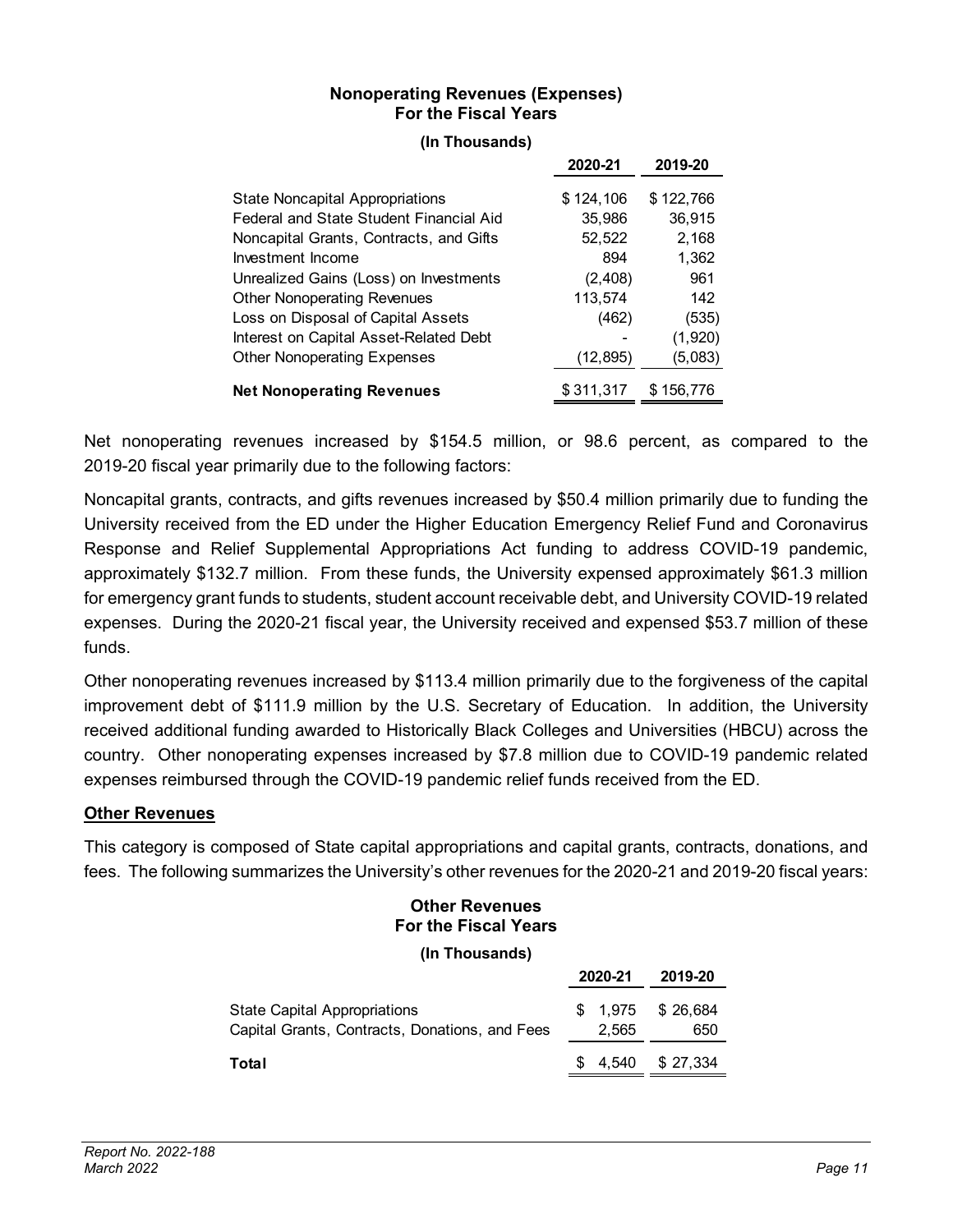Other revenues totaled \$4.5 million for the 2020-21 fiscal year, representing a decrease of \$22.8 million primarily due to an increase during the 2019-20 fiscal year in State capital appropriations related to the construction of the CASS building.

# **The Statement of Cash Flows**

The statement of cash flows provides information about the University's financial results by reporting the major sources and uses of cash and cash equivalents. This statement will assist in evaluating the University's ability to generate net cash flows, its ability to meet its financial obligations as they come due, and its need for external financing. Cash flows from operating activities show the net cash used by the operating activities of the University. Cash flows from capital financing activities include all plant funds and related long-term debt activities. Cash flows from investing activities show the net source and use of cash related to purchasing or selling investments, and earning income on those investments. Cash flows from noncapital financing activities include those activities not covered in other sections.

The following summarizes cash flows for the 2020-21 and 2019-20 fiscal years:

# **Condensed Statement of Cash Flows For the Fiscal Years**

| <del>.</del> .                                       |              |              |
|------------------------------------------------------|--------------|--------------|
|                                                      | 2020-21      | 2019-20      |
| Cash Provided (Used) by:                             |              |              |
| <b>Operating Activities</b>                          | \$(171, 762) | \$(137, 185) |
| Noncapital Financing Activities                      | 200,020      | 156,091      |
| Capital and Related Financing Activities             | (11, 315)    | (22, 801)    |
| <b>Investing Activities</b>                          | (3,981)      | (6, 533)     |
| Net Increase (Decrease) in Cash and Cash Equivalents | 12,962       | (10, 428)    |
| Cash and Cash Equivalents, Beginning of Year         | 23,445       | 33,873       |
| Cash and Cash Equivalents, End of Year               | 36.407<br>\$ | 23,445<br>S  |

**(In Thousands)** 

Major sources of funds came from State noncapital appropriations (\$124.1 million), net student tuition and fees (\$45.1 million), grants and contracts (\$54.8 million), sales and services of auxiliary enterprises (\$30.1 million), noncapital grants, contracts, and gifts (\$51.8 million), and Federal and State student financial aid (\$36 million). Major uses of funds were for payments to and on behalf of employees totaling \$179.3 million; payments to suppliers for goods and services totaling \$84.2 million; purchase or construction of capital assets totaling \$42.6 million; and payments to and on behalf of students for scholarships totaling \$40.9 million.

# CAPITAL ASSETS, CAPITAL EXPENSES AND COMMITMENTS, AND DEBT ADMINISTRATION

# **Capital Assets**

At June 30, 2021, the University had \$976.9 million in capital assets, less accumulated depreciation of \$339 million, for net capital assets of \$637.9 million. Depreciation charges for the current fiscal year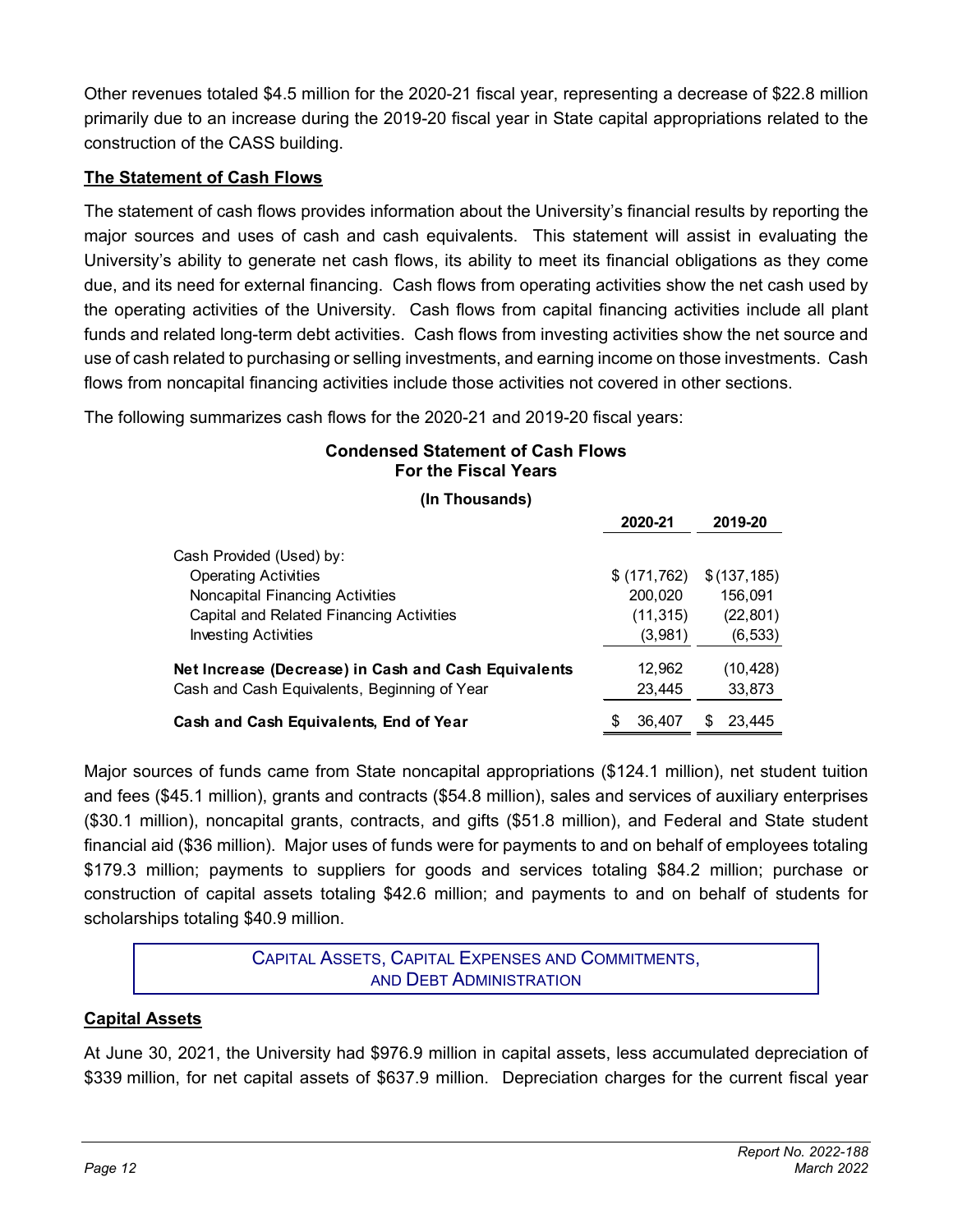totaled \$19.1 million. The following table summarizes the University's capital assets, net of accumulated depreciation, at June 30:

**(In Thousands)** 

|                                                   | 2021         | 2020         |
|---------------------------------------------------|--------------|--------------|
| Land                                              | 25,369<br>S. | 25,369<br>\$ |
| Works of Art and Historical Treasures             | 1,043        | 743          |
| <b>Construction in Progress</b>                   | 106,761      | 97,561       |
| <b>Buildings</b>                                  | 408,813      | 414,666      |
| Infrastructure and Other Improvements             | 69,951       | 62,418       |
| <b>Furniture and Equipment</b>                    | 14,743       | 12,515       |
| <b>Library Resources</b>                          | 6,517        | 7,301        |
| Property Under Capital Leases                     | 4,626        | 139          |
| <b>Computer Software and Other Capital Assets</b> | 107          | 91           |
| <b>Capital Assets, Net</b>                        | \$637,930    | \$620.803    |

Additional information about the University's capital assets is presented in the notes to financial statements.

# **Capital Expenses and Commitments**

Major capital expenses through June 30, 2021, were incurred on the following projects: CASS, Student Housing – 700 Bed Facility Towers Living Learning Center, and maintenance and renovation projects. The University's construction commitments at June 30, 2021, are as follows:

|                                             |    | Amount<br>(In Thousands) |  |  |
|---------------------------------------------|----|--------------------------|--|--|
| <b>Total Committed</b><br>Completed to Date | S  | 115,012<br>(106, 761)    |  |  |
| <b>Balance Committed</b>                    | \$ | 8,251                    |  |  |

Additional information about the University's construction commitments is presented in the notes to financial statements.

# **Debt Administration**

As of June 30, 2021, the University had \$16.6 million outstanding capital lease payable, representing a decrease of \$94.6 million, or 85.1 percent, from the prior fiscal year. The University received notification from the U.S. Secretary of Education acknowledging that, pursuant to the Consolidated Appropriations Act, 2021 (Public Law 116-260), the U.S. Secretary of Education has repaid in full each institution of higher education's balance of principal and interest on all disbursed loan amounts outstanding in full as of December 27, 2020. The University received a total amount of \$111.9 million in loan forgiveness of debt at June 30, 2021. In addition, the University used the remaining escrow reserves to extinguish the remaining balance in the amount of \$8.3 million at June 30, 2021.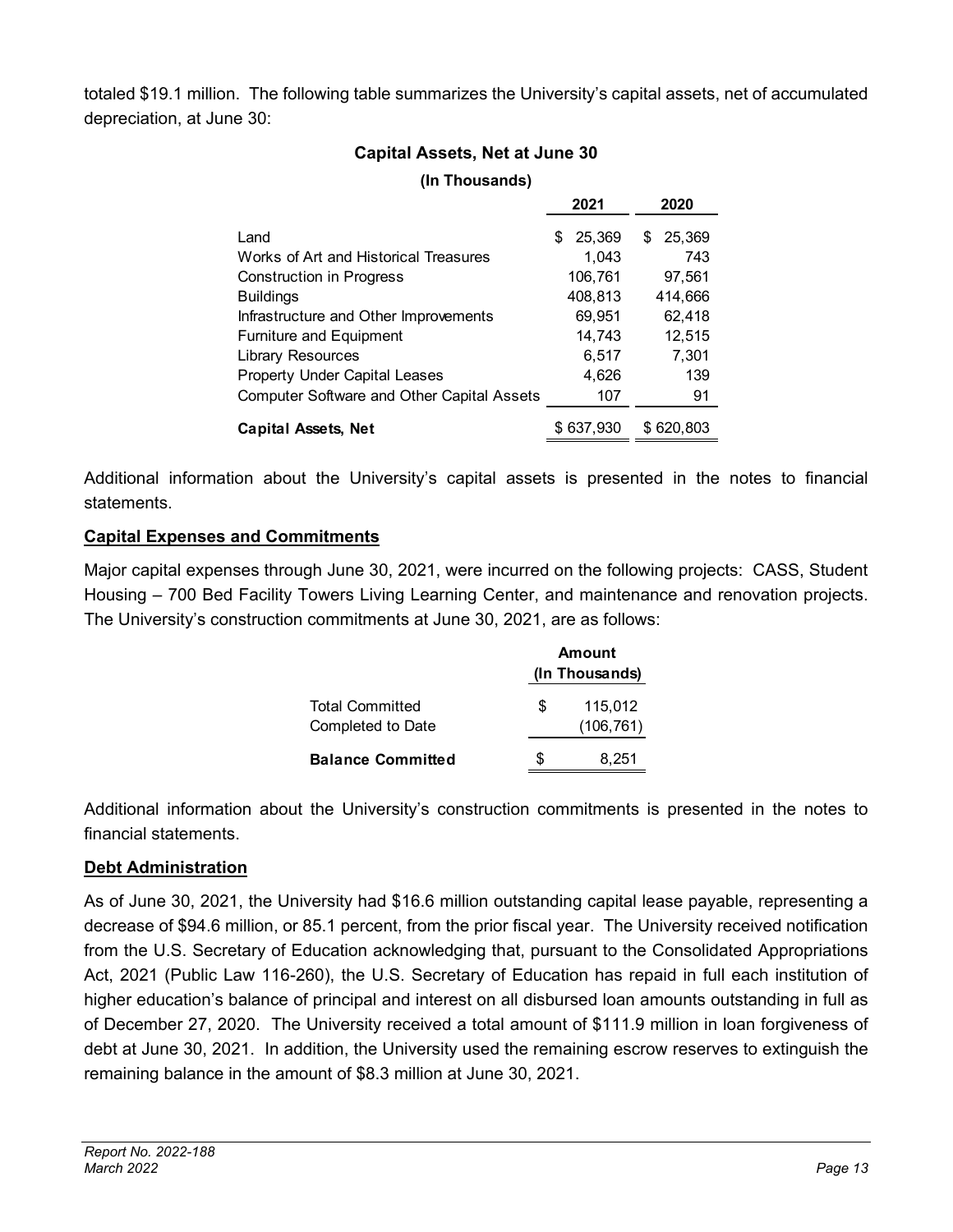The following table summarizes the outstanding long-term debt by type for the fiscal years ended June 30:

# **Long-Term Debt at June 30**

| (In Thousands)                                    |    |        |                      |
|---------------------------------------------------|----|--------|----------------------|
|                                                   |    | 2021   | 2020                 |
| Capital Improvement Debt<br><b>Capital Leases</b> | \$ | 16,551 | \$103,568<br>7,575   |
| Total                                             |    |        | $$16,551$ $$111,143$ |

Additional information about the University's long-term debt is presented in the notes to financial statements.

ECONOMIC FACTORS THAT WILL AFFECT THE FUTURE

Florida Agricultural and Mechanical University's significant source of revenue continues to be State noncapital appropriations. Therefore, the economic condition of the University is highly correlated to that of the State of Florida. The University's Performance-Based Funding Incentives have been reduced by \$1.4 million. The Florida Legislature increased its Education and General Allocation appropriation to the University by 1.3 percent for the 2021-22 fiscal year. For the 2021-22 fiscal year, the Florida Legislature increased its appropriation to the State university system by \$203.4 million, or 4 percent.

Enrollment is an essential factor in the outcome of the University's financial condition. Enrollment for Fall 2021 has decreased by 2 percent compared to the previous year. The University projects enrollment growth based on the last 7 years of historical headcount trend through the 2021-22 fiscal year. The University has always placed a strategic emphasis on student success by structuring academic advisement while increasing intensive academic support in all academic disciplines and enhancing student support services to ensure that students are retained and progress more rapidly towards graduation. The University will continue to strengthen educational programs and administrative units through expanded assessment tools, data analytics, and performance management.

Overall, the national economic climate resulting from the COVID-19 pandemic and the State's priorities will continue to shape the appropriations landscape in higher education. Institutional leadership closely monitors policy changes and their impact on the University's ability to advance its mission.

# REQUESTS FOR INFORMATION

Questions concerning information provided in the MD&A or other required supplemental information, and financial statements and notes thereto, or requests for additional financial information should be addressed to W. Rebecca Brown, Interim Vice President for Finance and Administration and Chief Financial Officer, Florida Agricultural and Mechanical University, 1601 South Martin Luther King Jr. Blvd., Tallahassee, Florida 32307.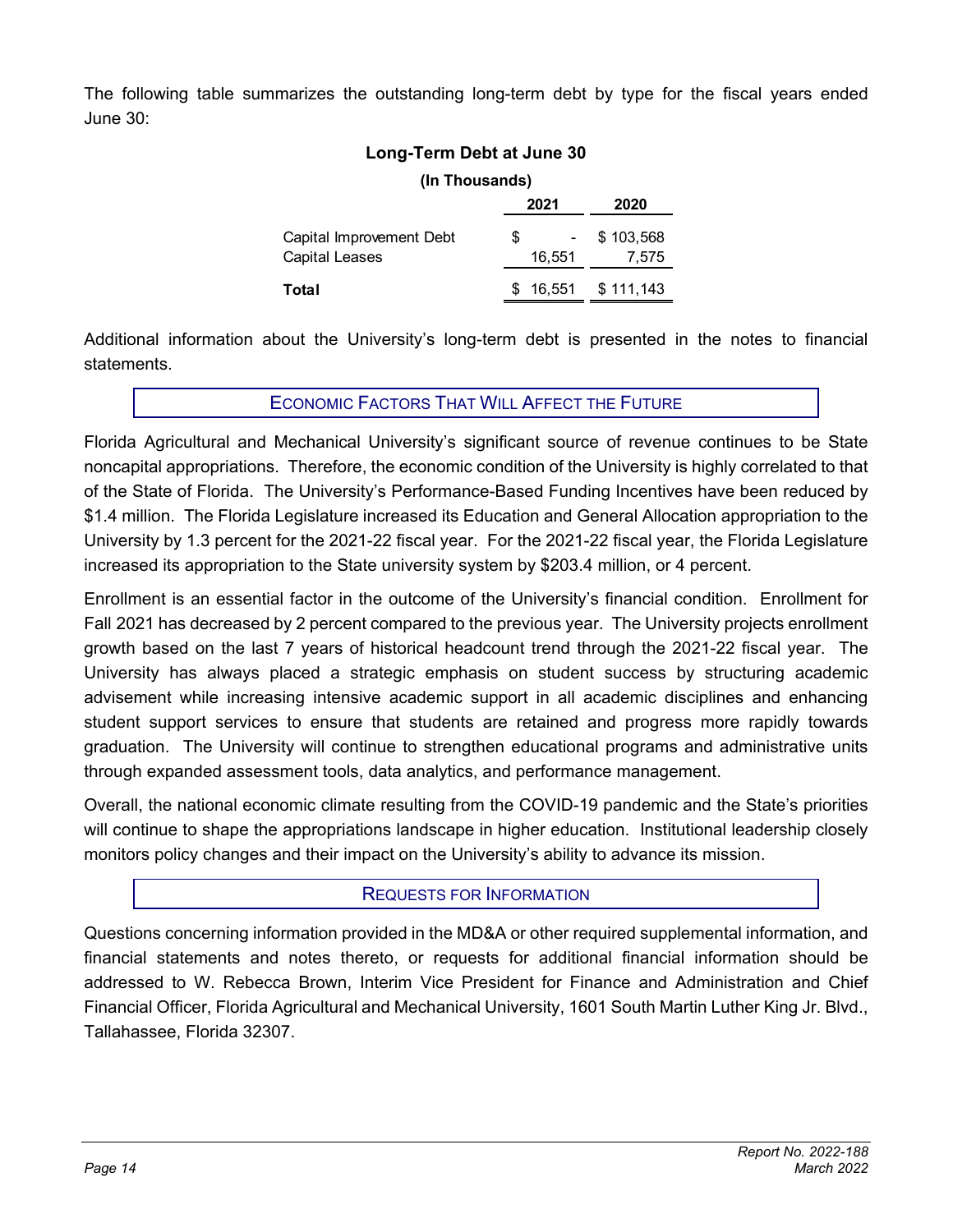THIS PAGE INTENTIONALLY LEFT BLANK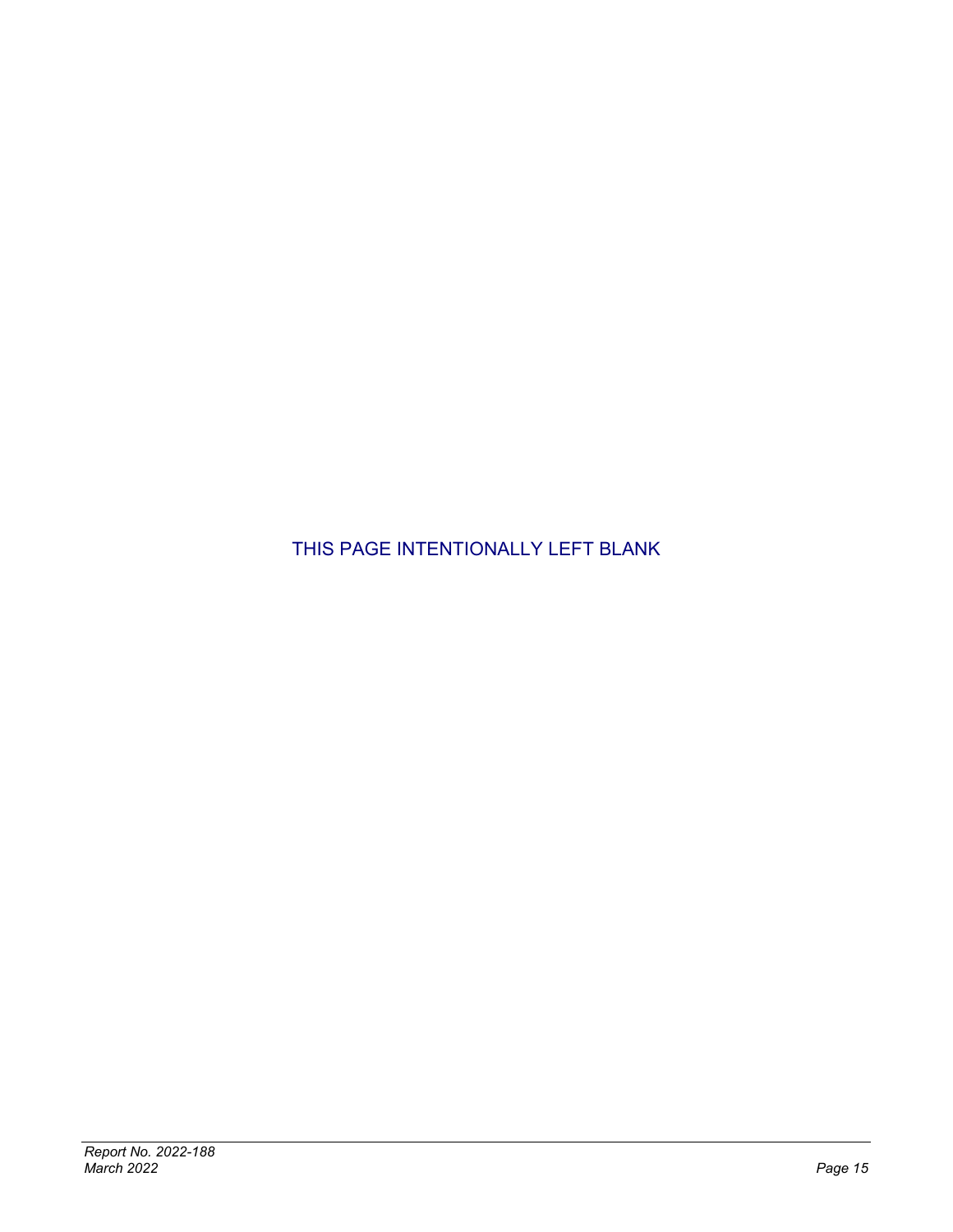# <span id="page-19-0"></span>*BASIC FINANCIAL STATEMENTS*

### **FLORIDA AGRICULTURAL AND MECHANICAL UNIVERSITY A Component Unit of the State of Florida Statement of Net Position**

**June 30, 2021** 

|                                                                    | <b>University</b> | Component<br><b>Units</b> |  |  |  |
|--------------------------------------------------------------------|-------------------|---------------------------|--|--|--|
| <b>ASSETS</b>                                                      |                   |                           |  |  |  |
| Current Assets:                                                    |                   |                           |  |  |  |
| Cash and Cash Equivalents                                          | \$27,267,203      | 6,509,294<br>\$           |  |  |  |
| Investments                                                        | 61,343,991        | 3,948,341                 |  |  |  |
| Accounts Receivable, Net                                           | 18,091,893        | 76,489                    |  |  |  |
| Loans and Notes Receivable, Net                                    | 27,756            |                           |  |  |  |
| Due from State                                                     | 5,811,161         |                           |  |  |  |
| Due from Component Units                                           | 454,721           |                           |  |  |  |
| Inventories                                                        | 2,073,640         |                           |  |  |  |
| <b>Other Current Assets</b>                                        |                   | 381,415                   |  |  |  |
| <b>Total Current Assets</b>                                        | 115,070,365       | 10,915,539                |  |  |  |
| <b>Noncurrent Assets:</b>                                          |                   |                           |  |  |  |
| Restricted Cash and Cash Equivalents                               | 9,139,736         |                           |  |  |  |
| <b>Restricted Investments</b>                                      | 5,140,912         | 154,357,798               |  |  |  |
| Loans and Notes Receivable, Net                                    | 916,548           |                           |  |  |  |
| Depreciable Capital Assets, Net                                    | 504,757,282       | 143,934                   |  |  |  |
| Nondepreciable Capital Assets                                      | 133, 172, 643     | 27,000                    |  |  |  |
| <b>Other Noncurrent Assets</b>                                     | 2,769,745         | 1,772,840                 |  |  |  |
| <b>Total Noncurrent Assets</b>                                     | 655,896,866       | 156,301,572               |  |  |  |
| <b>Total Assets</b>                                                | 770,967,231       | 167,217,111               |  |  |  |
| DEFERRED OUTFLOWS OF RESOURCES                                     |                   |                           |  |  |  |
| <b>Other Postemployment Benefits</b>                               | 7,988,247         |                           |  |  |  |
| Pensions                                                           | 36,475,341        |                           |  |  |  |
| <b>Total Deferred Outflows of Resources</b>                        | 44,463,588        |                           |  |  |  |
| <b>LIABILITIES</b>                                                 |                   |                           |  |  |  |
| <b>Current Liabilities:</b>                                        |                   |                           |  |  |  |
| <b>Accounts Payable</b>                                            | 8,965,651         | 479,650                   |  |  |  |
| <b>Construction Contracts Payable</b>                              | 4,368,198         |                           |  |  |  |
| Salary and Wages Payable                                           | 5,343,992         | 254,062                   |  |  |  |
| Deposits Payable                                                   | 2,473,843         |                           |  |  |  |
| Due to State                                                       | 107,409           |                           |  |  |  |
| Due to University                                                  |                   | 454,721                   |  |  |  |
| <b>Unearned Revenue</b>                                            | 11,604,678        |                           |  |  |  |
| Long-Term Liabilities - Current Portion:<br>Capital Leases Payable | 1,650,142         |                           |  |  |  |
| <b>Compensated Absences Payable</b>                                | 1,554,360         |                           |  |  |  |
| Other Postemployment Benefits Payable                              | 870,840           |                           |  |  |  |
| Net Pension Liability                                              | 285,699           |                           |  |  |  |
| <b>Total Current Liabilities</b>                                   | 37,224,812        | 1,188,433                 |  |  |  |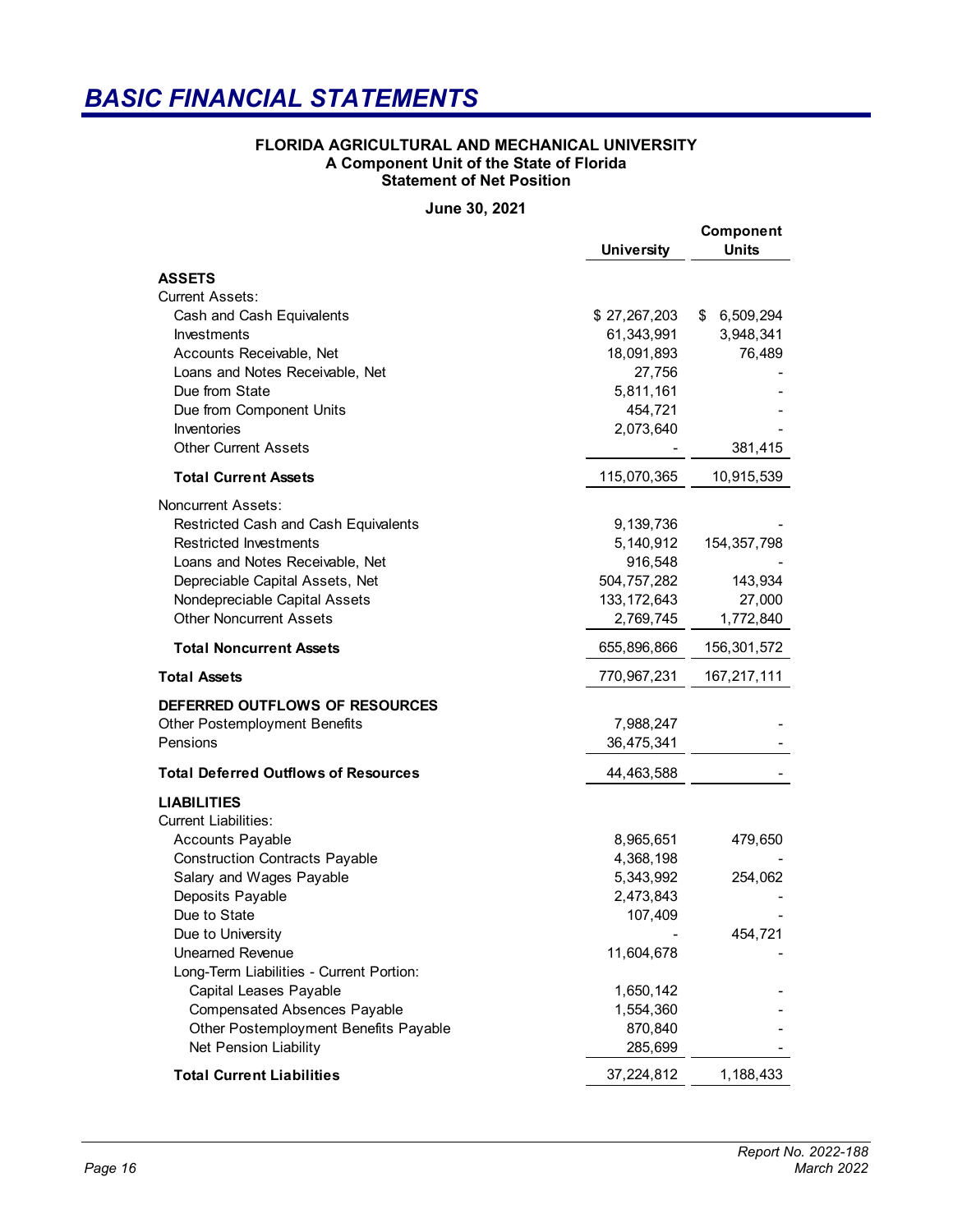|                                                                                          | <b>University</b>       | Component<br><b>Units</b> |
|------------------------------------------------------------------------------------------|-------------------------|---------------------------|
| <b>LIABILITIES (Continued)</b><br>Noncurrent Liabilities:                                |                         |                           |
| Capital Leases Payable                                                                   | 14,900,874              |                           |
| <b>Compensated Absences Payable</b>                                                      | 22,032,289              |                           |
| Other Postemployment Benefits Payable                                                    | 52,801,079              |                           |
| Net Pension Liability                                                                    | 110,445,978             |                           |
| <b>Other Noncurrent Liabilities</b>                                                      | 1,579,745               | 2,769,745                 |
| <b>Total Noncurrent Liabilities</b>                                                      | 201,759,965             | 2,769,745                 |
| <b>Total Liabilities</b>                                                                 | 238,984,777             | 3,958,178                 |
| DEFERRED INFLOWS OF RESOURCES<br><b>Other Postemployment Benefits</b><br>Pensions        | 25,970,309<br>5,139,896 |                           |
| <b>Total Deferred Inflows of Resources</b>                                               | 31,110,205              |                           |
| <b>NET POSITION</b><br>Net Investment in Capital Assets<br>Restricted for Nonexpendable: | 617,010,711             | 170.934                   |
| Endowment                                                                                |                         | 92,852,706                |
| Restricted for Expendable:                                                               |                         |                           |
| Loans                                                                                    | 259,185                 |                           |
| <b>Capital Projects</b>                                                                  | 10,216,823              |                           |
| Other                                                                                    | 315,223                 | 67,494,217                |
| Unrestricted                                                                             | (82,466,105)            | 2,741,076                 |
| <b>TOTAL NET POSITION</b>                                                                | \$545,335,837           | \$163,258,933             |

The accompanying notes to financial statements are an integral part of this statement.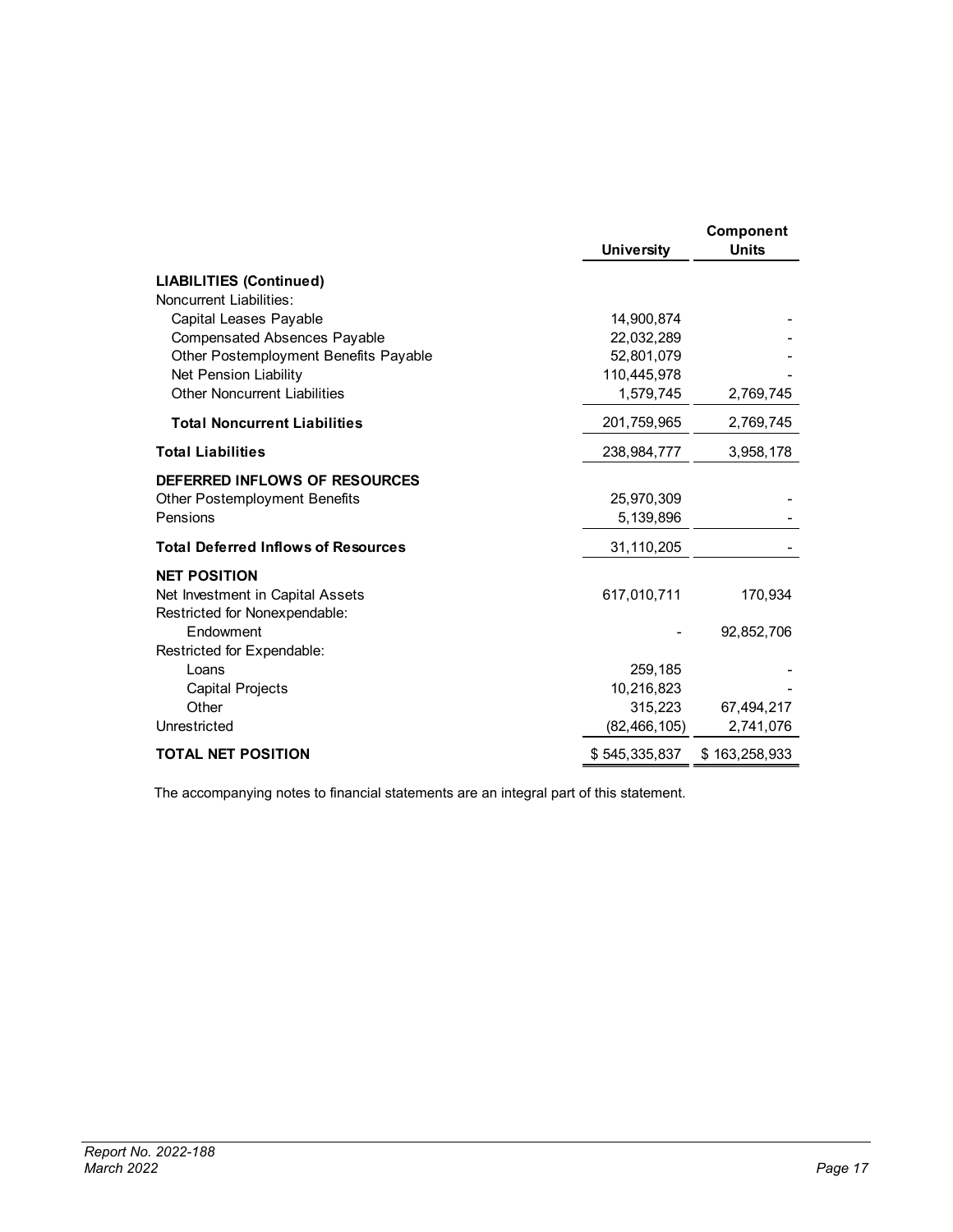THIS PAGE INTENTIONALLY LEFT BLANK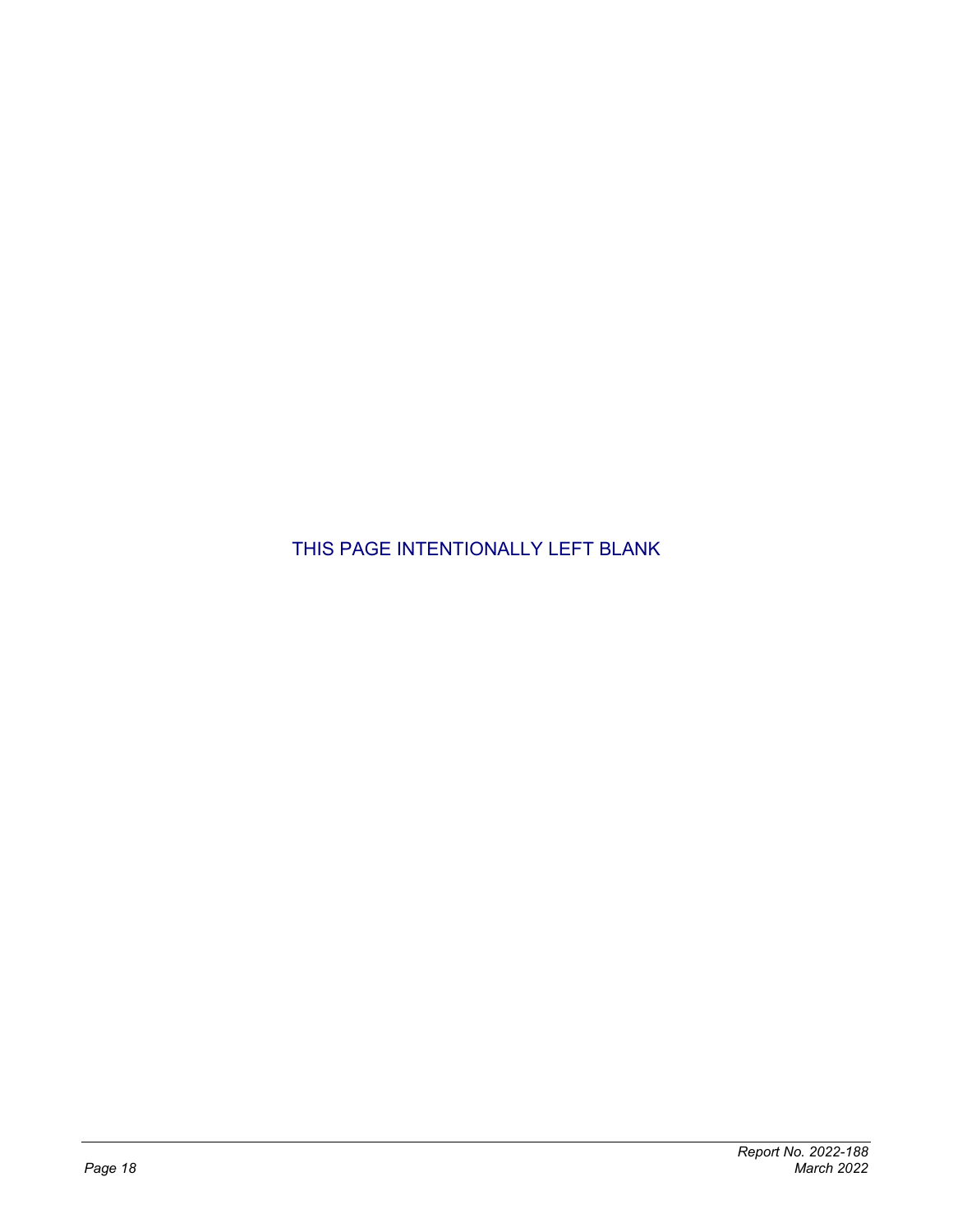### **FLORIDA AGRICULTURAL AND MECHANICAL UNIVERSITY A Component Unit of the State of Florida Statement of Revenues, Expenses, and Changes in Net Position**

### **For the Fiscal Year Ended June 30, 2021**

<span id="page-22-0"></span>

|                                                | Component         |                 |    |              |
|------------------------------------------------|-------------------|-----------------|----|--------------|
|                                                | <b>University</b> |                 |    | <b>Units</b> |
| <b>REVENUES</b>                                |                   |                 |    |              |
| <b>Operating Revenues:</b>                     |                   |                 |    |              |
| Student Tuition and Fees, Net of Scholarship   |                   |                 |    |              |
| Allowances of \$36,160,098                     | \$                | 41,455,061      | \$ |              |
| <b>Federal Grants and Contracts</b>            |                   | 42, 100, 147    |    |              |
| State and Local Grants and Contracts           |                   | 11,318,002      |    |              |
| Nongovernmental Grants and Contracts           |                   | 2,104,742       |    |              |
| Sales and Services of Auxiliary Enterprises    |                   | 30,489,480      |    |              |
| <b>Other Operating Revenues</b>                |                   | 5,990,597       |    | 46,624,492   |
| <b>Total Operating Revenues</b>                |                   | 133,458,029     |    | 46,624,492   |
| <b>EXPENSES</b>                                |                   |                 |    |              |
| <b>Operating Expenses:</b>                     |                   |                 |    |              |
| <b>Compensation and Employee Benefits</b>      |                   | 192,673,235     |    | 1,889,658    |
| Services and Supplies                          |                   | 72,533,897      |    | 4,914,007    |
| Utilities and Communications                   |                   | 12,384,769      |    | 59,214       |
| Scholarships, Fellowships, and Waivers         |                   | 40,941,143      |    | 1,794,400    |
| Depreciation                                   |                   | 19, 138, 397    |    | 17,869       |
| <b>Total Operating Expenses</b>                |                   | 337,671,441     |    | 8,675,148    |
| <b>Operating Income (Loss)</b>                 |                   | (204, 213, 412) |    | 37,949,344   |
| <b>NONOPERATING REVENUES (EXPENSES)</b>        |                   |                 |    |              |
| <b>State Noncapital Appropriations</b>         |                   | 124, 106, 117   |    |              |
| Federal and State Student Financial Aid        |                   | 35,986,180      |    |              |
| Noncapital Grants, Contracts, and Gifts        |                   | 52,522,198      |    | 10,402       |
| Investment Income                              |                   | 893,601         |    | 250,892      |
| <b>Other Nonoperating Revenues</b>             |                   | 113,573,786     |    | 2,847,154    |
| Unrealized Losses on Investments               |                   | (2,408,096)     |    |              |
| Loss on Disposal of Capital Assets             |                   | (462, 034)      |    |              |
| <b>Other Nonoperating Expenses</b>             |                   | (12,894,686)    |    | (615, 524)   |
| <b>Net Nonoperating Revenues</b>               |                   | 311,317,066     |    | 2,492,924    |
| <b>Income Before Other Revenues</b>            |                   | 107, 103, 654   |    | 40,442,268   |
| <b>State Capital Appropriations</b>            |                   | 1,975,574       |    |              |
| Capital Grants, Contracts, Donations, and Fees |                   | 2,564,607       |    |              |
| <b>Increase in Net Position</b>                |                   | 111,643,835     |    | 40,442,268   |
| Net Position, Beginning of Year                |                   | 433,692,002     |    | 122,867,650  |
| Adjustment to Beginning Net Position           |                   |                 |    | (50, 985)    |
| Net Position, Beginning of Year, as Restated   |                   | 433,692,002     |    | 122,816,665  |
| Net Position, End of Year                      | \$                | 545,335,837     | \$ | 163,258,933  |

The accompanying notes to financial statements are an integral part of this statement.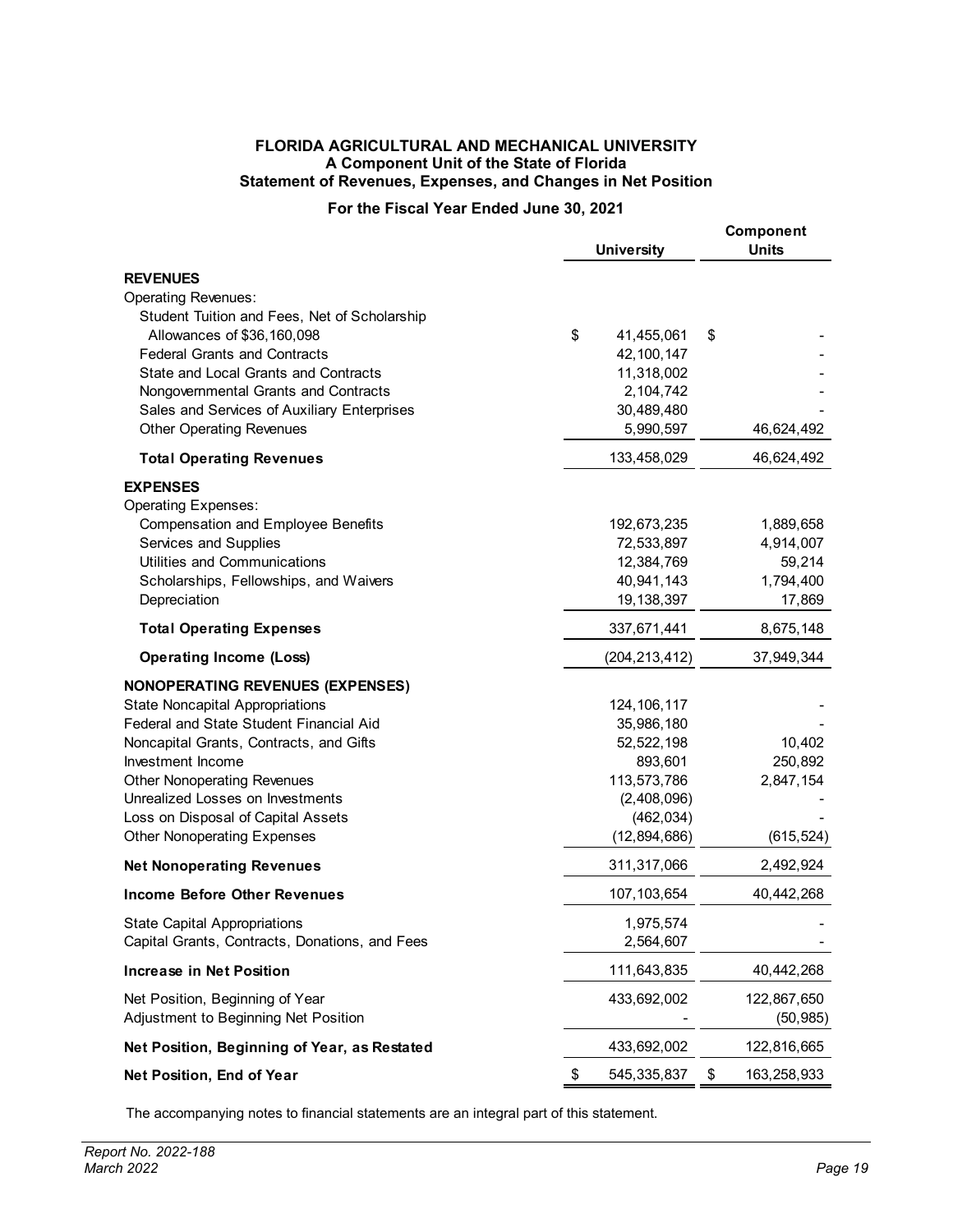### **FLORIDA AGRICULTURAL AND MECHANICAL UNIVERSITY A Component Unit of the State of Florida Statement of Cash Flows**

**For the Fiscal Year Ended June 30, 2021** 

<span id="page-23-0"></span>

|                                                                 | <b>University</b>  |
|-----------------------------------------------------------------|--------------------|
| <b>CASH FLOWS FROM OPERATING ACTIVITIES</b>                     |                    |
| Student Tuition and Fees, Net                                   | \$<br>45, 146, 347 |
| <b>Grants and Contracts</b>                                     | 54,799,243         |
| Sales and Services of Auxiliary Enterprises                     | 30,067,643         |
| Payments to Employees                                           | (179, 309, 117)    |
| Payments to Suppliers for Goods and Services                    | (84, 191, 873)     |
| Payments to Students for Scholarships and Fellowships           | (40, 941, 143)     |
| <b>Other Operating Receipts</b>                                 | 2,666,684          |
| <b>Net Cash Used by Operating Activities</b>                    | (171, 762, 216)    |
| <b>CASH FLOWS FROM NONCAPITAL FINANCING ACTIVITIES</b>          |                    |
| <b>State Noncapital Appropriations</b>                          | 124, 106, 117      |
| Noncapital Grants, Contracts, and Gifts                         | 51,813,416         |
| Federal and State Student Financial Aid                         | 35,986,180         |
| Federal Direct Loan Program Receipts                            | 64,356,348         |
| Federal Direct Loan Program Disbursements                       | (64, 356, 348)     |
| Net Change in Funds Held for Others                             | 3,083,936          |
| <b>Other Nonoperating Disbursements</b>                         | (14,969,483)       |
| Net Cash Provided by Noncapital Financing Activities            | 200,020,166        |
| <b>CASH FLOWS FROM CAPITAL AND RELATED FINANCING ACTIVITIES</b> |                    |
| Proceeds from Capital Debt and Leases                           | 18,223,250         |
| <b>State Capital Appropriations</b>                             | 17,951,579         |
| Purchase or Construction of Capital Assets                      | (42, 594, 628)     |
| Principal Paid on Capital Debt and Leases                       | (3,795,898)        |
| Interest Paid on Capital Debt and Leases                        | (1,099,662)        |
| Net Cash Used by Capital and Related Financing Activities       | (11, 315, 359)     |
| <b>CASH FLOWS FROM INVESTING ACTIVITIES</b>                     |                    |
| Purchases of Investments                                        | (5,356,187)        |
| Investment Income                                               | 1,375,661          |
| Net Cash Used by Investing Activities                           | (3,980,526)        |
| Net Increase in Cash and Cash Equivalents                       | 12,962,065         |
| Cash and Cash Equivalents, Beginning of Year                    | 23,444,874         |
| Cash and Cash Equivalents, End of Year                          | \$<br>36,406,939   |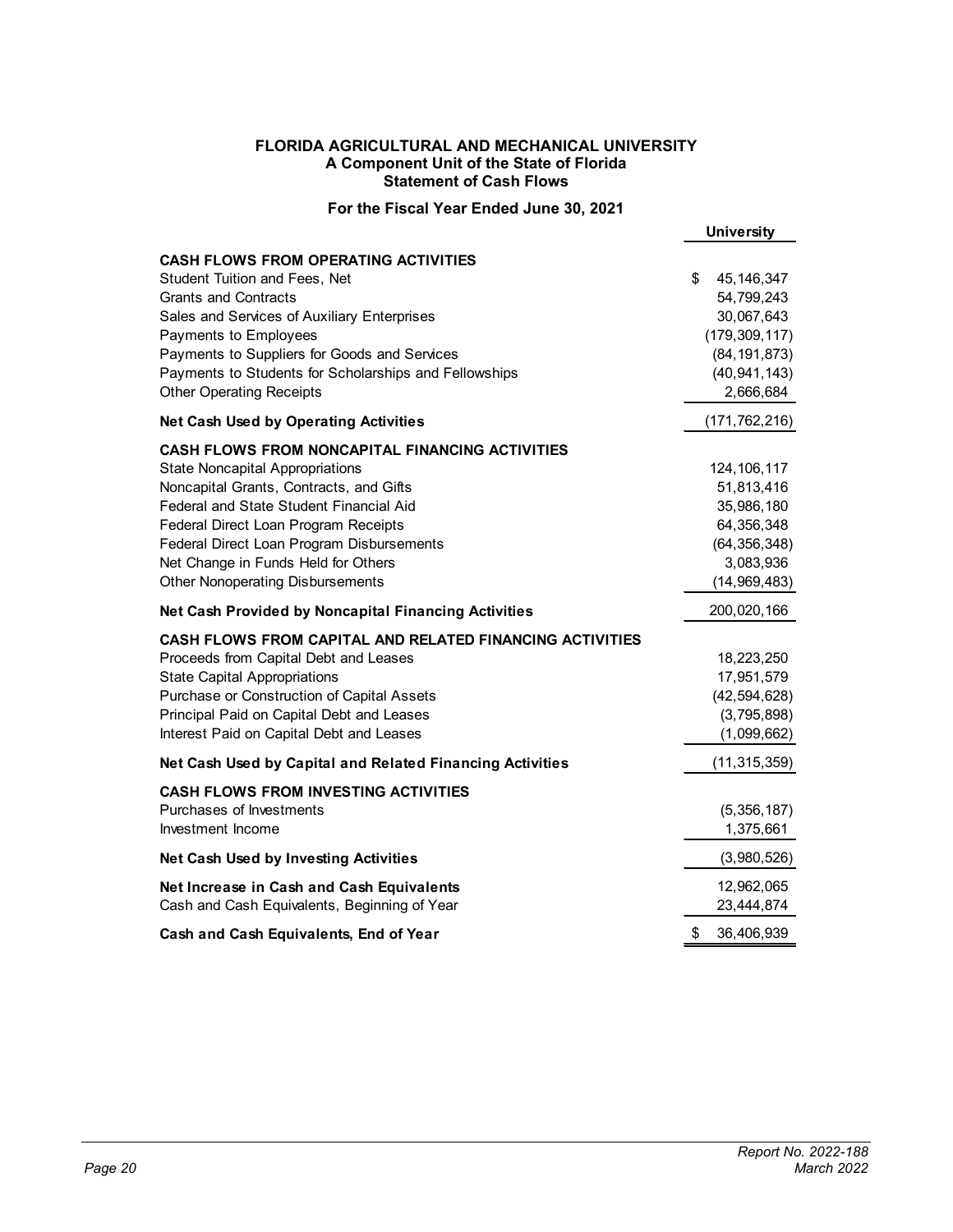|                                                                                                |                           | <b>University</b>    |  |  |  |  |
|------------------------------------------------------------------------------------------------|---------------------------|----------------------|--|--|--|--|
| <b>RECONCILIATION OF OPERATING LOSS</b>                                                        |                           |                      |  |  |  |  |
| TO NET CASH USED BY OPERATING ACTIVITIES                                                       |                           |                      |  |  |  |  |
| <b>Operating Loss</b>                                                                          | \$                        | (204, 213, 412)      |  |  |  |  |
| Adjustments to Reconcile Operating Loss                                                        |                           |                      |  |  |  |  |
| to Net Cash Used by Operating Activities:                                                      |                           |                      |  |  |  |  |
| <b>Depreciation Expense</b>                                                                    |                           | 19, 138, 397         |  |  |  |  |
| Changes in Assets, Liabilities, Deferred Outflows of Resources,                                |                           |                      |  |  |  |  |
| and Deferred Inflows of Resources:                                                             |                           |                      |  |  |  |  |
| Receivables, Net<br>Inventories                                                                |                           | (1,842,965)          |  |  |  |  |
|                                                                                                |                           | (1, 158, 494)        |  |  |  |  |
| <b>Accounts Payable</b>                                                                        |                           | 1,885,286            |  |  |  |  |
| Salaries and Wages Payable                                                                     |                           | 570,078<br>(42, 309) |  |  |  |  |
| Deposits Payable<br><b>Compensated Absences Payable</b>                                        |                           | 1,517,429            |  |  |  |  |
| <b>Unearned Revenue</b>                                                                        |                           | 1,107,163            |  |  |  |  |
| Other Postemployment Benefits Payable                                                          |                           | (15, 859, 281)       |  |  |  |  |
| Net Pension Liability                                                                          |                           | 17,506,132           |  |  |  |  |
| Deferred Outflows of Resources Related to Other Postemployment Benefits                        |                           | 2,324,025            |  |  |  |  |
| Deferred Inflows of Resources Related to Other Postemployment Benefits                         |                           | 14,296,572           |  |  |  |  |
| Deferred Outflows of Resources Related to Pensions                                             |                           | (3, 394, 170)        |  |  |  |  |
| Deferred Inflows of Resources Related to Pensions                                              |                           | (3,596,667)          |  |  |  |  |
| <b>NET CASH USED BY OPERATING ACTIVITIES</b>                                                   | $\boldsymbol{\mathsf{S}}$ | (171, 762, 216)      |  |  |  |  |
|                                                                                                |                           |                      |  |  |  |  |
| SUPPLEMENTAL DISCLOSURE OF NONCASH INVESTING AND<br><b>CAPITAL FINANCING ACTIVITIES</b>        |                           |                      |  |  |  |  |
| Unrealized losses on investments were recognized on the statement of revenues,                 |                           |                      |  |  |  |  |
| expenses, and changes in net position, but are not cash transactions for the                   |                           |                      |  |  |  |  |
| statement of cash flows.                                                                       | \$                        | (2,408,096)          |  |  |  |  |
| Losses from the disposal of capital assets were recognized on the statement of                 |                           |                      |  |  |  |  |
| revenues, expenses, and changes in net position, but are not cash transactions                 |                           |                      |  |  |  |  |
| for the statement of cash flows.                                                               | \$                        | (462, 034)           |  |  |  |  |
| Donation of capital assets were recognized on the statement of revenues,                       |                           |                      |  |  |  |  |
| expenses, and changes in net position, but are not cash transactions for the                   |                           |                      |  |  |  |  |
| statement of cash flows.                                                                       | \$                        | 58,824               |  |  |  |  |
|                                                                                                |                           |                      |  |  |  |  |
| HBCU Bond forgiveness was recognized on the statement of revenues, expenses,                   |                           |                      |  |  |  |  |
| and changes in net position, but are not cash transactions for the statement of<br>cash flows. | \$                        | 111,860,581          |  |  |  |  |
|                                                                                                |                           |                      |  |  |  |  |
|                                                                                                |                           |                      |  |  |  |  |

The accompanying notes to financial statements are an integral part of this statement.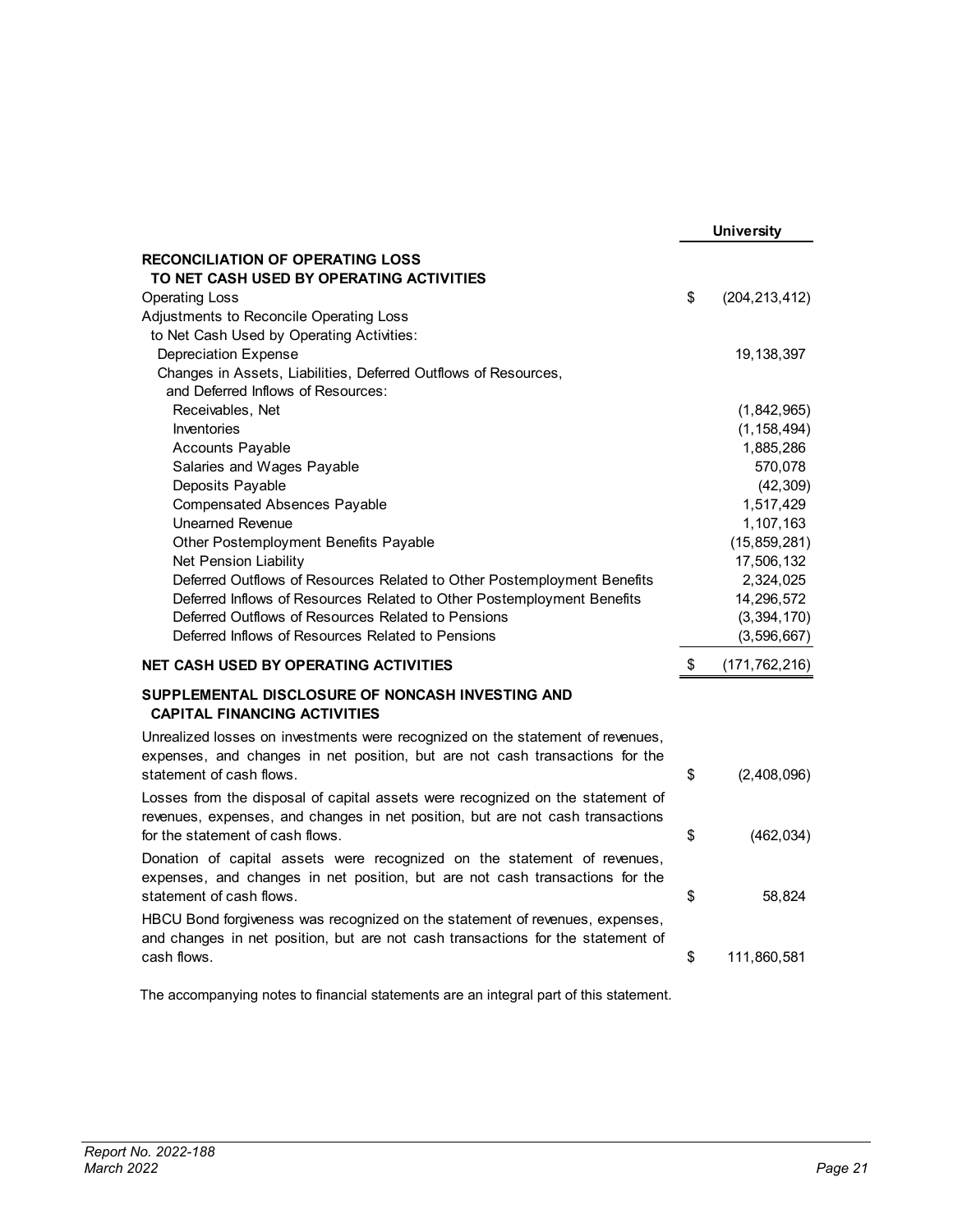# <span id="page-25-0"></span>*NOTES TO FINANCIAL STATEMENTS*

# **1. Summary of Significant Accounting Policies**

**Reporting Entity**. The University is a separate public instrumentality that is part of the State university system of public universities, which is under the general direction and control of the Florida Board of Governors. The University is directly governed by a Board of Trustees (Trustees) consisting of 13 members. The Governor appoints 6 citizen members and the Board of Governors appoints 5 citizen members. These members are confirmed by the Florida Senate and serve staggered terms of 5 years. The chair of the faculty senate and the president of the student body of the University are also members. The Board of Governors establishes the powers and duties of the Trustees. The Trustees are responsible for setting policies for the University, which provide governance in accordance with State law and Board of Governors' Regulations, and selecting the University President. The University President serves as the executive officer and the corporate secretary of the Trustees and is responsible for administering the policies prescribed by the Trustees.

Criteria for defining the reporting entity are identified and described in the Governmental Accounting Standards Board's (GASB) *Codification of Governmental Accounting and Financial Reporting Standards*, Sections 2100 and 2600. These criteria were used to evaluate potential component units for which the primary government is financially accountable and other organizations for which the nature and significance of their relationship with the primary government are such that exclusion would cause the primary government's financial statements to be misleading. Based on the application of these criteria, the University is a component unit of the State of Florida, and its financial balances and activities are reported in the State's Annual Comprehensive Financial Report by discrete presentation.

**Discretely Presented Component Units**. Based on the application of the criteria for determining component units, the following direct-support organizations (as provided for in Section 1004.28, Florida Statutes, and Board of Governors Regulation 9.011) are included within the University reporting entity as discretely presented component units. These legally separate, not-for-profit, corporations are organized and operated to assist the University in achieving excellence by providing supplemental resources from private gifts and bequests and valuable education support services and are governed by separate boards. Florida Statutes authorize these organizations to receive, hold, invest, and administer property and to make expenditures to or for the benefit of the University. These organizations and their purposes are explained as follows:

- Florida Agricultural and Mechanical University Foundation, Inc. (Foundation) is authorized to obtain private support to meet the critical needs of the University that are not met by public funds and assist the University in maintaining its "margin of excellence".
- Florida Agricultural and Mechanical University National Alumni Association, Inc. (Alumni Association) provides funds to foster scholarships and enhance the image of the University through positive public relations and public service.
- FAMU Rattler Boosters, Inc. (Boosters) provides contributions to the University to stimulate the education, health, and physical welfare of the students.

An annual audit of each organization's financial statements is conducted by independent certified public accountants. Additional information on the University's component units, including copies of audit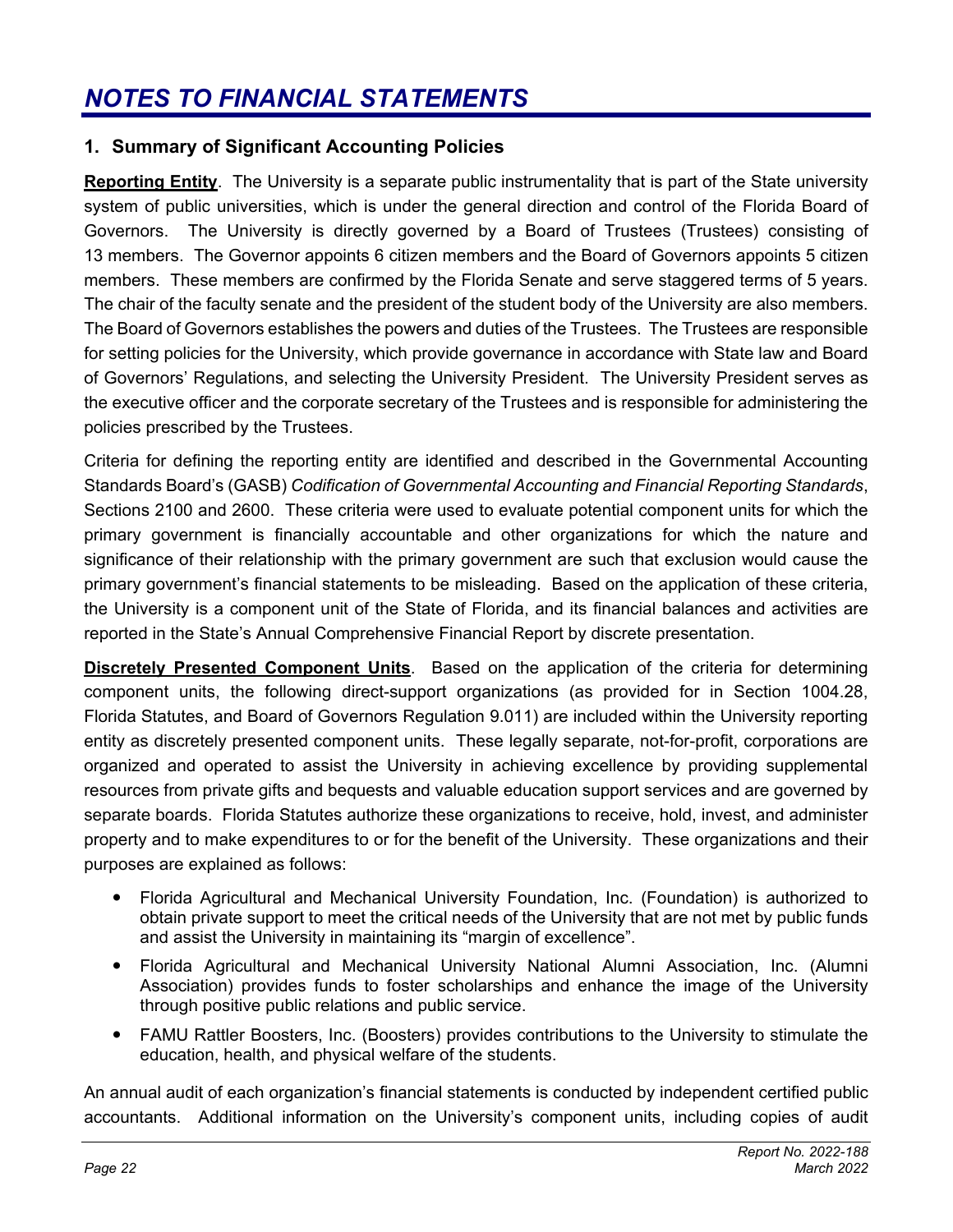reports, is available by contacting the University Public Relations or, for the Boosters, by contacting the Athletic Director. Audited financial statements can be obtained from the Interim Vice President for Finance and Administration, Florida Agricultural and Mechanical University, 1601 South Martin Luther King Jr. Blvd., Tallahassee, Florida 32307. Condensed financial statements for the University's discretely presented component units are shown in a subsequent note.

**Basis of Presentation**. The University's accounting policies conform with accounting principles generally accepted in the United States of America applicable to public colleges and universities as prescribed by GASB. The National Association of College and University Business Officers (NACUBO) also provides the University with recommendations prescribed in accordance with generally accepted accounting principles promulgated by GASB and the Financial Accounting Standards Board (FASB). GASB allows public universities various reporting options. The University has elected to report as an entity engaged in only business-type activities. This election requires the adoption of the accrual basis of accounting and entitywide reporting including the following components:

- Management's Discussion and Analysis
- Basic Financial Statements:
	- o Statement of Net Position
	- o Statement of Revenues, Expenses, and Changes in Net Position
	- o Statement of Cash Flows
	- o Notes to Financial Statements
- Other Required Supplementary Information

**Measurement Focus and Basis of Accounting**. Basis of accounting refers to when revenues, expenses, assets, deferred outflows of resources, liabilities, and deferred inflows of resources, are recognized in the accounts and reported in the financial statements. Specifically, it relates to the timing of the measurements made, regardless of the measurement focus applied. The University's financial statements are presented using the economic resources measurement focus and the accrual basis of accounting. Revenues, expenses, gains, losses, assets, deferred outflows of resources, liabilities, and deferred inflows of resources resulting from exchange and exchange-like transactions are recognized when the exchange takes place. Revenues, expenses, gains, losses, assets, deferred outflows of resources, liabilities, and deferred inflows of resources resulting from nonexchange activities are generally recognized when all applicable eligibility requirements, including time requirements, are met. The University follows GASB standards of accounting and financial reporting.

The University's discretely presented component units use the economic resources measurement focus and the accrual basis of accounting, and follows GASB standards of accounting and financial reporting.

Significant interdepartmental sales between auxiliary service departments and other institutional departments have been eliminated from revenues and expenses for reporting purposes.

The University's principal operating activities consist of instruction, research, and public service. Operating revenues and expenses generally include all fiscal transactions directly related to these activities as well as administration, operation and maintenance of capital assets, and depreciation of capital assets. Nonoperating revenues include State noncapital appropriations, Federal and State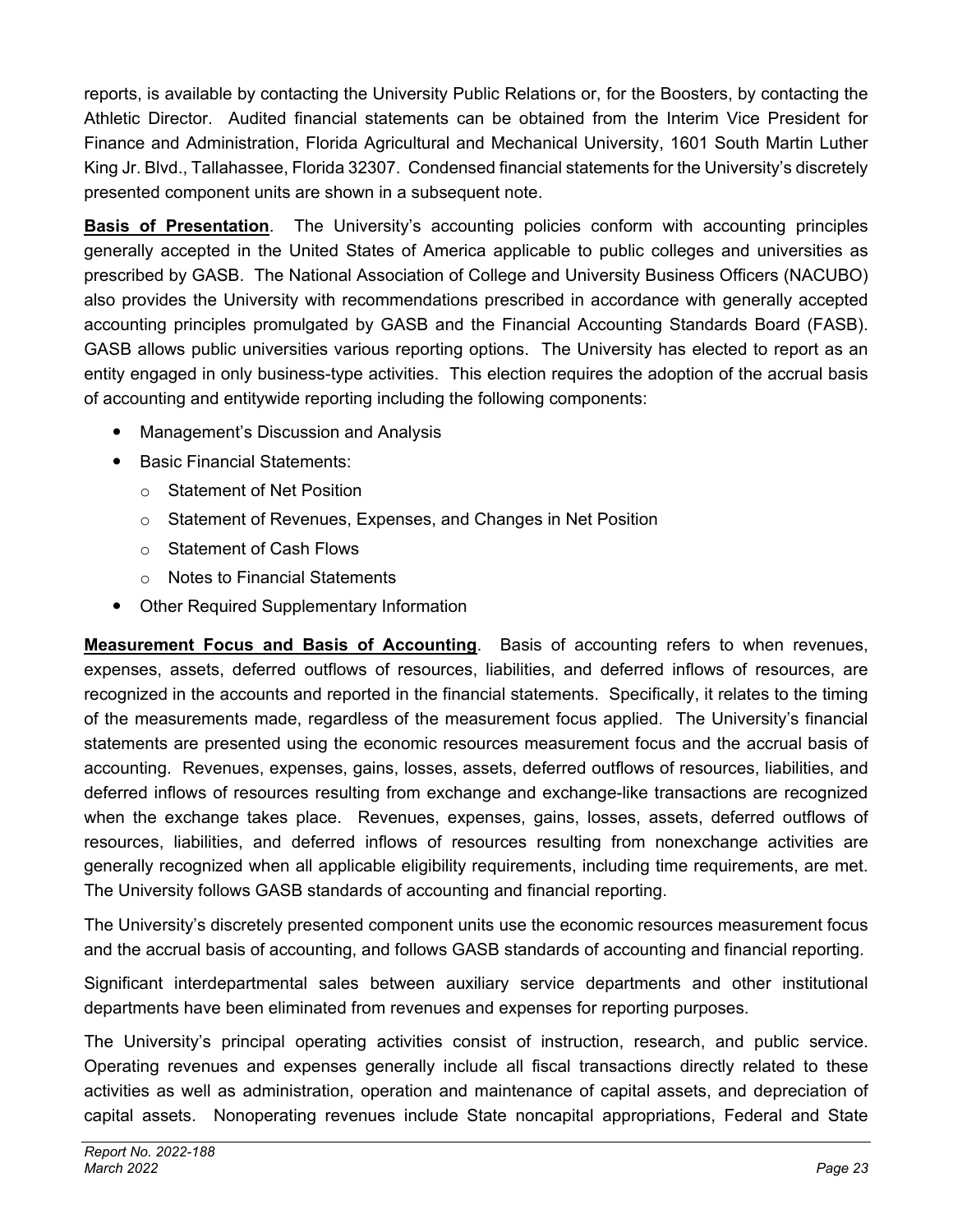student financial aid, and investment income. Interest on capital asset-related debt is a nonoperating expense. Other revenues generally include revenues for capital construction projects.

The statement of net position is presented in a classified format to distinguish between current and noncurrent assets and liabilities. When both restricted and unrestricted resources are available to fund certain programs, it is the University's policy to first apply the restricted resources to such programs, followed by the use of the unrestricted resources.

The statement of revenues, expenses, and changes in net position is presented by major sources and is reported net of tuition scholarship allowances. Tuition scholarship allowances are the difference between the stated charge for goods and services provided by the University and the amount that is actually paid by the student or the third party making payment on behalf of the student. The University applied the "Alternate Method" as prescribed in NACUBO Advisory Report 2000-05 to determine the reported net tuition scholarship allowances. Under this method, the University computes these amounts by allocating the cash payments to students, excluding payments for services, using a ratio of total aid to aid not considered third-party aid.

The statement of cash flows is presented using the direct method in compliance with GASB Statement No. 9, *Reporting Cash Flows of Proprietary and Nonexpendable Trust Funds and Governmental Entities That Use Proprietary Fund Accounting*.

**Cash and Cash Equivalents**. Cash and cash equivalents consist of cash on hand and cash in demand accounts. University cash deposits are held in banks qualified as public depositories under Florida law. All such deposits are insured by Federal depository insurance, up to specified limits, or collateralized with securities held in Florida's multiple financial institution collateral pool required by Chapter 280, Florida Statutes. Cash and cash equivalents that are externally restricted to make debt service payments, maintain sinking or reserve funds, or to purchase or construct capital or other restricted assets, are classified as restricted.

**Capital Assets**. University capital assets consist of land, works of art and historical treasures, construction in progress, buildings, infrastructure and other improvements, furniture and equipment, library resources, property under capital leases, computer software, and other capital assets. These assets are capitalized and recorded at cost at the date of acquisition or at acquisition value at the date received in the case of gifts and purchases of State surplus property. Additions, improvements, and other outlays that significantly extend the useful life of an asset are capitalized. Other costs incurred for repairs and maintenance are expensed as incurred. The University has a capitalization threshold of \$5,000 for tangible personal property, and \$100,000 for new buildings and improvements. Depreciation is computed on the straight-line basis over the following estimated useful lives:

- $\bullet$  Buildings 20 to 50 years
- $\bullet$  Infrastructure and Other Improvements  $-12$  to 50 years
- Furniture and Equipment  $-3$  to 20 years
- Library Resources 10 years
- Property Under Capital Lease 10 years
- Works of Art and Historical Treasures 5 years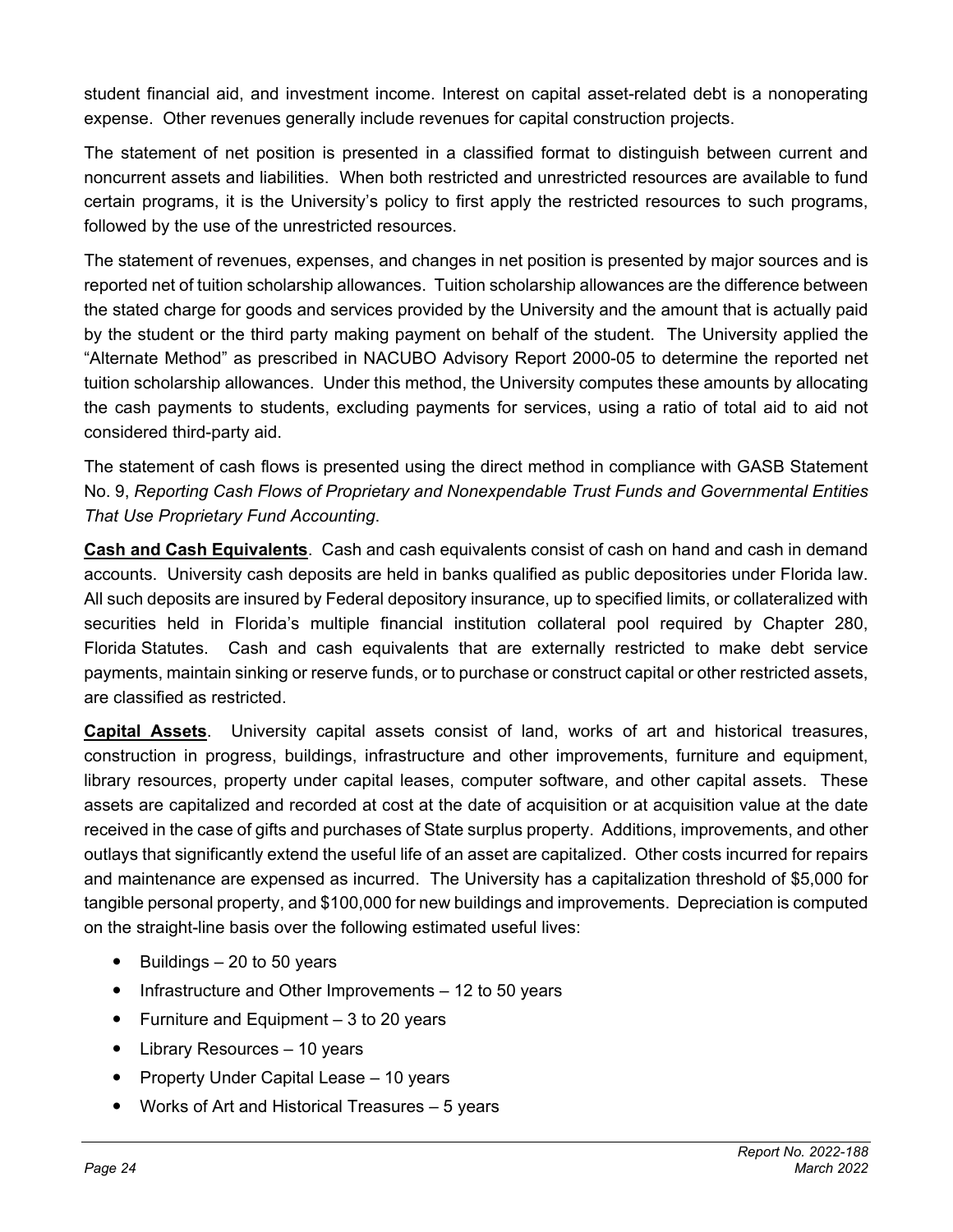Computer Software – 3 to 7 years

**Noncurrent Liabilities**. Noncurrent liabilities include capital leases payable, compensated absences payable, other postemployment benefits payable, net pension liabilities, and other noncurrent liabilities that are not scheduled to be paid within the next fiscal year.

**Pensions**. For purposes of measuring the net pension liabilities, deferred outflows of resources and deferred inflows of resources related to pensions, and pension expense, information about the fiduciary net positions of the Florida Retirement System (FRS) defined benefit plan and the Health Insurance Subsidy (HIS) defined benefit plan and additions to/deductions from the FRS and HIS fiduciary net positions have been determined on the same basis as they are reported by the FRS and the HIS plans. Benefit payments (including refunds of employee contributions) are recognized when due and payable in accordance with benefit terms. Investments are reported at fair value.

# **2. Adjustment to Beginning Net Position – Component Unit**

The beginning net position of the discretely presented component units was decreased by \$50,985 due mainly to an adjustment made to reclass \$50,984 from expendable net position to Agency Funds net position of the Foundation financial statements during the 2019-20 fiscal year.

# **3. Deficit Net Position in Individual Funds**

The University reported an unrestricted net position which included a deficit in the current funds – unrestricted as shown below. This deficit can be attributed to the full recognition of long-term liabilities (i.e., compensated absences payable, other postemployment benefits payable, and net pension liabilities) in the current unrestricted funds.

| Fund                                                          | <b>Net Position</b> |                               |  |  |  |  |
|---------------------------------------------------------------|---------------------|-------------------------------|--|--|--|--|
| <b>Current Funds - Unrestricted</b><br><b>Auxiliary Funds</b> |                     | (124, 625, 825)<br>42.159.720 |  |  |  |  |
| Total                                                         | \$.                 | (82, 466, 105)                |  |  |  |  |

# **4. Investments**

Section 1011.42(5), Florida Statutes, authorizes universities to invest funds with the State Treasury and State Board of Administration (SBA) and requires that universities comply with the statutory requirements governing investment of public funds by local governments. Accordingly, universities are subject to the requirements of Chapter 218, Part IV, Florida Statutes. The Board of Trustees has not adopted a written investment policy. As such, pursuant to Section 218.415(17), Florida Statutes, the University is authorized to invest in the Florida PRIME investment pool administered by the SBA; Securities and Exchange Commission registered money market funds with the highest credit quality rating from a nationally recognized rating agency; interest-bearing time deposits and savings accounts in qualified public depositories, as defined in Section 280.02, Florida Statutes; and direct obligations of the United States Treasury.

Investments set aside to make debt service payments, maintain sinking or reserve funds, or to purchase or construct capital assets are classified as restricted.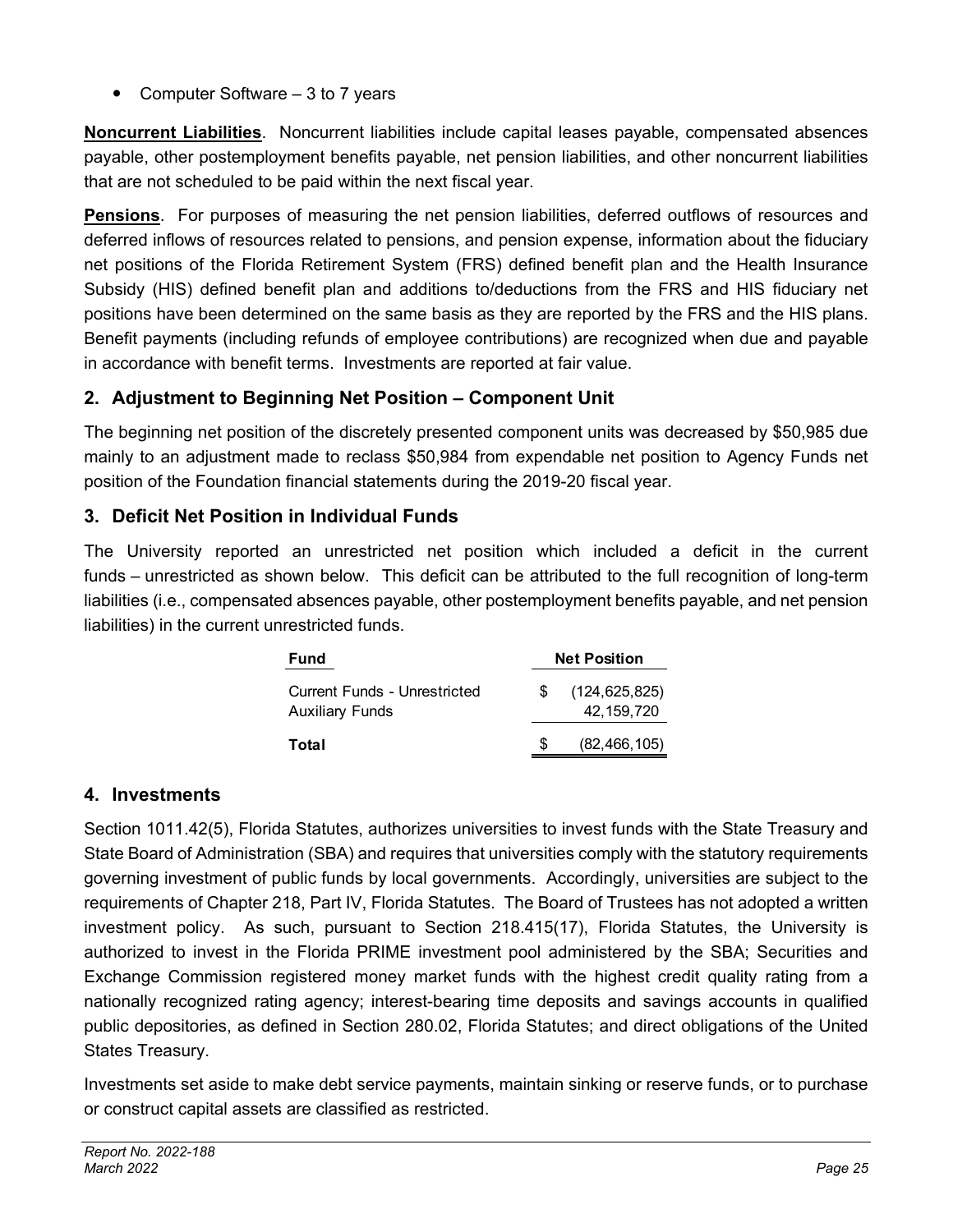The University categorizes its fair value measurements within the fair value hierarchy established by generally accepted accounting principles. The hierarchy is based on the valuation inputs used to measure the fair value of the asset. Level 1 inputs are quoted prices in active markets for identical assets, Level 2 inputs are significant other observable inputs, and Level 3 inputs are significant unobservable inputs.

|                                                                                                                                                         |    |                         | <b>Fair Value Measurements Using</b> |                                                                                                 |      |                                                                         |                                                    |            |  |  |  |
|---------------------------------------------------------------------------------------------------------------------------------------------------------|----|-------------------------|--------------------------------------|-------------------------------------------------------------------------------------------------|------|-------------------------------------------------------------------------|----------------------------------------------------|------------|--|--|--|
| Investments by fair value level                                                                                                                         |    | Amount                  |                                      | <b>Quoted Prices</b><br>in Active<br><b>Markets for</b><br><b>Identical Assets</b><br>(Level 1) |      | <b>Significant</b><br>Other<br><b>Observable</b><br>Inputs<br>(Level 2) | Significant<br>Unobservable<br>Inputs<br>(Level 3) |            |  |  |  |
| External Investment Pool:<br>State Treasury Special Purpose Investment Account<br>Honeywell Energy Saving Performance Contract:<br>Debt Service Account | S  | 61.343.991<br>5,140,912 | \$                                   | 5,140,912                                                                                       | - \$ |                                                                         | \$<br>$\sim$                                       | 61.343.991 |  |  |  |
| Total investments by fair value level                                                                                                                   |    | 66.484.903              |                                      | 5.140.912                                                                                       | - \$ |                                                                         | $-$ \$                                             | 61.343.991 |  |  |  |
| Total investments measured at fair value                                                                                                                | \$ | 66.484.903              |                                      |                                                                                                 |      |                                                                         |                                                    |            |  |  |  |

The University's investments at June 30, 2021, are reported as follows:

# **External Investment Pools**.

The University reported investments at fair value totaling \$61,343,991 at June 30, 2021, in the State Treasury Special Purpose Investment Account (SPIA) investment pool, representing ownership of a share of the pool, not the underlying securities. Pooled investments with the State Treasury are not registered with the Securities and Exchange Commission. Oversight of the pooled investments with the State Treasury is provided by the Treasury Investment Committee per Section 17.575, Florida Statutes. The authorized investment types are set forth in Section 17.57, Florida Statutes. The State Treasury SPIA investment pool carried a credit rating of AA-f by Standard & Poor's, had an effective duration of 2.6 years, and fair value factor of 0.984 at June 30, 2021. Participants contribute to the State Treasury SPIA investment pool on a dollar basis. These funds are commingled and a fair value of the pool is determined from the individual values of the securities. The fair value of the securities is summed and a total pool fair value is determined. A fair value factor is calculated by dividing the pool's total fair value by the pool participant's total cash balances. The fair value factor is the ratio used to determine the fair value of an individual participant's pool balance. The University relies on policies developed by the State Treasury for managing interest rate risk or credit risk for this investment pool. Disclosures for the State Treasury investment pool are included in the notes to financial statements of the State's Annual Comprehensive Financial Report.

# **Honeywell Energy Savings Performance Contract Debt Service Account**.

The University reported investments totaling \$5,140,912 at June 30, 2021, in the Honeywell Energy Saving Performance Contract Debt Service Accounts. These investments are used to create future energy savings based on capital improvements made to existing assets using the debt financing issued by the Signature Bank for the benefit of the University. The University relies on policies developed by the Signature Public Funding Corp for managing interest rate risk and credit risk for these accounts.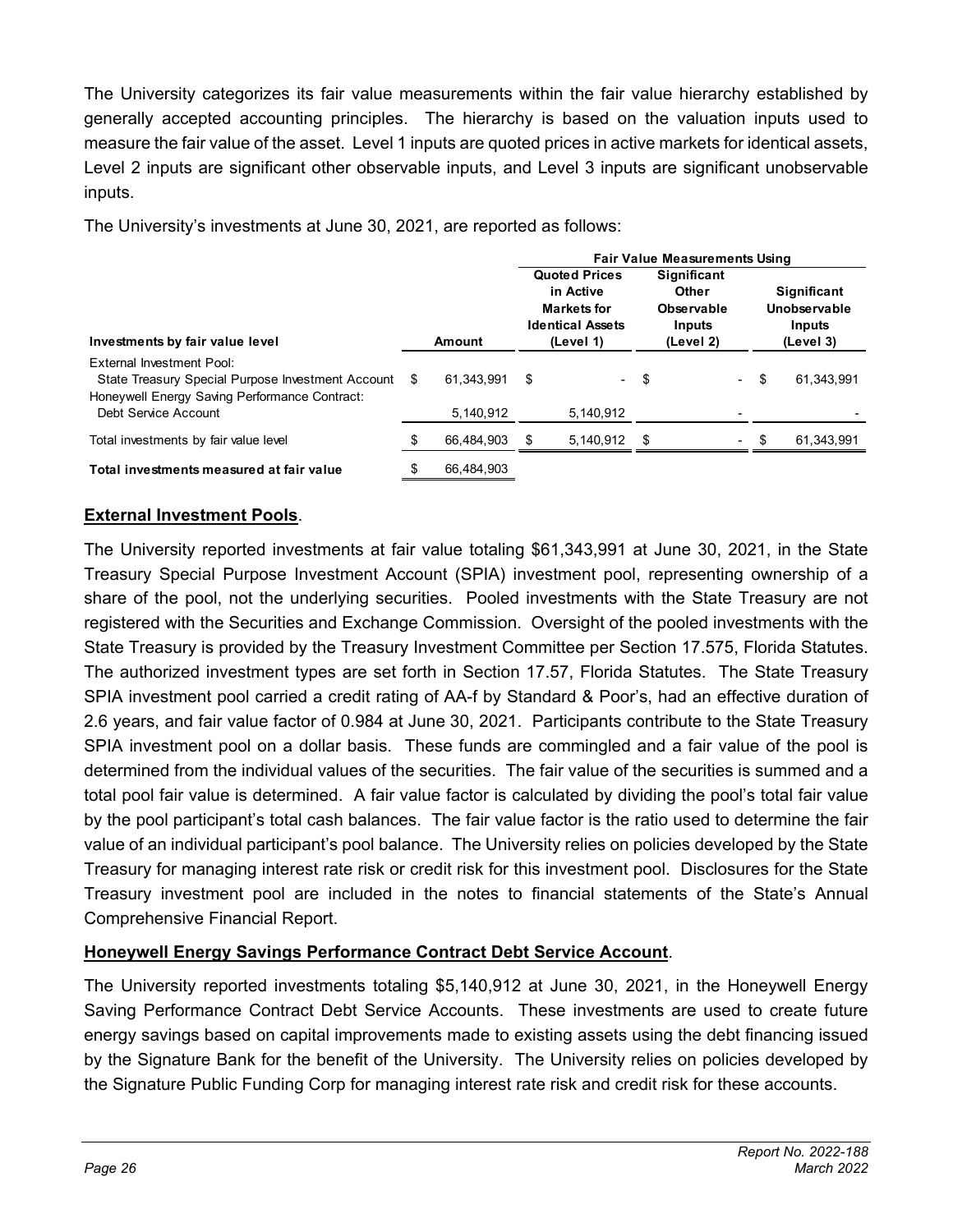# **Component Units Investments**.

The component units' investments are stated at fair value. GASB Statement no 72, Fair Value Measurement and Application establishes a three-level hierarchy for fair value measurements based upon the transparency of inputs to the valuation methodology for an asset or liability as of the measurement date. The valuation hierarchy assigns highest priority to Level 1 measurements, and lowest priority to Level 3 measurements. The three levels are defined as follows:

Level 1 Financial assets and liabilities whose values are based on unadjusted quoted prices in active markets for identical assets or laities. Instruments in this category include money market funds and common stocks traded on exchanges such as the New York Stock Exchange.

Level 2 Financial assets and liabilities whose values are based on quoted prices for similar assets or liabilities in active markets. In addition, they may include quoted prices for identical or similar assets or liabilities in markets that are not active. Instruments in this category include some corporate and municipal bonds that may not be traded frequently and real estate property.

Level 3 Financial assets and liabilities whose values are based on unobservable inputs for the asset or liability. These inputs may be used with internally developed methodologies that result in management's best estimate of fail value using the best information available under the circumstances. Instruments in this category include investments in hedge funds and real estate funds.

Investments held by the University's component units, Foundation, Alumni Association, and Boosters at June 30, 2021, are reported at fair value as follows:

|                                                                                                             |                                                            | <b>Fair Value Measurements Using</b>                                                            |                                        |    |                         |                                                                  |  |                                                           |  |
|-------------------------------------------------------------------------------------------------------------|------------------------------------------------------------|-------------------------------------------------------------------------------------------------|----------------------------------------|----|-------------------------|------------------------------------------------------------------|--|-----------------------------------------------------------|--|
| Investments by fair value level                                                                             | <b>Amount</b>                                              | <b>Quoted Prices</b><br>in Active<br><b>Markets for</b><br><b>Identical Assets</b><br>(Level 1) |                                        |    |                         | Significant<br>Other<br><b>Observable</b><br>Inputs<br>(Level 2) |  | <b>Significant</b><br>Unobservable<br>Inputs<br>(Level 3) |  |
| U.S. Government Securities<br><b>Corporate Bonds</b><br><b>Common Stocks</b><br><b>Commingled Funds</b>     | \$<br>8,089,401<br>2,485,971<br>28, 193, 917<br>85,491,963 | \$                                                                                              | 4,991,740<br>2,485,971<br>28, 193, 917 | \$ | 3,097,661<br>85,491,963 | \$                                                               |  |                                                           |  |
| Hedge Funds<br><b>Real Estate Property</b><br>Accrued Interest/Unsettled Transactions<br>Money Market Funds | 5,701,836<br>1,393,762<br>88,514<br>1,520,453              |                                                                                                 | 88.514<br>1,520,453                    |    | 5,701,836<br>1,393,762  |                                                                  |  |                                                           |  |
| Total investments by fair value level                                                                       | 132,965,817                                                |                                                                                                 | 37,280,595                             | \$ | 95,685,222              | \$                                                               |  |                                                           |  |
| Investments measured at the net asset value (NAV)<br><b>Commingled Funds</b>                                | 8,220,098                                                  |                                                                                                 |                                        |    |                         |                                                                  |  |                                                           |  |
| <b>Real Estate Funds</b><br>Limited Partnership                                                             | 5,422,192<br>11,698,032                                    |                                                                                                 |                                        |    |                         |                                                                  |  |                                                           |  |
| Total investments measured at NAV                                                                           | 25,340,322                                                 |                                                                                                 |                                        |    |                         |                                                                  |  |                                                           |  |
| Total investments measured at fair value                                                                    | 158,306,139                                                |                                                                                                 |                                        |    |                         |                                                                  |  |                                                           |  |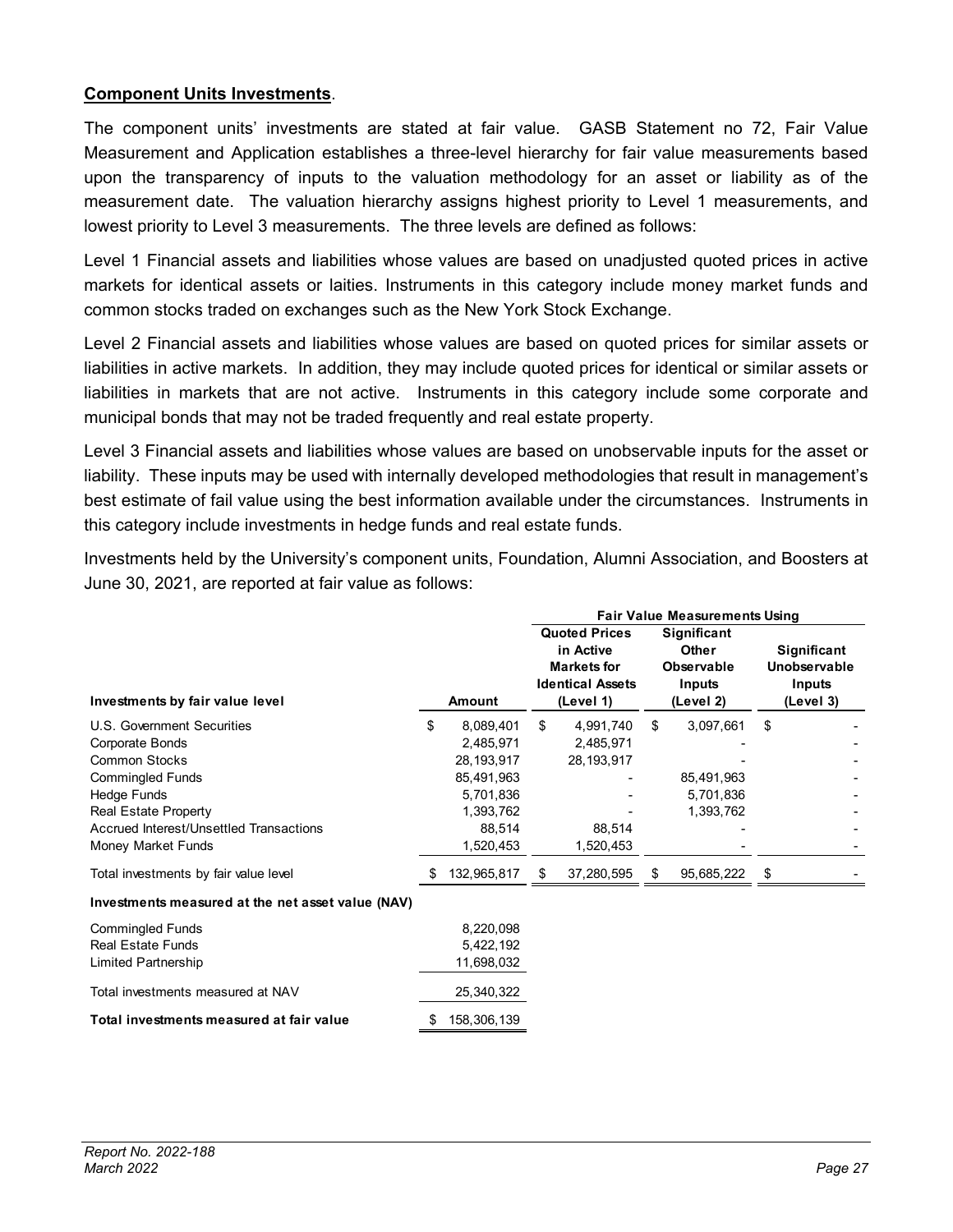# **5. Receivables**

**Accounts Receivable**. Accounts receivable represent amounts for student tuition and fees, contract and grant reimbursements due from third parties, and interest accrued on investments and loans receivable.

As of June 30, 2021, the University reported the following amounts as accounts receivable:

| <b>Description</b>                    | Amount        |
|---------------------------------------|---------------|
| <b>Student Tuition and Fees</b>       | \$18,925,072  |
| Contracts and Grants                  | 5,740,822     |
| Interest Receivable                   | 694,226       |
| <b>Total Accounts Receivable</b>      | 25,360,120    |
| Allowance for Doubtful Accounts       | (7, 268, 227) |
| <b>Total Accounts Receivable, Net</b> | \$18,091,893  |

**Loans and Notes Receivable**. Loans and notes receivable represent all amounts owed on promissory notes from debtors, including student loans made under the Federal Perkins Loan Program and other loan programs.

**Allowance for Doubtful Receivables**. Allowances for doubtful accounts and loans and notes receivable are reported based on management's best estimate as of fiscal year end considering type, age, collection history, and other factors considered appropriate. Accounts receivable and loans and notes receivable are reported net of allowances of \$7,268,227 and \$1,371,390, respectively, at June 30, 2021.

No allowance has been accrued for contracts and grants receivable. University management considers these to be fully collectible.

# **6. Due From State**

The amount due from State consists of \$5,811,161 of Public Education Capital Outlay allocations due from the State to the University for construction of University facilities.

# **7. Capital Assets**

Capital assets activity for the fiscal year ended June 30, 2021, is shown in the following table: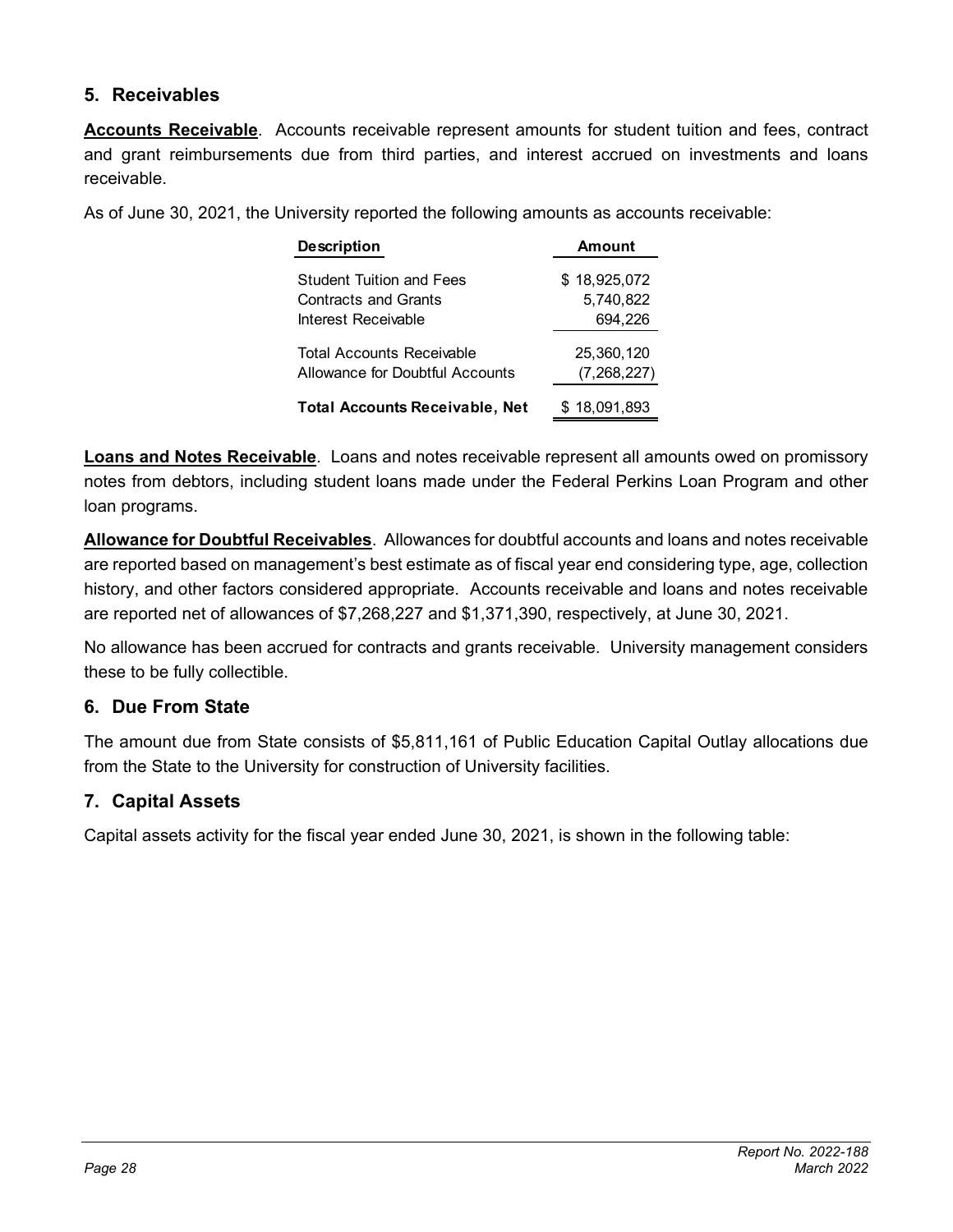| <b>Description</b>                                | <b>Beginning</b><br><b>Balance</b> | <b>Adjustments</b><br>(1) |    | <b>Additions</b> |    | <b>Reductions</b> | <b>Ending</b><br><b>Balance</b> |
|---------------------------------------------------|------------------------------------|---------------------------|----|------------------|----|-------------------|---------------------------------|
| Nondepreciable Capital Assets:                    |                                    |                           |    |                  |    |                   |                                 |
| Land                                              | 25,369,275                         | \$                        | \$ |                  | \$ |                   | 25,369,275<br>\$                |
| Works of Art and Historical Treasures             | 742,634                            |                           |    | 300,000          |    |                   | 1,042,634                       |
| <b>Construction in Progress</b>                   | 97,560,937                         |                           |    | 24,925,839       |    | 15,726,042        | 106,760,734                     |
| <b>Total Nondepreciable Capital Assets</b>        | \$123,672,846                      | \$                        |    | \$25,225,839     | \$ | 15,726,042        | \$133,172,643                   |
| Depreciable Capital Assets:                       |                                    |                           |    |                  |    |                   |                                 |
| <b>Buildings</b>                                  | \$599,566,339                      | \$                        | \$ | 5,761,012        | \$ |                   | \$605,327,351                   |
| Infrastructure and Other Improvements             | 92,864,384                         |                           |    | 9.965.030        |    |                   | 102,829,414                     |
| Furniture and Equipment                           | 59,736,958                         | 380,480                   |    | 5,996,212        |    | 1,294,453         | 64,819,197                      |
| <b>Library Resources</b>                          | 64,574,029                         |                           |    | 815.991          |    | 257.675           | 65, 132, 345                    |
| Property Under Capital Leases                     | 1,206,141                          |                           |    | 4,644,041        |    | 380,480           | 5,469,702                       |
| Works of Art and Historical Treasures             | 42.450                             |                           |    |                  |    |                   | 42,450                          |
| <b>Computer Software and Other Capital Assets</b> | 126,243                            |                           |    | 45,241           |    |                   | 171,484                         |
| <b>Total Depreciable Capital Assets</b>           | 818, 116, 544                      | 380,480                   |    | 27,227,527       |    | 1,932,608         | 843,791,943                     |
| Less, Accumulated Depreciation:                   |                                    |                           |    |                  |    |                   |                                 |
| <b>Buildings</b>                                  | 184,900,006                        |                           |    | 11,614,668       |    |                   | 196,514,674                     |
| Infrastructure and Other Improvements             | 30,446,315                         |                           |    | 2,431,862        |    |                   | 32,878,177                      |
| <b>Furniture and Equipment</b>                    | 47,221,909                         | 241,225                   |    | 3,445,468        |    | 832,419           | 50,076,183                      |
| <b>Library Resources</b>                          | 57,273,679                         |                           |    | 1,599,072        |    | 257,675           | 58,615,076                      |
| Property Under Capital Leases                     | 1,066,883                          |                           |    | 17,877           |    | 241,224           | 843,536                         |
| Works of Art and Historical Treasures             | 42,450                             |                           |    |                  |    |                   | 42,450                          |
| <b>Computer Software and Other Capital Assets</b> | 35,115                             |                           |    | 29,450           |    |                   | 64,565                          |
| <b>Total Accumulated Depreciation</b>             | 320,986,357                        | 241,225                   |    | 19, 138, 397     |    | 1,331,318         | 339,034,661                     |
| <b>Total Depreciable Capital Assets, Net</b>      | \$497,130,187                      | \$<br>139,255             | \$ | 8,089,130        | \$ | 601,290           | \$504,757,282                   |

(1) Adjustments to the capital asset records are due to the asset and accumulated depreciation balances that were previously accounted for in Property Under Capital Leases were transferred to Furniture and Equipment subsequent to the payoff of the assets.

# **8. Unearned Revenue**

Unearned revenue at June 30, 2021, includes monies drawn in advance of incurring expenses for cost reimbursement contracts and grants, and student tuition and fees received prior to fiscal year-end related to subsequent accounting periods. As of June 30, 2021, the University reported the following amounts as unearned revenue:

| <b>Description</b>                                             | <b>Amount</b>             |
|----------------------------------------------------------------|---------------------------|
| <b>Contracts and Grants</b><br><b>Student Tuition and Fees</b> | \$10,076,704<br>1,527,974 |
| <b>Total Unearned Revenue</b>                                  | \$11,604,678              |

# **9. Long-Term Liabilities**

Long-term liabilities of the University at June 30, 2021, include capital leases payable, compensated absences payable, other postemployment benefits payable, net pension liability, and other noncurrent liabilities. Long-term liabilities activity for the fiscal year ended June 30, 2021, is shown in the following table: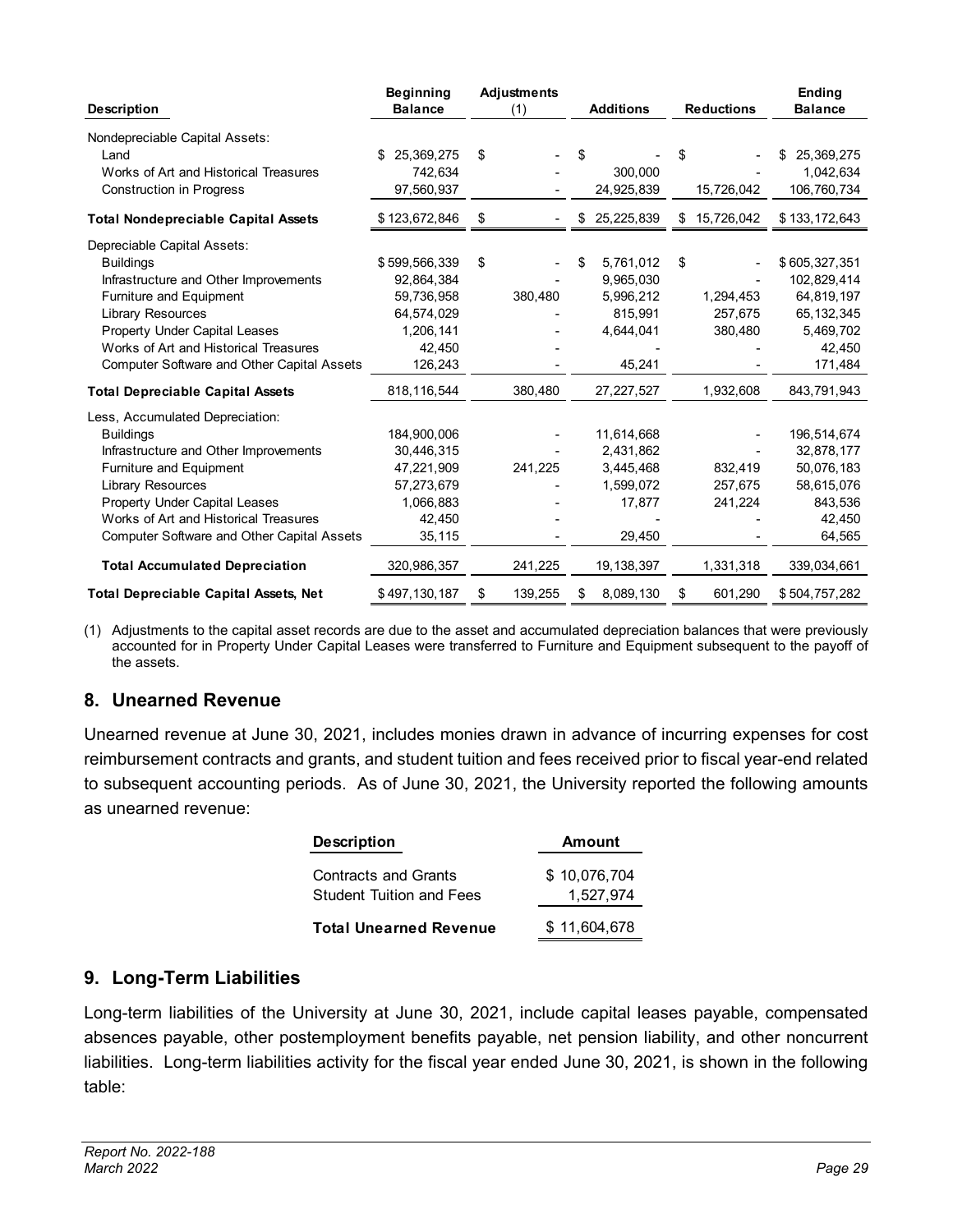| <b>Description</b>                  |   | <b>Beginning</b><br><b>Balance</b> | <b>Additions</b> |             | <b>Reductions</b> |             | <b>Ending</b><br><b>Balance</b> |               |      | <b>Current</b><br><b>Portion</b> |
|-------------------------------------|---|------------------------------------|------------------|-------------|-------------------|-------------|---------------------------------|---------------|------|----------------------------------|
| Capital Improvement Debt Payable    | S | 103,567,549                        | S                | 18.223.250  | \$                | 121,790,799 | S                               | $\sim$        | - \$ |                                  |
| Capital Leases Payable (1)          |   | 7.574.758                          |                  | 9.784.955   |                   | 808.697     |                                 | 16,551,016    |      | 1,650,142                        |
| <b>Compensated Absences Payable</b> |   | 22,069,221                         |                  | 2,802,490   |                   | 1,285,062   |                                 | 23,586,649    |      | 1,554,360                        |
| Other Postemployment                |   |                                    |                  |             |                   |             |                                 |               |      |                                  |
| <b>Benefits Payable</b>             |   | 69,531,200                         |                  | 20,401,629  |                   | 36,260,910  |                                 | 53,671,919    |      | 870,840                          |
| Net Pension Liability               |   | 93,225,545                         |                  | 55,713,639  |                   | 38,207,507  |                                 | 110,731,677   |      | 285.699                          |
| <b>Other Noncurrent Liabilities</b> |   | 1,906,827                          |                  |             |                   | 327,082     |                                 | 1,579,745     |      |                                  |
| <b>Total Long-Term Liabilities</b>  |   | 297,875,100                        | \$.              | 106,925,963 | \$.               | 198.680.057 | \$                              | 206, 121, 006 | \$.  | 4,361,041                        |

(1) The University entered into a capital lease agreement and received proceeds totaling \$9,421,538. As of June 30, 2021, the University acquired and installed energy saving equipment totaling \$4,280,626 using the proceeds received.

The University received notification from the U.S. Secretary Education acknowledging that, pursuant to The Consolidated Appropriations Act, 2021 (Public Law 116-260), the U.S. Secretary of Education has repaid in full each institution of higher education's balance of principal and interest on all disbursed loan amounts outstanding in full as of December 27, 2020. The University received a total amount of \$111,906,562 in loan forgiveness of debt at June 30, 2021, in addition to, the University used the remaining escrow reserves to extinguish the remaining balance on the 2019 Series-4 Bond in the amount of \$8,286,088 at June 30, 2021.

**Capital Leases Payable**. In the 2011-12 fiscal year, the University entered into a capital lease agreement totaling \$12,302,562 to finance an energy performance savings contract. The stated interest rate is 2.5646 percent. In the 2020-21 fiscal year, the University entered into a capital lease agreement totaling \$9,421,538 to finance an energy performance savings contract. The stated interest rate is 2.1 percent. Future minimum payments under the capital lease agreements and the present value of the minimum payments as of June 30, 2021, are as follows:

| <b>Fiscal Year Ending June 30</b>                                   | Amount                                                                                        |
|---------------------------------------------------------------------|-----------------------------------------------------------------------------------------------|
| 2022<br>2023<br>2024<br>2025<br>2026<br>2027-2031<br>2032-2036      | 2.070.644<br>\$<br>1,832,692<br>1,804,954<br>1,730,643<br>1.745.650<br>6,131,076<br>3,601,269 |
| <b>Total Minimum Payments</b><br>Less, Amount Representing Interest | 18,916,928<br>2,365,912                                                                       |
| <b>Present Value of Minimum Payments</b>                            | \$16.551.016                                                                                  |

**Compensated Absences Payable**. Employees earn the right to be compensated during absences for annual leave (vacation) and sick leave earned pursuant to Board of Governors' Regulations, University regulations, and bargaining agreements. Leave earned is accrued to the credit of the employee and records are kept on each employee's unpaid (unused) leave balance. The University reports a liability for the accrued leave; however, State noncapital appropriations fund only the portion of accrued leave that is used or paid in the current fiscal year. Although the University expects the liability to be funded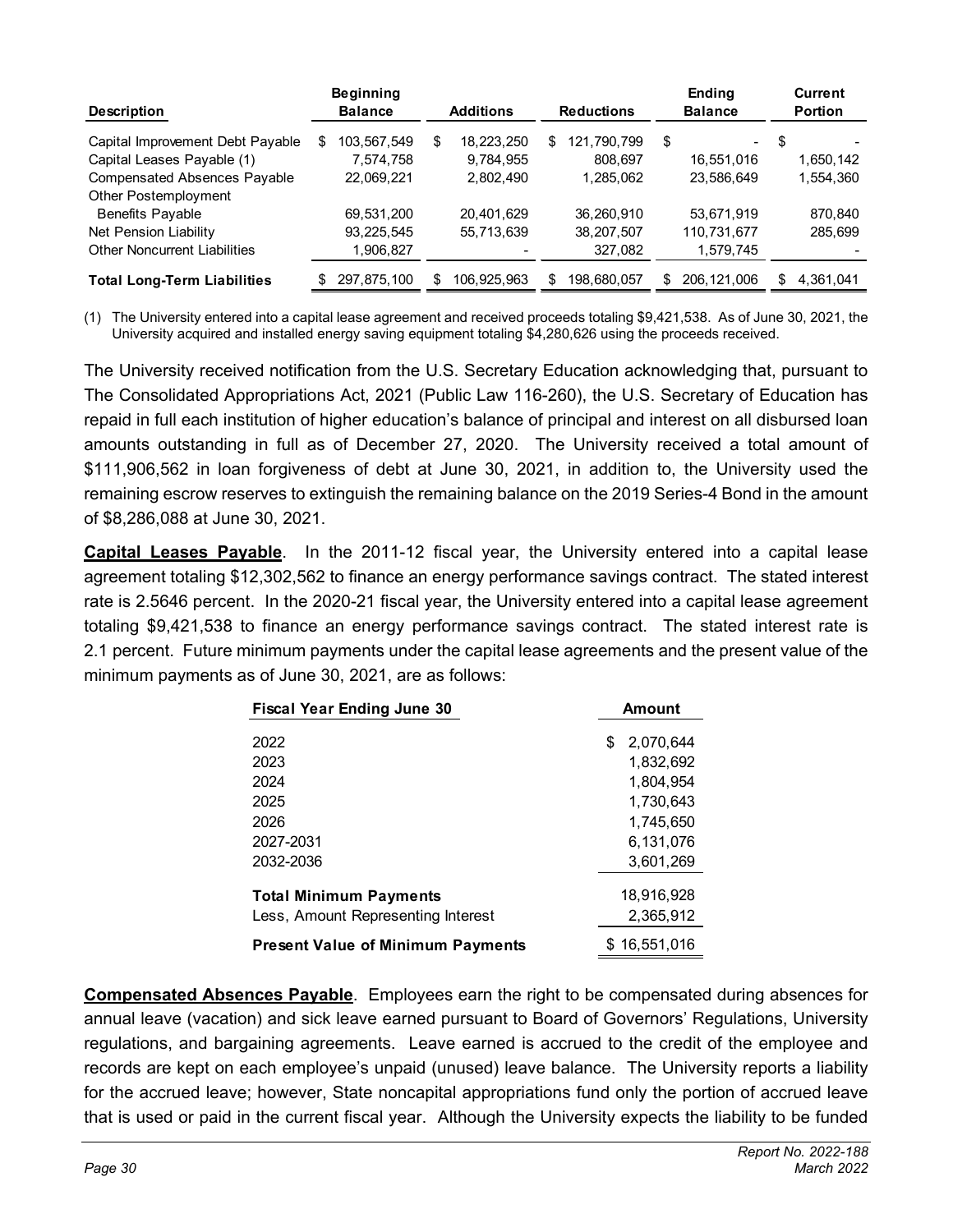primarily from future appropriations, generally accepted accounting principles do not permit the recording of a receivable in anticipation of future appropriations. At June 30, 2021, the estimated liability for compensated absences, which includes the University's share of the Florida Retirement System and FICA contributions, totaled \$23,586,649. The current portion of the compensated absences liability, \$1,554,360, is the amount expected to be paid in the coming fiscal year and represents a historical percentage of leave used applied to total accrued leave liability.

**Other Postemployment Benefits Payable**. The University follows GASB Statement No. 75, *Accounting and Financial Reporting for Postemployment Benefits Other Than Pensions*, for certain postemployment healthcare benefits administered by the State Group Health Insurance Program.

# *General Information about the OPEB Plan*

*Plan Description*. The Division of State Group Insurance's Other Postemployment Benefits Plan (OPEB Plan) is a multiple-employer defined benefit plan administered by the State of Florida. Pursuant to the provisions of Section 112.0801, Florida Statutes, all employees who retire from the University are eligible to participate in the State Group Health Insurance Program. Retirees and their eligible dependents shall be offered the same health and hospitalization insurance coverage as is offered to active employees at a premium cost of no more than the premium cost applicable to active employees. A retiree means any officer or employee who retires under a State retirement system or State optional annuity or retirement program or is placed on disability retirement and who begins receiving retirement benefits immediately after retirement from employment. In addition, any officer or employee who retires under the Florida Retirement System Investment Plan is considered a "retiree" if he or she meets the age and service requirements to qualify for normal retirement or has attained the age of 59.5 years and has the years of service required for vesting. The University subsidizes the premium rates paid by retirees by allowing them to participate in the OPEB Plan at reduced or blended group (implicitly subsidized) premium rates for both active and retired employees. These rates provide an implicit subsidy for retirees because retiree healthcare costs are generally greater than active employee healthcare costs. No assets are accumulated in a trust that meet the criteria in paragraph 4 of GASB Statement No. 75. The OPEB Plan contribution requirements and benefit terms necessary for funding the OPEB Plan each year is on a pay-as-you-go basis as established by the Governor's recommended budget and the General Appropriations Act. Retirees are required to enroll in the Federal Medicare (Medicare) program for their primary coverage as soon as they are eligible.

*Benefits Provided*. The OPEB Plan provides healthcare benefits for retirees and their dependents. The OPEB Plan only provides an implicit subsidy as described above.

# *Proportionate Share of the Total OPEB Liability*

The University's proportionate share of the total OPEB liability of \$53,671,919 was measured as of June 30, 2020, and was determined by an actuarial valuation as of July 1, 2020. At June 30, 2021, the University's proportionate share, determined by its proportion of total benefit payments made, was 0.52 percent, which was a decrease of 0.03 percent to its proportionate share reported as of June 30, 2020.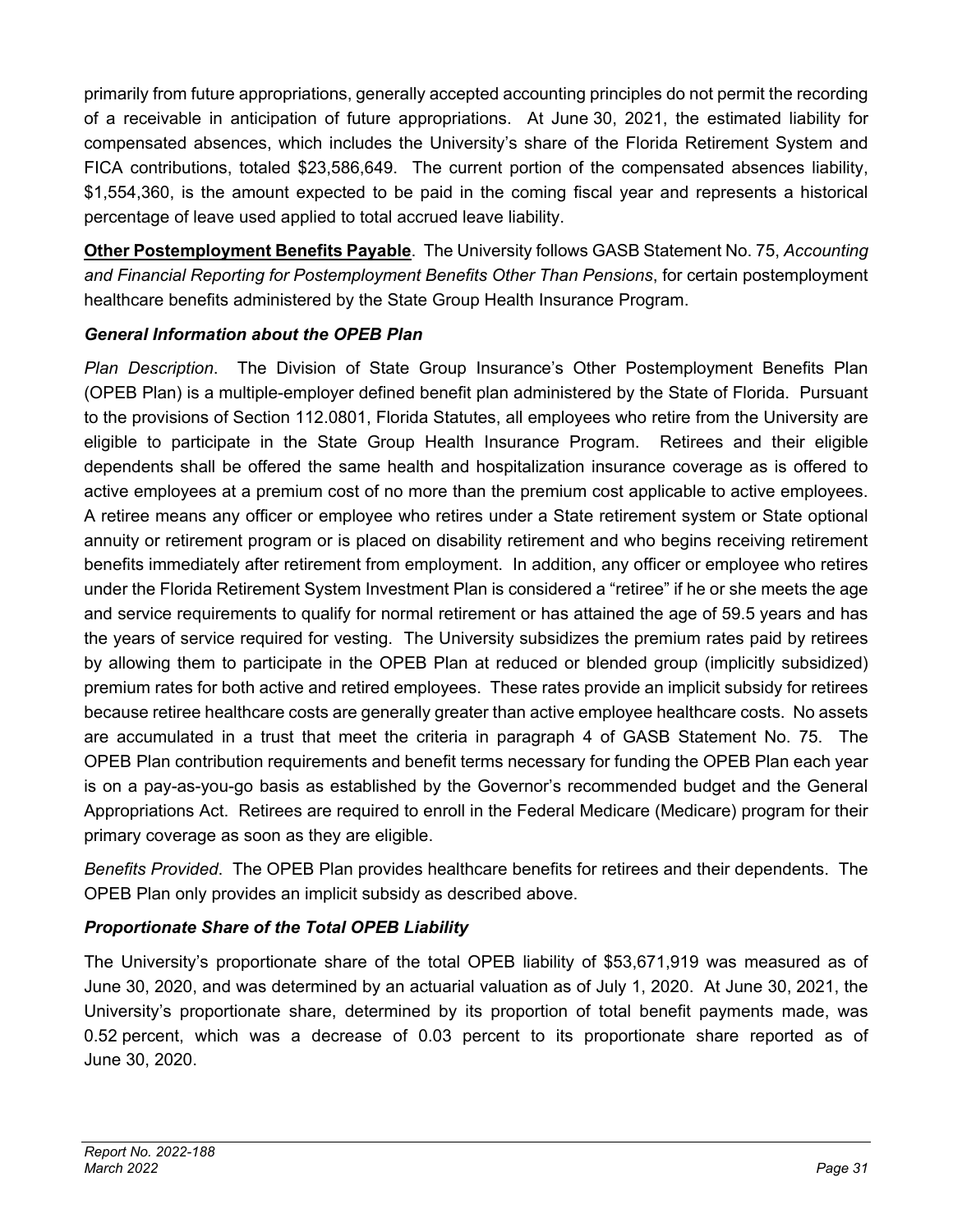*Actuarial Assumptions and Other Inputs*. The total OPEB liability was determined using the following actuarial assumptions and other inputs, applied to all periods included in the measurement, unless otherwise specified:

| Inflation                                                     | 2.6 percent                                                                                     |
|---------------------------------------------------------------|-------------------------------------------------------------------------------------------------|
| Salary increases                                              | Varies by FRS Class                                                                             |
| Discount rate                                                 | 2.66 percent                                                                                    |
| Healthcare cost trend rates<br>Preferred Provider Option Plan | 7.78 percent for 2021, decreasing to a maximum<br>rate of 4.04 percent for 2076 and later years |
| Health Maintenance Organization Plan                          | 5.66 percent for 2021, decreasing to a maximum<br>rate of 4.04 percent for 2076 and later years |
| Retirees' share of benefit-related<br>costs                   | 100 percent of projected health insurance<br>premiums for retirees                              |

The discount rate was based on the Standard & Poor's Municipal Bond 20-Year High Grade Rate Index.

Mortality rates were based on the PUB-2010 base table, projected generationally with Scale MP-2018.

The demographic actuarial assumptions for retirement, disability incidence, and withdrawal used in the July 1, 2019, valuation were on the same demographic assumptions that were used for the Florida Retirement System July 1, 2018, Actuarial Valuation, with the exception of mortality.

The Demographic assumptions were based on 2014 Experience Study prepared by Milliman on September 8, 2014. Updated Assumptions for the FRS July 1, 2018, Actuarial Valuation were approved by the 2018 Actuarial Assumptions Conference.

The following change has been made since the prior valuation:

- The census data reflects changes in status for the 12-month period since July 1, 2020.
- The discount rate as of the measurement date for GASB Statement No. 75 purposes is 2.66 percent. The prior GASB Statement No. 75 report used 2.79 percent. The GASB Statement No. 75 discount rate is based on the 20-year S&P municipal bond rate as of the measurement date.
- The previous valuation conducted as of July 1, 2019, reflected the full impact of the Excise Tax that was to go into effect in 2022. The impact of this change was an increase in liabilities of about 12 percent. Since the previous valuation, this tax was repealed. The current valuation reflects this. The impact of this change is a decrease in the Total OPEB Liability of about 13 percent.
- The assumed claims and premiums reflect the actual claims information as well as the premiums that are actually being charged to participants. The recent favorable claims experience resulted in lower liabilities as of June 30, 2020.
- The medical trend assumption is updated each year based on the Getzen Model. The medical trend rates used are consistent with the August 2020 Report on Financial Outlook of the Plan along with information from the Getzen Model and actuarial judgment. The impact of the trend rate changes is a decrease in the liability, due primarily to lower trend rates in the first several years.
- Mortality rates were updated to align with those used in the actuarial valuation of the FRS conducted by Milliman as of July 1, 2019. Rates were previously based on RP-2000 mortality tables with fully generational improvement using Scale BB. Underlying tables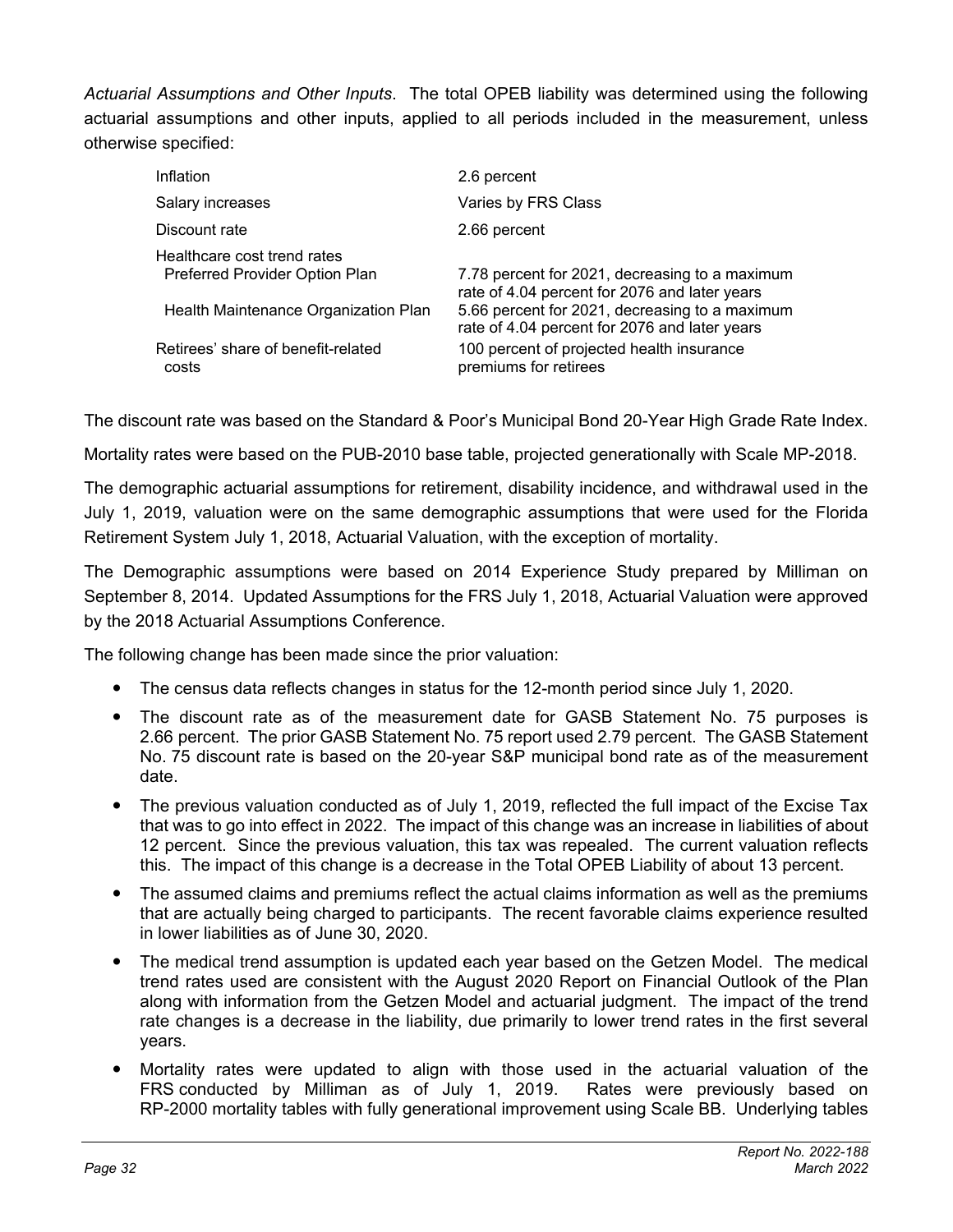were updated to use PUB-2010 mortality tables with fully generational improvement using Scale MP-2018. This change decreased the Total OPEB Liability by about 5 percent.

 Most actively employed participants in the Plan are health plan subscribers. Those participants are assumed to continue their current health coverage into retirement. For those who are not currently covered under the health plan, 72 percent are assumed to elect PPO coverage in retirement. The remaining 28 percent are assumed to elect HMO coverage. This assumption is based on guidance provided by the DSGI in an email on September 22, 2020. This change resulted in a small decrease in the Total OPEB Liability.

*Sensitivity of the University's Proportionate Share of the Total OPEB Liability to Changes in the Discount Rate*. The following table presents the University's proportionate share of the total OPEB liability, as well as what the University's proportionate share of the total OPEB liability would be if it were calculated using a discount rate that is 1 percentage point lower (1.66 percent) or 1 percentage point higher (3.66 percent) than the current rate:

|                                                                 | 1%              | <b>Current</b>       | 1%              |
|-----------------------------------------------------------------|-----------------|----------------------|-----------------|
|                                                                 | <b>Decrease</b> | <b>Discount Rate</b> | <b>Increase</b> |
|                                                                 | $(1.66\%)$      | $(2.66\%)$           | $(3.66\%)$      |
| University's proportionate share<br>of the total OPEB liability | \$64,370,859    | \$53,671,919         | \$45,276,176    |

*Sensitivity of the University's Proportionate Share of the Total OPEB Liability to Changes in the Healthcare Cost Trend Rates*. The following table presents the University's proportionate share of the total OPEB liability, as well as what the University's proportionate share of the total OPEB liability would be if it were calculated using healthcare cost trend rates that are 1 percentage point lower or 1 percentage point higher than the current healthcare cost trend rates:

|                                  | 1% Decrease  | <b>Healthcare</b><br><b>Cost Trend</b><br>Rates | 1% Increase  |
|----------------------------------|--------------|-------------------------------------------------|--------------|
| University's proportionate share |              |                                                 |              |
| of the total OPEB liability      | \$44,003,572 | \$53,671,919                                    | \$66,465,916 |

# *OPEB Expense and Deferred Outflows of Resources and Deferred Inflows of Resources Related to OPEB***.**

For the fiscal year ended June 30, 2021, the University recognized OPEB expense of \$1,654,087. At June 30, 2021, the University reported deferred outflows of resources and deferred inflows of resources related to OPEB from the following sources: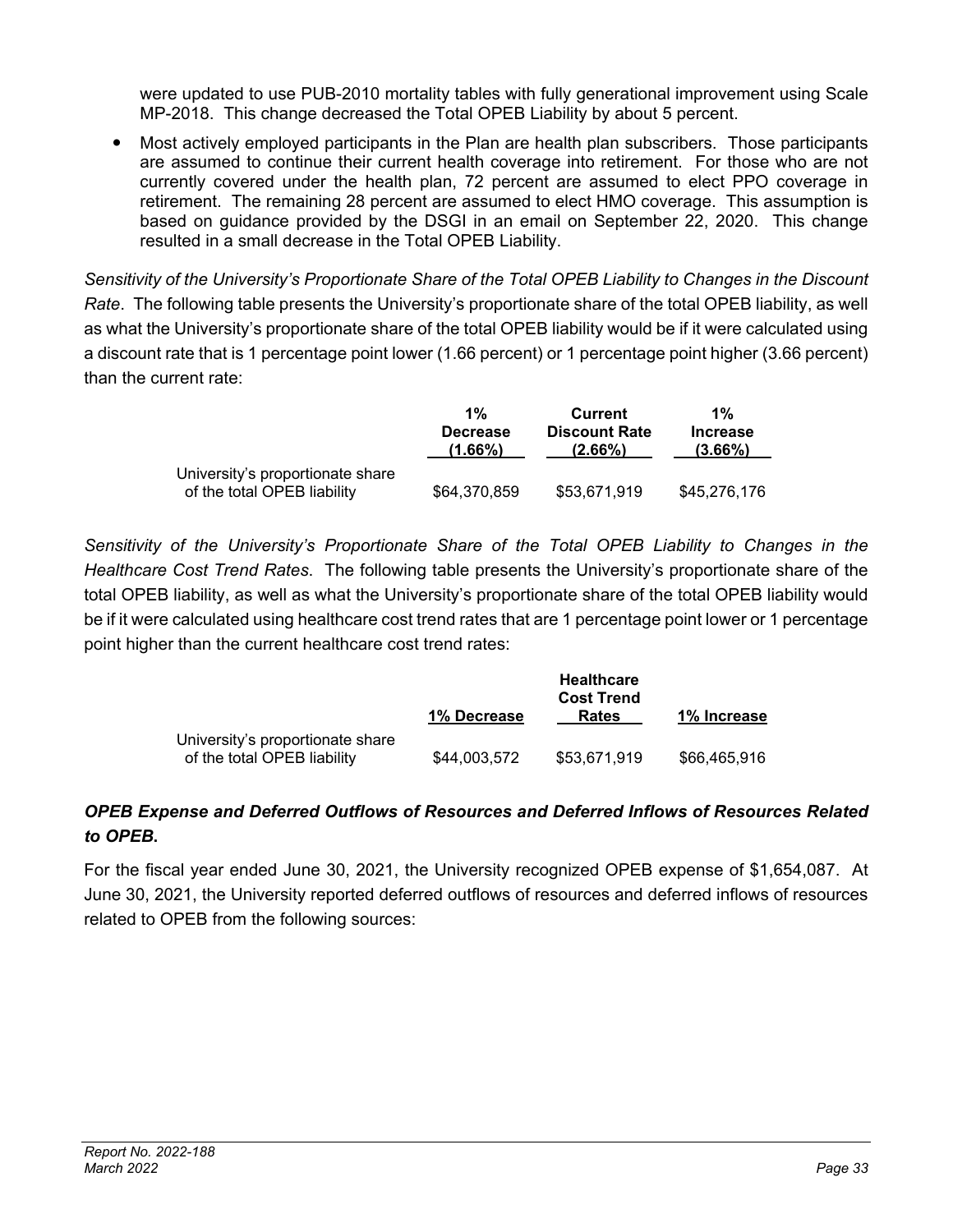| <b>Description</b>                                                           | <b>Deferred Outflows</b><br>of Resources |           | <b>Deferred Inflows</b><br>of Resources |            |
|------------------------------------------------------------------------------|------------------------------------------|-----------|-----------------------------------------|------------|
| Differences between expected                                                 |                                          |           |                                         |            |
| and actual experience                                                        | \$                                       |           | \$                                      | 3,135,901  |
| Change of assumptions or other inputs                                        |                                          | 7,095,606 |                                         | 20,311,405 |
| Changes in proportion and differences<br>between University benefit payments |                                          |           |                                         |            |
| and proportionate share of benefit payments                                  |                                          |           |                                         | 2,523,003  |
| Transactions subsequent to the                                               |                                          |           |                                         |            |
| measurement date                                                             |                                          | 892,641   |                                         |            |
| Total                                                                        | \$                                       | 7,988,247 | \$                                      | 25,970,309 |

Of the total amount reported as deferred outflows of resources related to OPEB, \$892,641 resulting from benefit payments and administrative expense subsequent to the measurement date and before the end of the fiscal year will be included as a reduction of the total OPEB liability and included in OPEB expense in the year ended June 30, 2022. Other amounts reported as deferred outflows of resources and deferred inflows of resources related to OPEB will be recognized in OPEB expense as follows:

| <b>Fiscal Year Ending June 30</b> | Amount            |
|-----------------------------------|-------------------|
| 2022                              | (3,578,417)<br>S  |
| 2023                              | (3,578,417)       |
| 2024                              | (3,578,417)       |
| 2025                              | (3,578,417)       |
| 2026                              | (2,588,406)       |
| Thereafter                        | (1,972,629)       |
| Total                             | \$ (18, 874, 703) |

**Other Noncurrent Liabilities**. Other noncurrent liabilities represent the University's liability for the Federal Capital Contribution (advance) provided to fund the University's Federal Perkins Loan program. Under the Perkins Loan program, the University receives Federal capital contributions that must be returned to the Federal Government if the program has excess cash or the University ceases to participate in the program. Federal capital contributions held by the University totaled \$1,579,745 at June 30, 2021.

**Net Pension Liability**. As a participating employer in the FRS, the University recognizes its proportionate share of the collective net pension liabilities of the FRS cost-sharing multiple-employer defined benefit plans. As of June 30, 2021, the University's proportionate share of the net pension liabilities totaled \$110,731,677. Note 10. includes a complete discussion of defined benefit pension plans.

# **10. Retirement Plans – Defined Benefit Pension Plans**

# **General Information about the Florida Retirement System (FRS)**.

The FRS was created in Chapter 121, Florida Statutes, to provide a defined benefit pension plan for participating public employees. The FRS was amended in 1998 to add the Deferred Retirement Option Program (DROP) under the defined benefit plan and amended in 2000 to provide a defined contribution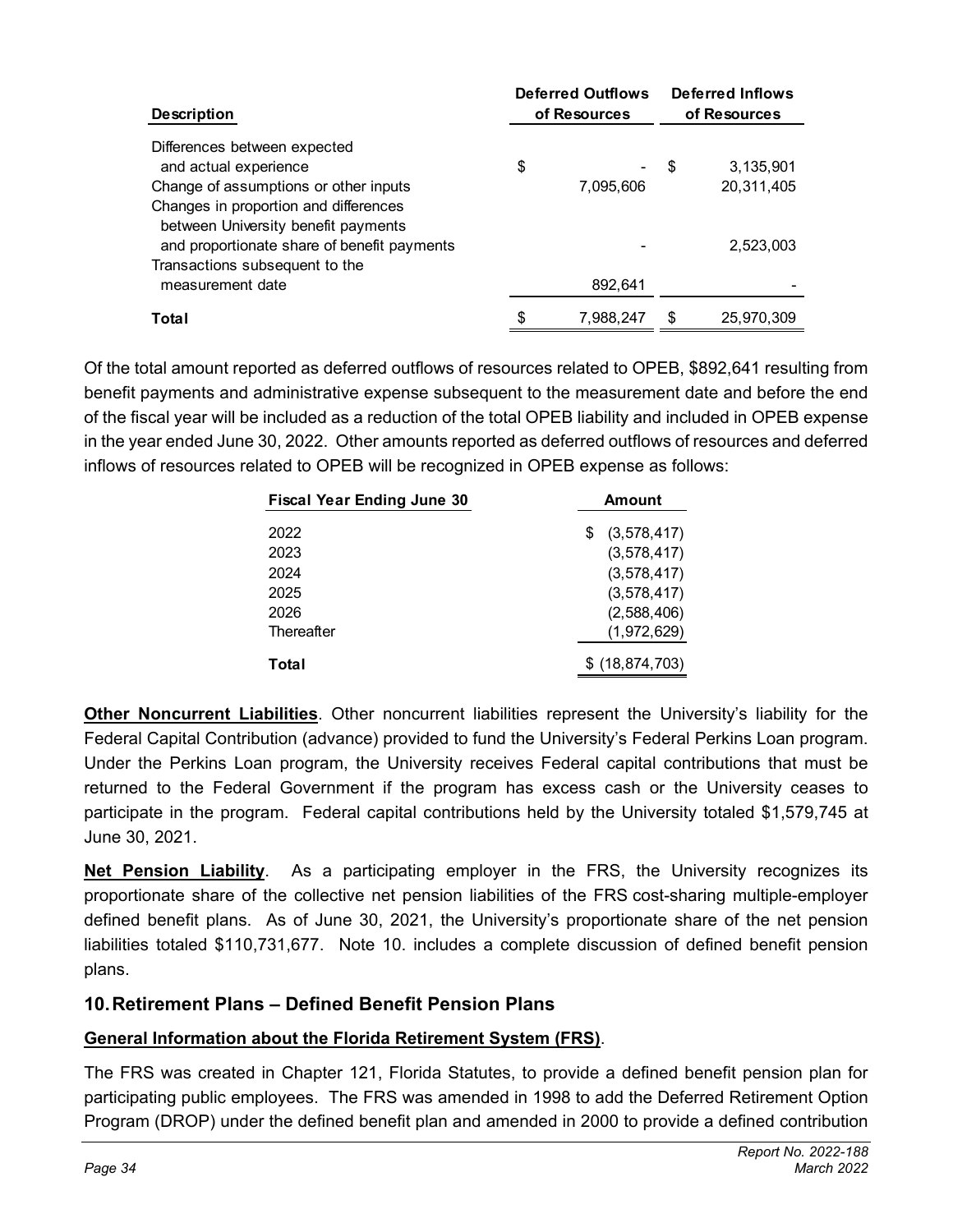plan alternative to the defined benefit plan for FRS members effective July 1, 2002. This integrated defined contribution pension plan is the FRS Investment Plan. Chapter 121, Florida Statutes, also provides for nonintegrated, optional retirement programs in lieu of the FRS to certain members of the Senior Management Service Class employed by the State and faculty and specified employees in the State university system. Chapter 112, Florida Statutes, established the Retiree Health Insurance Subsidy (HIS) Program, a cost-sharing multiple-employer defined benefit pension plan to assist retired members of any State-administered retirement system in paying the costs of health insurance.

Essentially all regular employees of the University are eligible to enroll as members of the State-administered FRS. Provisions relating to the FRS are established by Chapters 121 and 122, Florida Statutes; Chapter 112, Part IV, Florida Statutes; Chapter 238, Florida Statutes; and FRS Rules, Chapter 60S, Florida Administrative Code; wherein eligibility, contributions, and benefits are defined and described in detail. Such provisions may be amended at any time by further action from the Florida Legislature. The FRS is a single retirement system administered by the Florida Department of Management Services, Division of Retirement, and consists of two cost-sharing multiple-employer defined benefit plans and other nonintegrated programs. An annual comprehensive financial report of the FRS, which includes its financial statements, required supplementary information, actuarial report, and other relevant information, is available from the Florida Department of Management Services Web site (www.dms.myflorida.com).

The University's FRS and HIS pension expense totaled \$19,295,667 for the fiscal year ended June 30, 2021.

# **FRS Pension Plan**

*Plan Description*. The FRS Pension Plan (Plan) is a cost-sharing multiple-employer defined benefit pension plan, with a DROP for eligible employees. The general classes of membership are as follows:

- *Regular Class* Members of the FRS who do not qualify for membership in the other classes.
- *Senior Management Service Class* (SMSC) Members in senior management level positions.
- *Special Risk Class* Members who are employed as law enforcement officers and meet the criteria to qualify for this class.

Employees enrolled in the Plan prior to July 1, 2011, vest at 6 years of creditable service and employees enrolled in the Plan on or after July 1, 2011, vest at 8 years of creditable service. All vested members, enrolled prior to July 1, 2011, are eligible for normal retirement benefits at age 62 or at any age after 30 years of creditable service, except for members classified as special risk who are eligible for normal retirement benefits at age 55 or at any age after 25 years of creditable service. All members enrolled in the Plan on or after July 1, 2011, once vested, are eligible for normal retirement benefits at age 65 or any time after 33 years of creditable service, except for members classified as special risk who are eligible for normal retirement benefits at age 60 or at any age after 30 years of creditable service. Employees enrolled in the Plan may include up to 4 years of credit for military service toward creditable service. The Plan also includes an early retirement provision; however, there is a benefit reduction for each year a member retires before his or her normal retirement date. The Plan provides retirement, disability, death benefits, and annual cost-of-living adjustments to eligible participants.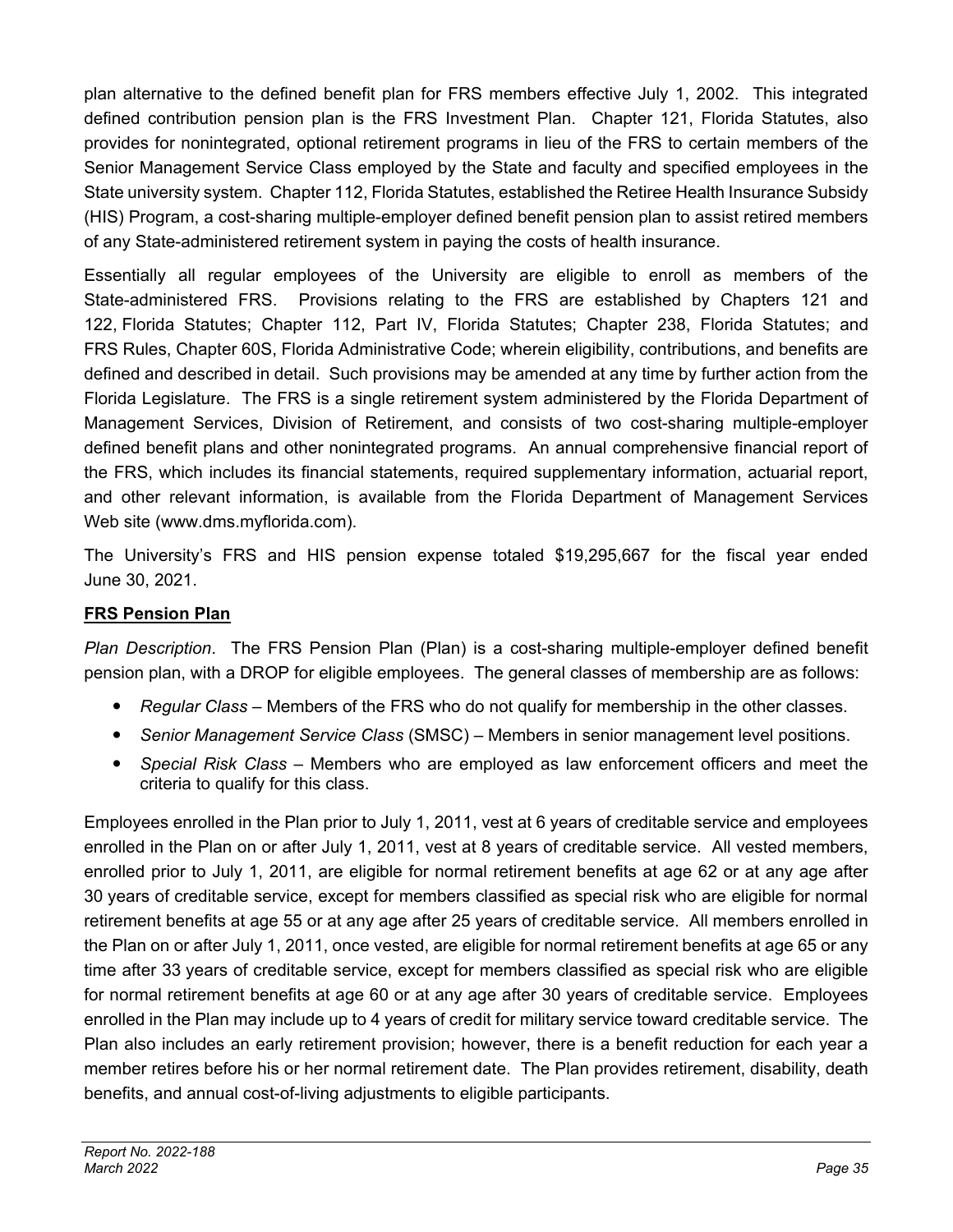The DROP, subject to provisions of Section 121.091, Florida Statutes, permits employees eligible for normal retirement under the Plan to defer receipt of monthly benefit payments while continuing employment with an FRS-participating employer. An employee may participate in DROP for a period not to exceed 60 months after electing to participate. During the period of DROP participation, deferred monthly benefits are held in the FRS Trust Fund and accrue interest. The net pension liability does not include amounts for DROP participants, as these members are considered retired and are not accruing additional pension benefits.

*Benefits Provided*. Benefits under the Plan are computed on the basis of age, and/or years of service, average final compensation, and credit service. Credit for each year of service is expressed as a percentage of the average final compensation. For members initially enrolled before July 1, 2011, the average final compensation is the average of the 5 highest fiscal years' earnings; for members initially enrolled on or after July 1, 2011, the average final compensation is the average of the 8 highest fiscal years' earnings. The total percentage value of the benefit received is determined by calculating the total value of all service, which is based on retirement plan and/or the class to which the member belonged when the service credit was earned. Members are eligible for in-line-of-duty or regular disability and survivors' benefits. The following table shows the percentage value for each year of service credit earned:

| Class, Initial Enrollment, and Retirement Age/Years of Service    | % Value |
|-------------------------------------------------------------------|---------|
| Regular Class members initially enrolled before July 1, 2011      |         |
| Retirement up to age 62 or up to 30 years of service              | 1.60    |
| Retirement at age 63 or with 31 years of service                  | 1.63    |
| Retirement at age 64 or with 32 years of service                  | 1.65    |
| Retirement at age 65 or with 33 or more years of service          | 1.68    |
| Regular Class members initially enrolled on or after July 1, 2011 |         |
| Retirement up to age 65 or up to 33 years of service              | 1.60    |
| Retirement at age 66 or with 34 years of service                  | 1.63    |
| Retirement at age 67 or with 35 years of service                  | 1.65    |
| Retirement at age 68 or with 36 or more years of service          | 1.68    |
| <b>Senior Management Service Class</b>                            | 2.00    |
| <b>Special Risk Class</b>                                         | 3.00    |
|                                                                   |         |

As provided in Section 121.101, Florida Statutes, if the member was initially enrolled in the Plan before July 1, 2011, and all service credit was accrued before July 1, 2011, the annual cost-of-living adjustment is 3 percent per year. If the member was initially enrolled before July 1, 2011, and has service credit on or after July 1, 2011, there is an individually calculated cost-of-living adjustment. The annual cost-of-living adjustment is a proportion of 3 percent determined by dividing the sum of the pre-July 2011 service credit by the total service credit at retirement multiplied by 3 percent. Plan members initially enrolled on or after July 1, 2011, will not have a cost-of-living adjustment after retirement.

*Contributions*. The Florida Legislature establishes contribution rates for participating employers and employees. Contribution rates during the 2020-21 fiscal year were: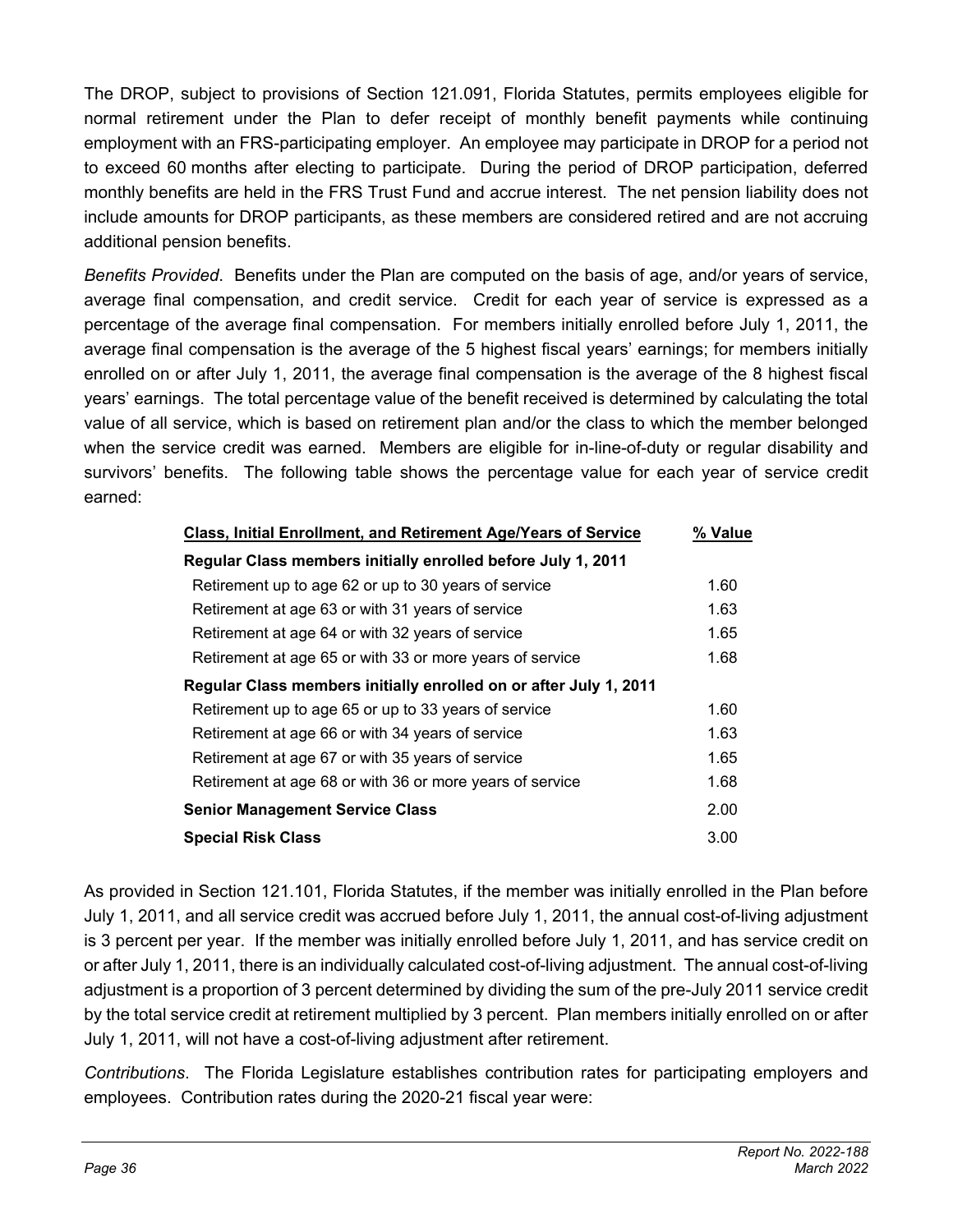|                                                                                             |                 | <b>Percent of Gross Salary</b> |
|---------------------------------------------------------------------------------------------|-----------------|--------------------------------|
| <b>Class</b>                                                                                | <b>Employee</b> | Emplover(1)                    |
| FRS, Regular                                                                                | 3.00            | 10.00                          |
| FRS, Senior Management Service                                                              | 3.00            | 27.29                          |
| FRS, Special Risk                                                                           | 3.00            | 24.45                          |
| Teachers' Retirement System, Plan E                                                         | 6.25            | 11.90                          |
| Deferred Retirement Option Program (applicable to<br>members from all of the above classes) | 0.00            | 16.98                          |
| FRS, Reemployed Retiree                                                                     | (2)             | (2)                            |

(1) Employer rates include 1.66 percent for the postemployment health insurance subsidy. Also, employer rates, other than for DROP participants, include 0.06 percent for administrative costs of the Investment Plan.

(2) Contribution rates are dependent upon retirement class in which reemployed.

The University's contributions to the Plan totaled \$7,533,912 for the fiscal year ended June 30, 2021.

*Pension Liabilities, Pension Expense, and Deferred Outflows of Resources and Deferred Inflows of Resources Related to Pensions*. At June 30, 2021, the University reported a liability of \$84,842,072 for its proportionate share of the net pension liability. The net pension liability was measured as of June 30, 2020, and the total pension liability used to calculate the net pension liability was determined by an actuarial valuation as of July 1, 2020. The University's proportionate share of the net pension liability was based on the University's 2019-20 fiscal year contributions relative to the total 2019-20 fiscal year contributions of all participating members. At June 30, 2020, the University's proportionate share was 0.195748232 percent, which was a decrease of 0.006565977 from its proportionate share measured as of June 30, 2019.

For the year ended June 30, 2021, the University recognized pension expense of \$17,296,197. In addition, the University reported deferred outflows of resources and deferred inflows of resources related to pensions from the following sources:

| <b>Description</b>                               | <b>Deferred Outflows</b><br>of Resources |    | Deferred Inflows<br>of Resources |
|--------------------------------------------------|------------------------------------------|----|----------------------------------|
| Differences between expected                     |                                          |    |                                  |
| and actual experience                            | \$<br>3.247.006                          | S  |                                  |
| Change of assumptions                            | 15,358,770                               |    |                                  |
| Net difference between projected and             |                                          |    |                                  |
| actual earnings on FRS Plan investments          | 5,051,465                                |    |                                  |
| Changes in proportion and differences between    |                                          |    |                                  |
| University contributions and proportionate share |                                          |    |                                  |
| of contributions                                 |                                          |    | 2,774,218                        |
| University FRS contributions subsequent to the   |                                          |    |                                  |
| measurement date                                 | 7,533,912                                |    |                                  |
| Total                                            | \$<br>31, 191, 153                       | \$ | 2.774.218                        |

The deferred outflows of resources totaling \$7,533,912, resulting from University contributions subsequent to the measurement date will be recognized as a reduction of the net pension liability in the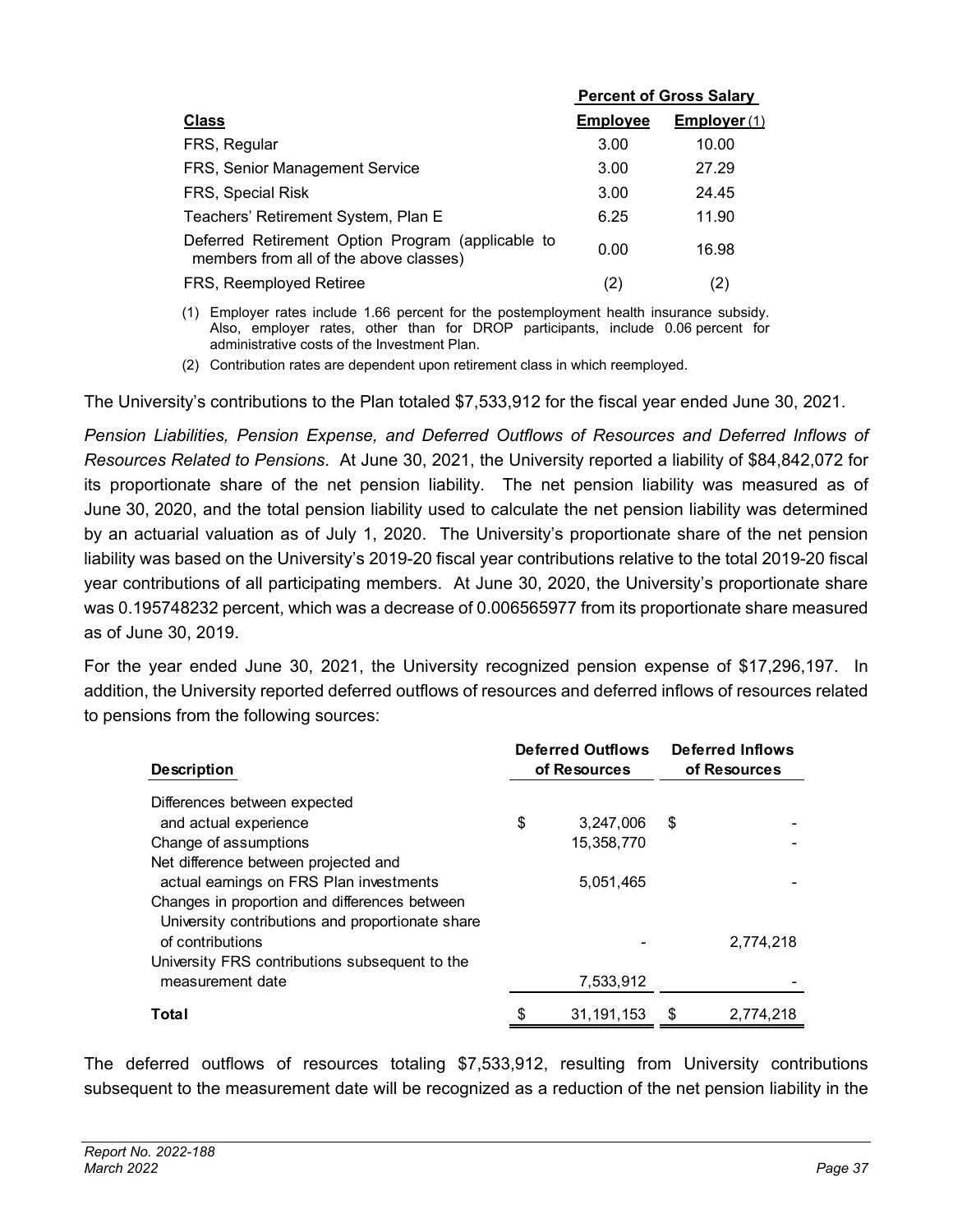| fiscal year ending June 30, 2022. Other amounts reported as deferred outflows of resources and deferred |
|---------------------------------------------------------------------------------------------------------|
| inflows of resources related to pensions will be recognized in pension expense as follows:              |

| <b>Fiscal Year Ending June 30</b> | Amount           |  |
|-----------------------------------|------------------|--|
| 2022                              | 4, 155, 990<br>S |  |
| 2023                              | 6,959,082        |  |
| 2024                              | 5,894,777        |  |
| 2025                              | 3,338,833        |  |
| 2026                              | 534,341          |  |
| Total                             | \$20,883,023     |  |

*Actuarial Assumptions*. The total pension liability in the July 1, 2020, actuarial valuation was determined using the following actuarial assumptions, applied to all periods included in the measurement:

| Inflation                 | 2.40 percent                                                                 |
|---------------------------|------------------------------------------------------------------------------|
| Salary increases          | 3.25 percent, average, including inflation                                   |
| Investment rate of return | 6.80 percent, net of pension plan investment<br>expense, including inflation |

Mortality rates were based on the PUB-2010 base table, projected generationally with Scale MP-2018.

The actuarial assumptions used in the July 1, 2020, valuation were based on the results of an actuarial experience study for the period July 1, 2013, through June 30, 2018.

The long-term expected rate of return on pension plan investments was not based on historical returns, but instead is based on a forward-looking capital market economic model. The allocation policy's description of each asset class was used to map the target allocation to the asset classes shown below. Each asset class assumption is based on a consistent set of underlying assumptions, and includes an adjustment for the inflation assumption. The target allocation and best estimates of arithmetic and geometric real rates of return for each major asset class are summarized in the following table:

| <b>Asset Class</b>           | <b>Target</b><br>Allocation (1) | Annual<br><b>Arithmetic</b><br>Return | Compound<br>Annual<br>(Geometric)<br>Return | <b>Standard</b><br><b>Deviation</b> |
|------------------------------|---------------------------------|---------------------------------------|---------------------------------------------|-------------------------------------|
| Cash                         | 1.0%                            | 2.2%                                  | 2.2%                                        | 1.2%                                |
| Fixed Income                 | 19.0%                           | 3.0%                                  | 2.9%                                        | 3.5%                                |
| Global Equity                | 54.2%                           | 8.0%                                  | 6.7%                                        | 17.1%                               |
| Real Estate (Property)       | 10.3%                           | 6.4%                                  | 5.8%                                        | 11.7%                               |
| <b>Private Equity</b>        | 11.1%                           | 10.8%                                 | 8.1%                                        | 25.7%                               |
| <b>Strategic Investments</b> | 4.4%                            | 5.5%                                  | 5.3%                                        | 6.9%                                |
| Total                        | 100.0%                          |                                       |                                             |                                     |
| Assumed inflation - Mean     |                                 |                                       | 2.4%                                        | 1.7%                                |
|                              |                                 |                                       |                                             |                                     |

(1) As outlined in the Plan's investment policy.

*Discount Rate*. The discount rate used to measure the total pension liability was 6.80 percent. The Plan's fiduciary net position was projected to be available to make all projected future benefit payments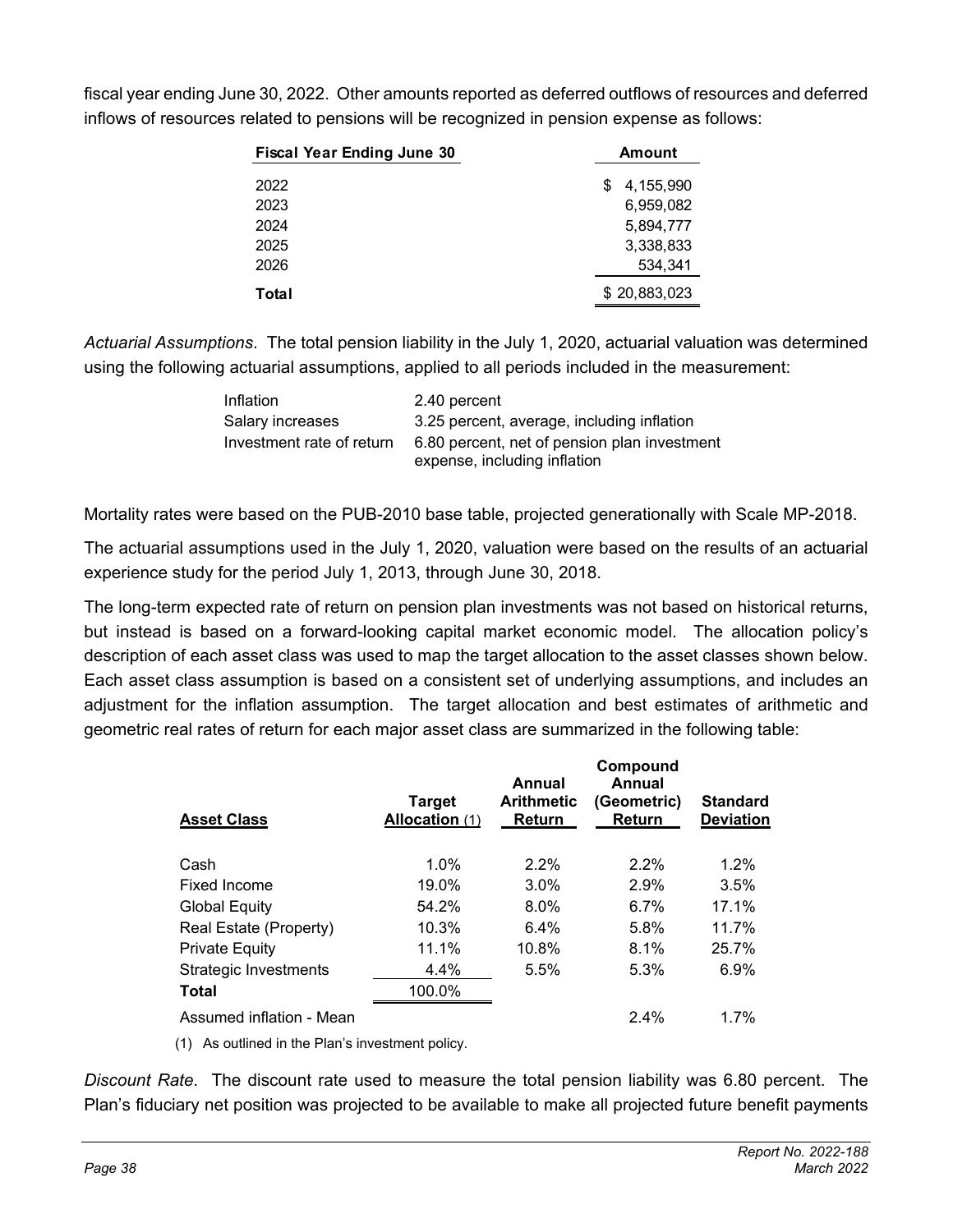of current active and inactive employees. Therefore, the discount rate for calculating the total pension liability is equal to the long-term expected rate of return. The discount rate used in the 2020 valuation was updated from 6.90 percent to 6.80 percent.

*Sensitivity of the University's Proportionate Share of the Net Pension Liability to Changes in the Discount Rate*. The following presents the University's proportionate share of the net pension liability calculated using the discount rate of 6.80 percent, as well as what the University's proportionate share of the net pension liability would be if it were calculated using a discount rate that is 1 percentage point lower (5.80 percent) or 1 percentage point higher (7.80 percent) than the current rate:

|                                                                  | 1%              | Current              | $1\%$           |
|------------------------------------------------------------------|-----------------|----------------------|-----------------|
|                                                                  | <b>Decrease</b> | <b>Discount Rate</b> | <b>Increase</b> |
|                                                                  | $(5.80\%)$      | $(6.80\%)$           | $(7.80\%)$      |
| University's proportionate share<br>of the net pension liability | \$135,475,491   | \$84,842,072         | \$42,549,327    |

*Pension Plan Fiduciary Net Position*. Detailed information about the Plan's fiduciary net position is available in the separately issued FRS Pension Plan and Other State Administered Systems Annual Comprehensive Financial Report.

# **HIS Pension Plan**

*Plan Description*. The HIS Pension Plan (HIS Plan) is a cost-sharing multiple-employer defined benefit pension plan established under Section 112.363, Florida Statutes. The benefit is a monthly payment to assist retirees of State-administered retirement systems in paying their health insurance costs and is administered by the Florida Department of Management Services, Division of Retirement.

*Benefits Provided*. For the fiscal year ended June 30, 2021, eligible retirees and beneficiaries received a monthly HIS payment of \$5 for each year of creditable service completed at the time of retirement with a minimum HIS payment of \$30 and a maximum HIS payment of \$150 per month, pursuant to Section 112.363, Florida Statutes. To be eligible to receive a HIS Plan benefit, a retiree under a State-administered retirement system must provide proof of health insurance coverage, which can include Medicare.

*Contributions*. The HIS Plan is funded by required contributions from FRS participating employers as set by the Florida Legislature. Employer contributions are a percentage of gross compensation for all active FRS members. For the fiscal year ended June 30, 2021, the contribution rate was 1.66 percent of payroll pursuant to Section 112.363, Florida Statutes. The University contributed 100 percent of its statutorily required contributions for the current and preceding 3 years. HIS Plan contributions are deposited in a separate trust fund from which HIS payments are authorized. HIS Plan benefits are not guaranteed and are subject to annual legislative appropriation. In the event the legislative appropriation or available funds fail to provide full subsidy benefits to all participants, benefits may be reduced or canceled.

The University's contributions to the HIS Plan totaled \$1,246,460 for the fiscal year ended June 30, 2021.

*Pension Liabilities, Pension Expense, and Deferred Outflows of Resources and Deferred Inflows of Resources Related to Pensions*. At June 30, 2021, the University reported a liability of \$25,889,605 for its proportionate share of the net pension liability. The current portion of the net pension liability is the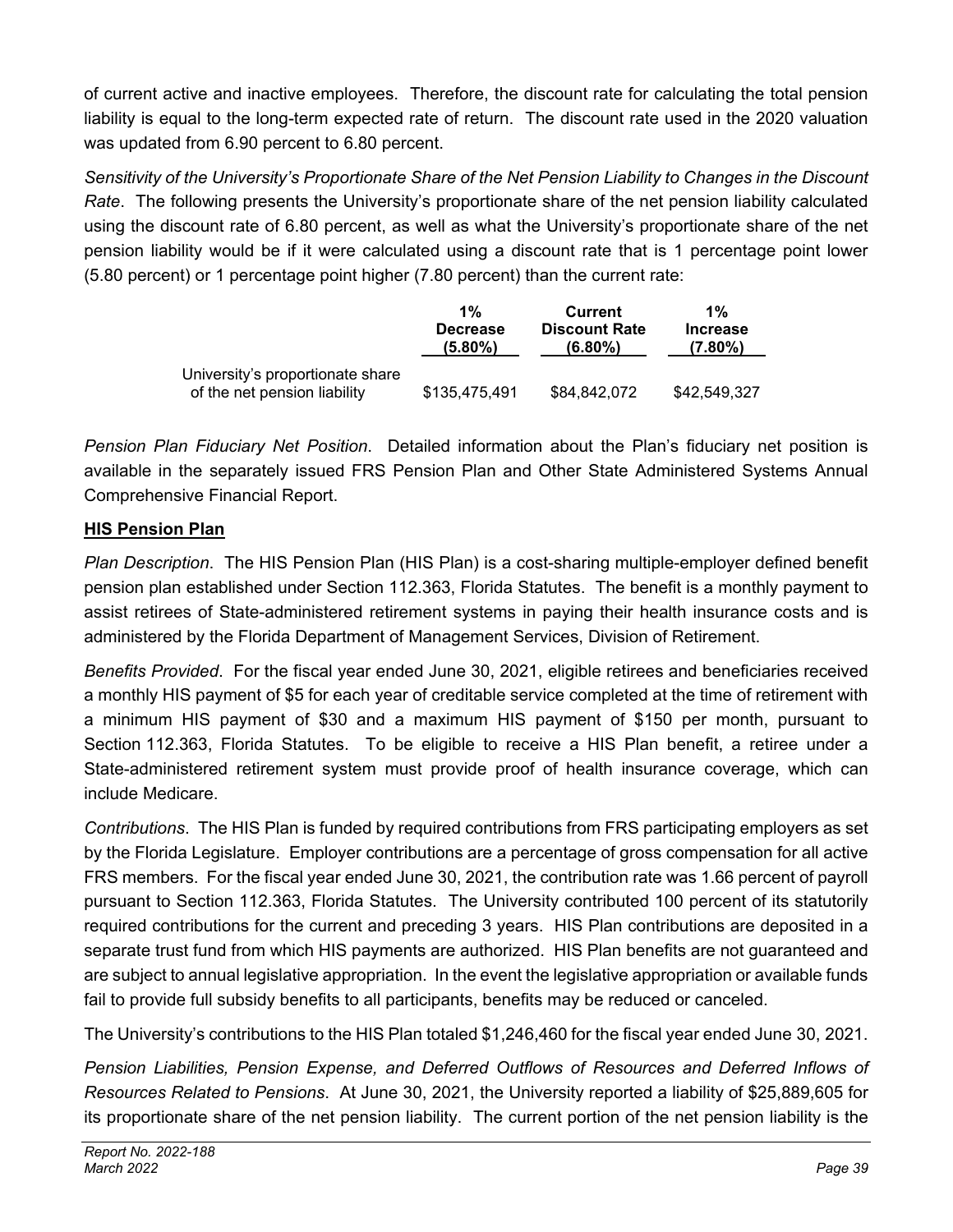University's proportionate share of benefit payments expected to be paid within 1 year, net of the University's proportionate share of the HIS Plan's fiduciary net position available to pay that amount. The net pension liability was measured as of June 30, 2020, and the total pension liability used to calculate the net pension liability was determined by an actuarial valuation as of July 1, 2020. The University's proportionate share of the net pension liability was based on the University's 2019-20 fiscal year contributions relative to the total 2019-20 fiscal year contributions of all participating members. At June 30, 2020, the University's proportionate share was 0.212038898 percent, which was an increase of 0.001552274 from its proportionate share measured as of June 30, 2019.

For the fiscal year ended June 30, 2021, the University recognized pension expense of \$1,999,470. In addition, the University reported deferred outflows of resources and deferred inflows of resources related to pensions from the following sources:

| <b>Description</b>                                                                              |    | <b>Deferred Outflows</b><br>of Resources | Deferred Inflows<br>of Resources |           |  |
|-------------------------------------------------------------------------------------------------|----|------------------------------------------|----------------------------------|-----------|--|
| Differences between expected                                                                    |    |                                          |                                  |           |  |
| and actual experience                                                                           | \$ | 1,059,042                                | \$                               | 19,972    |  |
| Change of assumptions                                                                           |    | 2,783,870                                |                                  | 1,505,379 |  |
| Net difference between projected and actual<br>earnings on HIS Plan investments                 |    | 20.670                                   |                                  |           |  |
| Changes in proportion and differences between<br>University HIS contributions and proportionate |    |                                          |                                  |           |  |
| share of HIS contributions                                                                      |    | 174.146                                  |                                  | 840.327   |  |
| University HIS contributions subsequent to the<br>measurement date                              |    | 1,246,460                                |                                  |           |  |
| Total                                                                                           | \$ | 5,284,188                                |                                  | 2,365,678 |  |

The deferred outflows of resources totaling \$1,246,460, resulting from University contributions subsequent to the measurement date will be recognized as a reduction of the net pension liability in the fiscal year ending June 30, 2022. Other amounts reported as deferred outflows of resources and deferred inflows of resources related to pensions will be recognized in pension expense as follows:

| <b>Fiscal Year Ending June 30</b> |    | <b>Amount</b> |  |  |
|-----------------------------------|----|---------------|--|--|
| 2022                              | \$ | 484,069       |  |  |
| 2023                              |    | 305,645       |  |  |
| 2024                              |    | (50, 741)     |  |  |
| 2025                              |    | 176,638       |  |  |
| 2026                              |    | 376,638       |  |  |
| Thereafter                        |    | 379,801       |  |  |
| Total                             |    | 1,672,050     |  |  |

*Actuarial Assumptions.* The total pension liability at July 1, 2020, actuarial valuation was determined using the following actuarial assumptions, applied to all periods included in the measurement: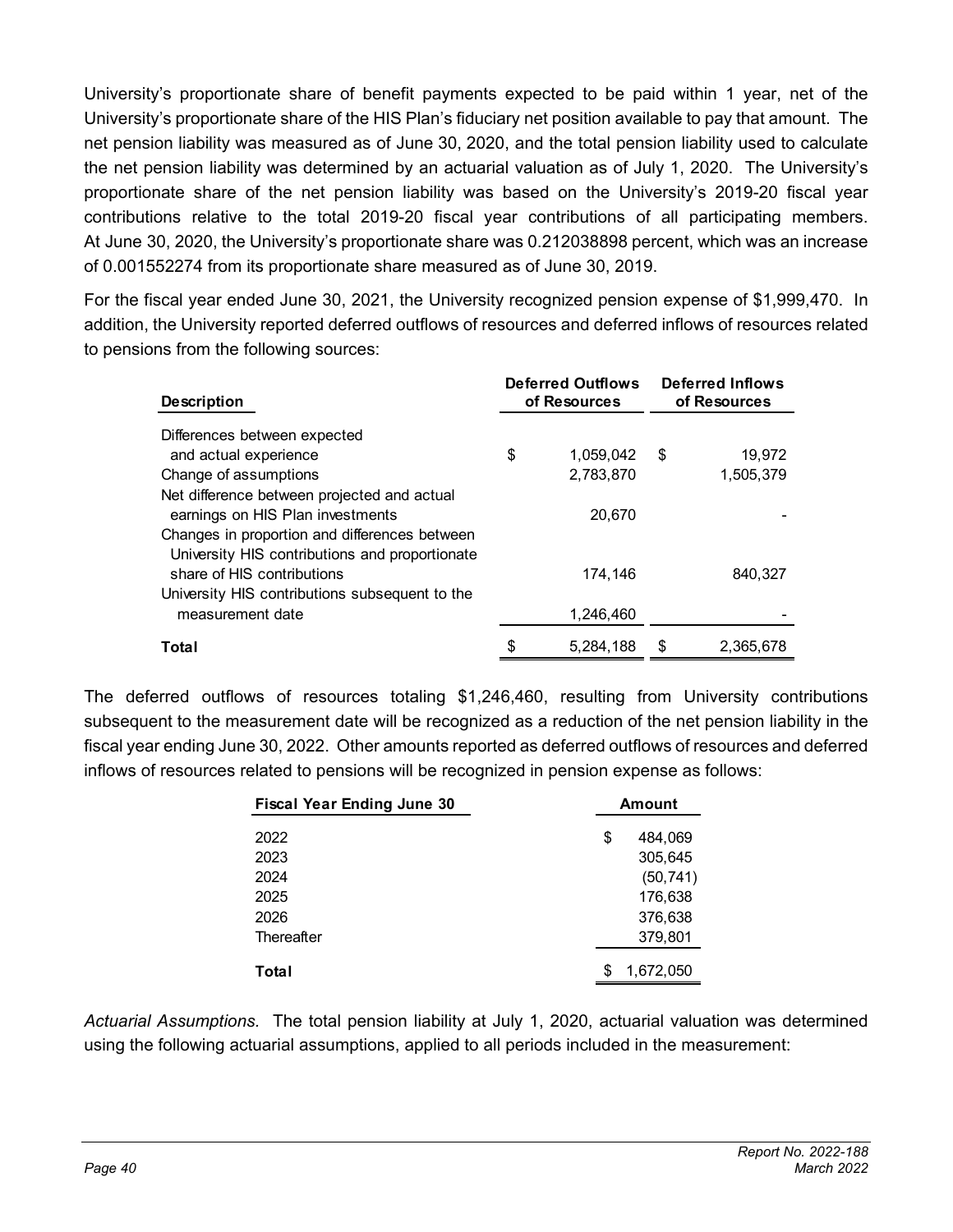| Inflation           | 2.40 percent                               |
|---------------------|--------------------------------------------|
| Salary increases    | 3.25 percent, average, including inflation |
| Municipal bond rate | 2.21 percent                               |

Mortality rates were based on the PUB-2010 base table, projected generationally with Scale MP-2018. This is a change from the prior year mortality assumption which was based on the Generational RP-2000 with Projection Scale BB tables.

While an experience study had not been completed for the HIS Plan, the actuarial assumptions that determined the total pension liability for the HIS Plan were based on certain results of the most recent experience study for the FRS Plan.

*Discount Rate*. The discount rate used to measure the total pension liability was 2.21 percent. In general, the discount rate for calculating the total pension liability is equal to the single rate equivalent to discounting at the long-term expected rate of return for benefit payments prior to the projected depletion date. Because the HIS benefit is essentially funded on a pay-as-you-go basis, the depletion date is considered to be immediate, and the single equivalent discount rate is equal to the municipal bond rate selected by the plan sponsor. The Bond Buyer General Obligation 20-Bond Municipal Bond Index was adopted as the applicable municipal bond index. The discount rate used in the 2020 valuation was updated from 3.50 percent to 2.21 percent.

*Sensitivity of the University's Proportionate Share of the Net Pension Liability to Changes in the Discount Rate*. The following presents the University's proportionate share of the net pension liability calculated using the discount rate of 2.21 percent, as well as what the University's proportionate share of the net pension liability would be if it were calculated using a discount rate that is 1 percentage point lower (1.21 percent) or 1 percentage point higher (3.21 percent) than the current rate:

|                                                                  | 1%                            | <b>Current</b>                     | $1\%$                         |
|------------------------------------------------------------------|-------------------------------|------------------------------------|-------------------------------|
|                                                                  | <b>Decrease</b><br>$(1.21\%)$ | <b>Discount Rate</b><br>$(2.21\%)$ | <b>Increase</b><br>$(3.21\%)$ |
| University's proportionate share<br>of the net pension liability | \$29,972,227                  | \$25,889,605                       | \$22,584,822                  |

*Pension Plan Fiduciary Net Position*. Detailed information about the HIS Plan's fiduciary net position is available in the separately issued FRS Pension Plan and Other State Administered Annual Comprehensive Financial Report.

# **11. Retirement Plans – Defined Contribution Pension Plans**

**FRS Investment Plan**. The SBA administers the defined contribution plan officially titled the FRS Investment Plan (Investment Plan). The Investment Plan is reported in the SBA's annual financial statements and in the State's Annual Comprehensive Financial Report.

As provided in Section 121.4501, Florida Statutes, eligible FRS members may elect to participate in the Investment Plan in lieu of the FRS defined benefit plan. University employees already participating in the State University System Optional Retirement Program or DROP are not eligible to participate in the Investment Plan. Employer and employee contributions are defined by law, but the ultimate benefit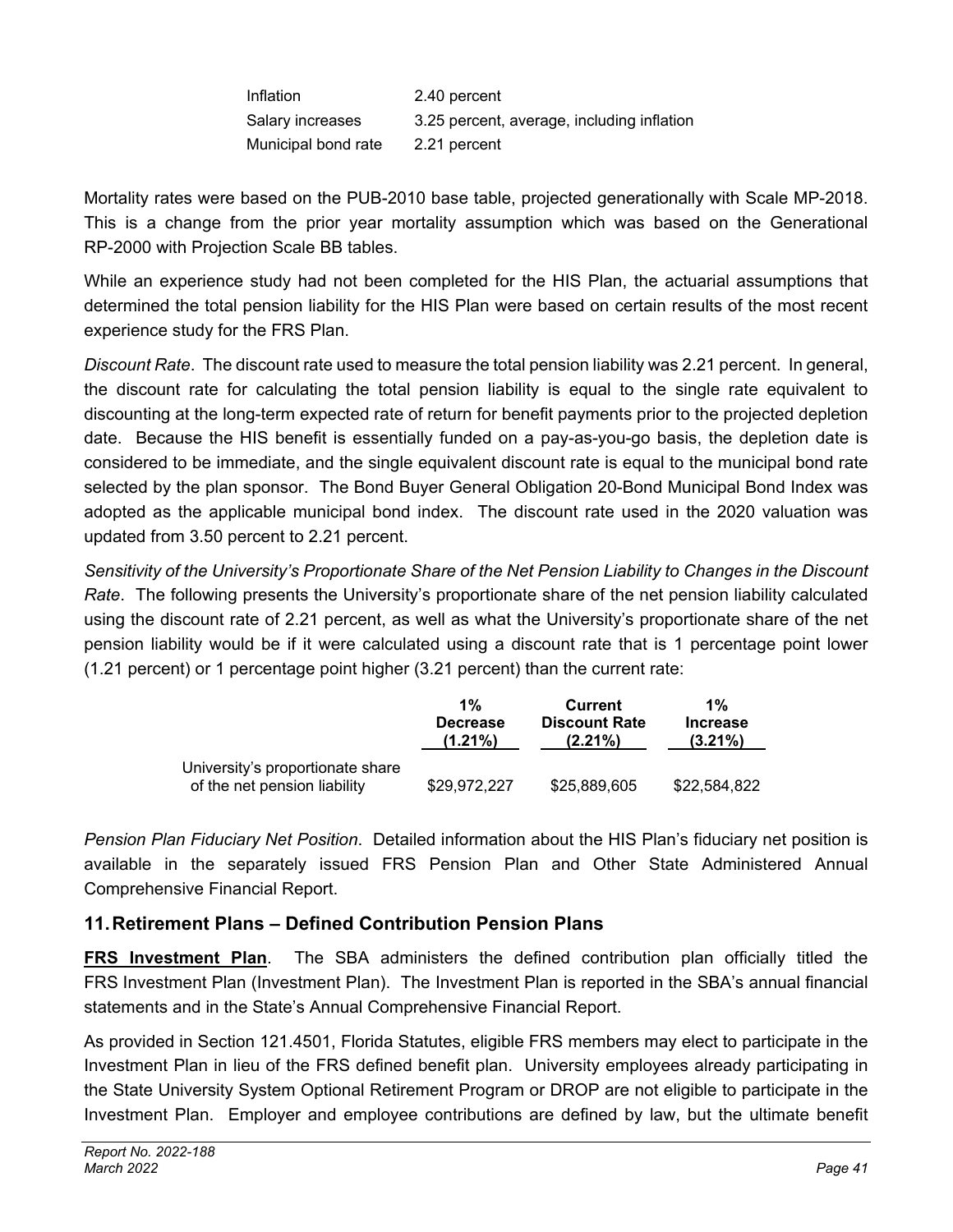depends in part on the performance of investment funds. Service retirement benefits are based upon the value of the member's account upon retirement. Benefit terms, including contribution requirements, are established and may be amended by the Florida Legislature. The Investment Plan is funded with the same employer and employee contributions, that are based on salary and membership class (Regular Class, Senior Management Service Class, etc.), as the FRS defined benefit plan. Contributions are directed to individual member accounts, and the individual members allocate contributions and account balances among various approved investment choices. Costs of administering the Investment Plan, including the FRS Financial Guidance Program, are funded through an employer contribution of 0.06 percent of payroll and by forfeited benefits of Investment Plan members. Allocations to the Investment Plan member accounts during the 2020-21 fiscal year were as follows:

|                                | <b>Percent of</b>     |
|--------------------------------|-----------------------|
| <b>Class</b>                   | Gross<br>Compensation |
|                                |                       |
| FRS, Regular                   | 6.30                  |
| FRS, Senior Management Service | 7.67                  |
| FRS, Special Risk Regular      | 14.00                 |

For all membership classes, employees are immediately vested in their own contributions and are vested after 1 year of service for employer contributions and investment earnings regardless of membership class. If an accumulated benefit obligation for service credit originally earned under the FRS Pension Plan is transferred to the FRS Investment Plan, the member must have the years of service required for FRS Pension Plan vesting (including the service credit represented by the transferred funds) to be vested for these funds and the earnings on the funds. Nonvested employer contributions are placed in a suspense account for up to 5 years. If the employee returns to FRS-covered employment within the 5-year period, the employee will regain control over their account. If the employee does not return within the 5-year period, the employee will forfeit the accumulated account balance. For the fiscal year ended June 30, 2021, the information for the amount of forfeitures was unavailable from the SBA; however, management believes that these amounts, if any, would be immaterial to the University.

After termination and applying to receive benefits, the member may roll over vested funds to another qualified plan, structure a periodic payment under the Investment Plan, receive a lump-sum distribution, leave the funds invested for future distribution, or any combination of these options. Disability coverage is provided in which the member may either transfer the account balance to the FRS Pension Plan when approved for disability retirement to receive guaranteed lifetime monthly benefits under the FRS Pension Plan, or remain in the Investment Plan and rely upon that account balance for retirement income.

The University's Investment Plan pension expense totaled \$1,520,459 for the fiscal year ended June 30, 2021.

**State University System Optional Retirement Program.** Section 121.35, Florida Statutes, provides for an Optional Retirement Program (Program) for eligible university instructors and administrators. The Program is designed to aid State universities in recruiting employees by offering more portability to employees not expected to remain in the FRS for 8 or more years.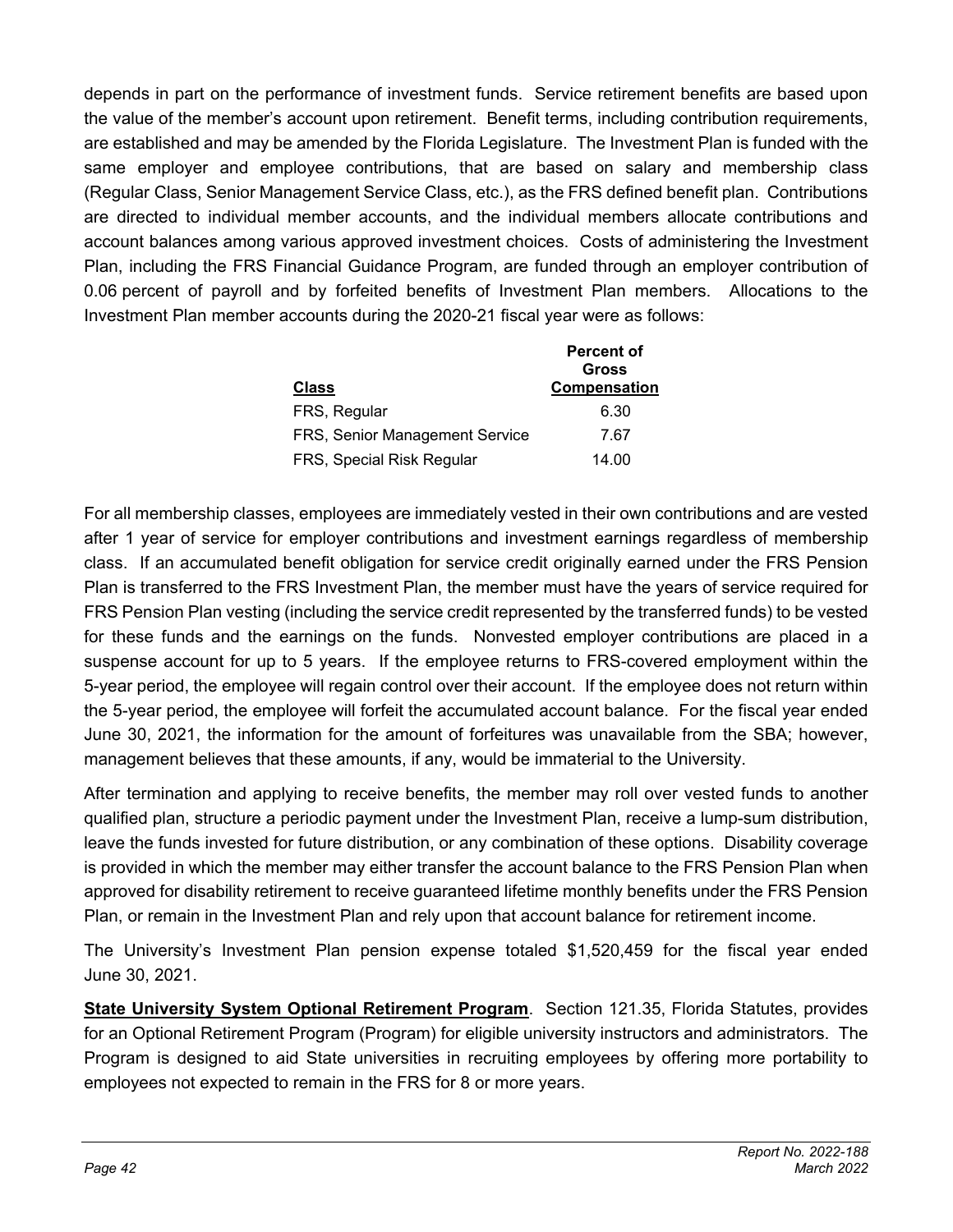The Program is a defined contribution plan, which provides full and immediate vesting of all contributions submitted to the participating companies on behalf of the participant. Employees in eligible positions can make an irrevocable election to participate in the Program, rather than the FRS, and purchase retirement and death benefits through contracts provided by certain insurance carriers. The employing university contributes 5.14 percent of the participant's salary to the participant's account, 3.44 percent to cover the unfunded actuarial liability of the FRS pension plan, and 0.01 percent to cover administrative costs, for a total of 8.59 percent, and employees contribute 3 percent of the employee's salary. Additionally, the employee may contribute, by payroll deduction, an amount not to exceed the percentage contributed by the University to the participant's annuity account. The contributions are invested in the company or companies selected by the participant to create a fund for the purchase of annuities at retirement.

The University's contributions to the Program totaled \$3,798,113, and employee contributions totaled \$2,369,621 for the 2020-21 fiscal year.

# **12. Construction Commitments**

| <b>Project Description</b>                                                           | Total<br>Commitment | <b>Completed</b><br>to Date |     | <b>Balance</b><br>Committed |
|--------------------------------------------------------------------------------------|---------------------|-----------------------------|-----|-----------------------------|
| <b>Center for Academic and Student Success</b><br>Student Housing - 700 Bed Facility | \$38,314,924        | \$35,664,892                | S   | 2,650,032                   |
| <b>Towers Living Learning Center</b>                                                 | 63,597,260          | 63,340,216                  |     | 257,044                     |
| Developmental Research School                                                        | 347,646             | 343,938                     |     | 3,708                       |
| <b>Campus Fencing</b>                                                                | 558,123             | 558,123                     |     |                             |
| Maintenance and Renovations                                                          | 12, 194, 277        | 6,853,565                   |     | 5,340,712                   |
| Total                                                                                | \$115,012,230       | \$106,760,734               | \$. | 8,251,496                   |

The University's construction commitments at June 30, 2021, were as follows:

# **13. Operating Lease Commitments**

The University leased building space under operating leases, which expire in 2023. These leased assets and the related commitments are not reported on the University's statement of net position. Operating lease payments are recorded as expenses when paid or incurred. Outstanding commitments resulting from these lease agreements are contingent upon future appropriations. Future minimum lease commitments for these noncancelable operating leases are as follows:

| <b>Fiscal Year Ending June 30</b>      |     | <b>Amount</b>      |  |  |  |
|----------------------------------------|-----|--------------------|--|--|--|
| 2022<br>2023                           | \$. | 227.471<br>101.952 |  |  |  |
| <b>Total Minimum Payments Required</b> | S   | 329.423            |  |  |  |

# **14. Risk Management Programs**

The University is exposed to various risks of loss related to torts; theft of, damage to, and destruction of assets; errors and omissions; injuries to employees; and natural disasters. Pursuant to Section 1001.72(2), Florida Statutes, the University participates in State self-insurance programs providing insurance for property and casualty, workers' compensation, general liability, fleet automotive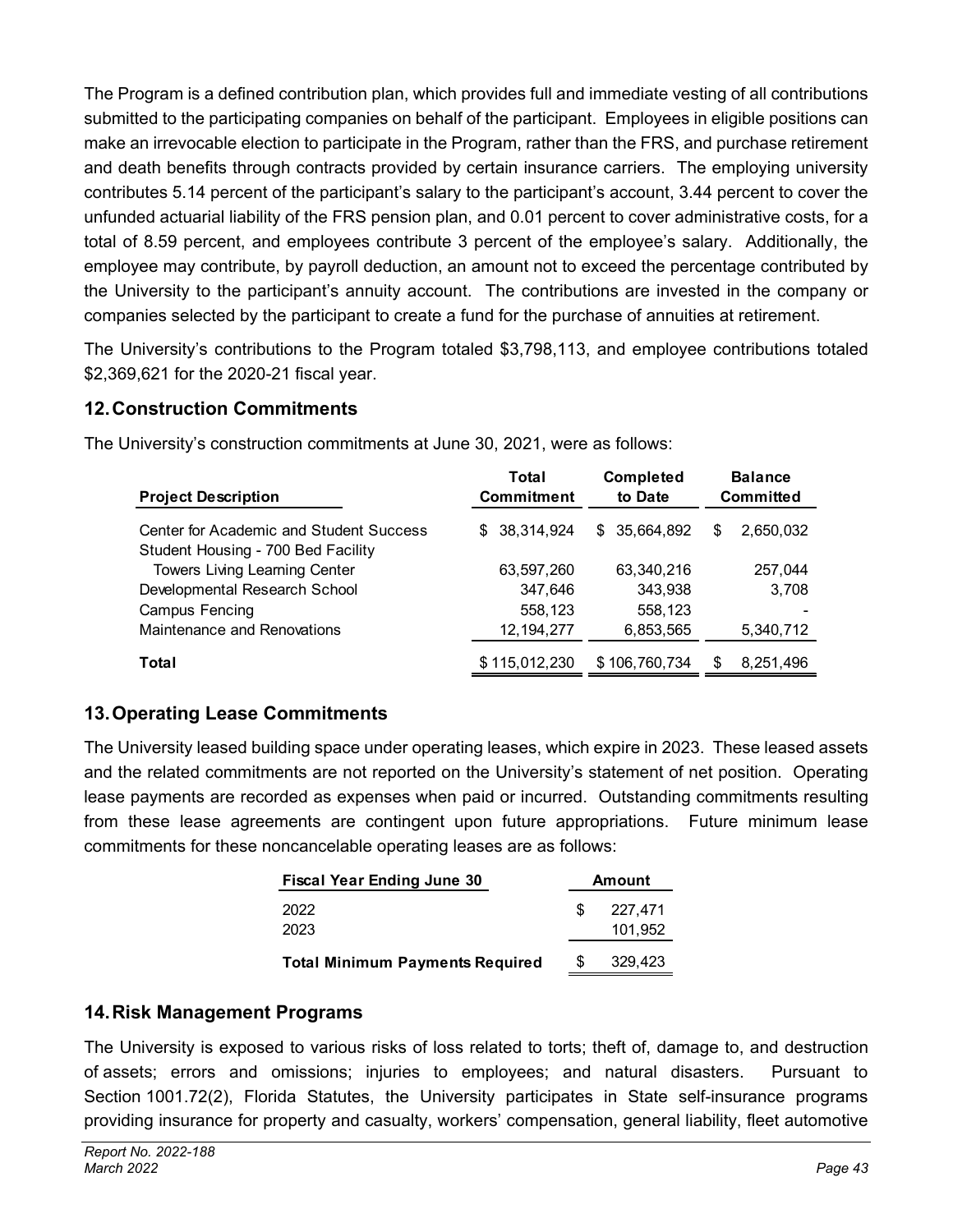liability, Federal Civil Rights, and employment discrimination liability. During the 2020-21 fiscal year, for property losses, the State retained the first \$2 million per occurrence for all perils except named windstorm and flood. The State retained the first \$2 million per occurrence with an annual aggregate retention of \$40 million for named windstorm and flood losses. After the annual aggregate retention, losses in excess of \$2 million per occurrence were commercially insured up to \$62.75 million for named windstorm and flood through February 14, 2021, and decreased to \$57.5 million starting February 15, 2021. For perils other than named windstorm and flood, losses in excess of \$2 million per occurrence were commercially insured up to \$162.25 million through February 14, 2021, and increased to \$167.5 million starting February 15, 2021; and losses exceeding those amounts were retained by the State. No excess insurance coverage is provided for workers' compensation, general and automotive liability, Federal Civil Rights and employment action coverage; all losses in these categories are completely self-insured by the State through the State Risk Management Trust Fund established pursuant to Chapter 284, Florida Statutes. Payments on tort claims are limited to \$200,000 per person and \$300,000 per occurrence as set by Section 768.28(5), Florida Statutes. Calculation of premiums considers the cash needs of the program and the amount of risk exposure for each participant. Settlements have not exceeded insurance coverage during the past 3 fiscal years.

Pursuant to Section 110.123, Florida Statutes, University employees may obtain healthcare services through participation in the State group health insurance plan or through membership in a health maintenance organization plan under contract with the State. The State's risk financing activities associated with State group health insurance, such as risk of loss related to medical and prescription drug claims, are administered through the State Employees Group Health Insurance Trust Fund. It is the practice of the State not to purchase commercial coverage for the risk of loss covered by this Fund. Additional information on the State's group health insurance plan, including the actuarial report, is available from the Florida Department of Management Services, Division of State Group Insurance.

# **15. Litigation**

The University is involved in several pending and threatened legal actions. The range of potential loss from all such claims and actions, as estimated by the University's legal counsel and management, should not materially affect the University's financial position.

# **16. Functional Distribution of Operating Expenses**

The functional classification of an operating expense (instruction, research, etc.) is assigned to a department based on the nature of the activity, which represents the material portion of the activity attributable to the department. For example, activities of an academic department for which the primary departmental function is instruction may include some activities other than direct instruction such as research and public service. However, when the primary mission of the department consists of instructional program elements, all expenses of the department are reported under the instruction classification. The operating expenses on the statement of revenues, expenses, and changes in net position are presented by natural classifications. The following are those same expenses presented in functional classifications as recommended by NACUBO: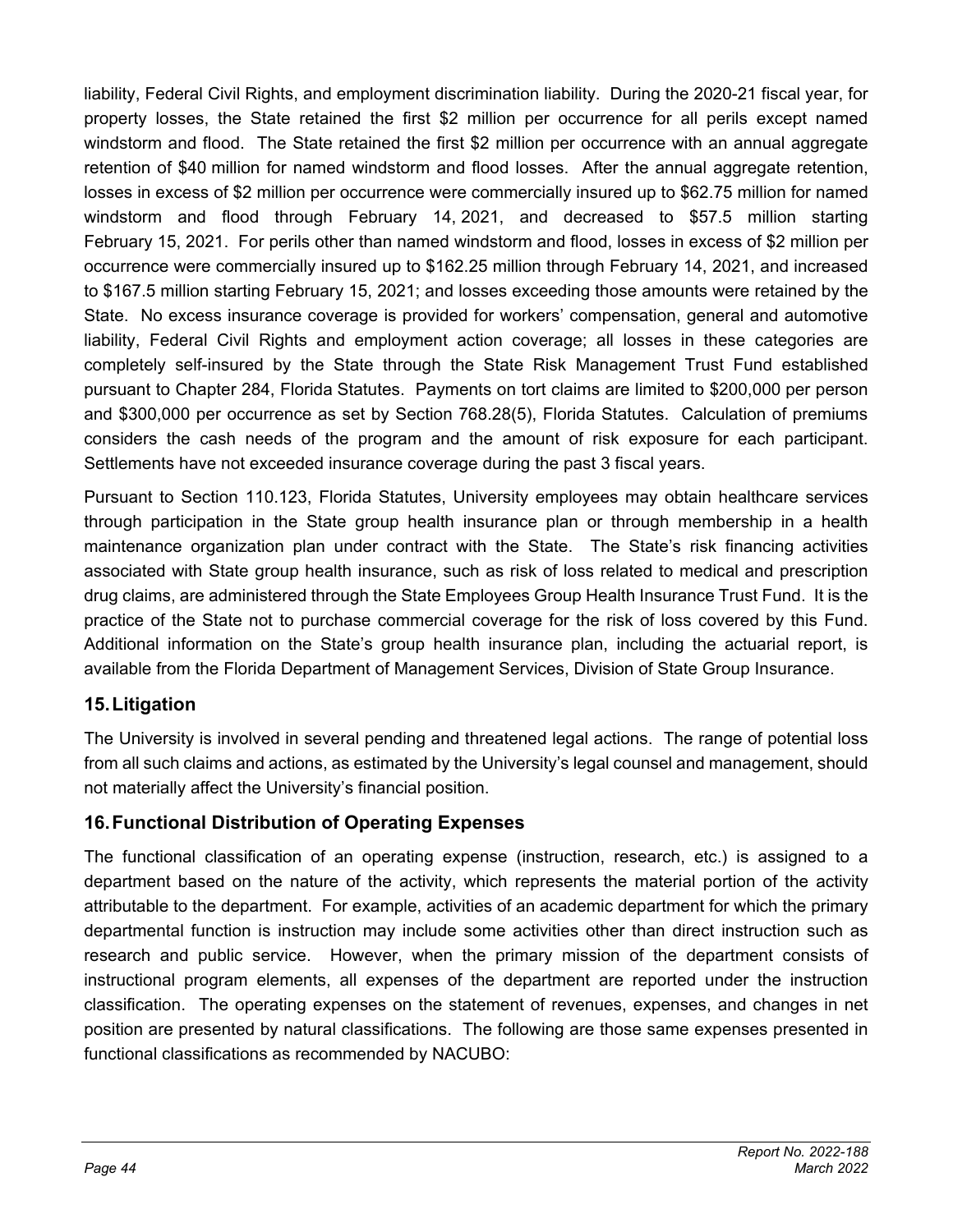| <b>Functional Classification</b>       | Amount           |
|----------------------------------------|------------------|
| Instruction                            | \$<br>90.996.685 |
| Research                               | 26.426.535       |
| <b>Public Services</b>                 | 695.539          |
| Academic Support                       | 52,118,737       |
| <b>Student Services</b>                | 13.104.659       |
| Institutional Support                  | 38,283,122       |
| Operation and Maintenance of Plant     | 25.939.158       |
| Scholarships, Fellowships, and Waivers | 40.941.143       |
| Depreciation                           | 19, 138, 397     |
| <b>Auxiliary Enterprises</b>           | 30.027.466       |
| <b>Total Operating Expenses</b>        | \$337.671.441    |

# **17. Discretely Presented Component Units**

The University has three discretely presented component units as discussed in Note 1. These component units comprise 100 percent of the transactions and account balances of the aggregate discretely presented component units' columns of the financial statements. The following financial information is from the most recently available audited financial statements for the component units:

|                                  | <b>Direct-Support Organizations</b>                                                                 |             |                                                                                                                         |           |                                          |         |                  |
|----------------------------------|-----------------------------------------------------------------------------------------------------|-------------|-------------------------------------------------------------------------------------------------------------------------|-----------|------------------------------------------|---------|------------------|
|                                  | <b>Florida</b><br>Agricultural<br>and<br><b>Mechanical</b><br><b>University</b><br>Foundation, Inc. |             | Florida<br>Agricultural<br>and<br><b>Mechanical</b><br><b>University</b><br><b>National Alumni</b><br>Association, Inc. |           | <b>FAMU</b><br>Rattler<br>Boosters, Inc. |         | Total            |
| Assets:                          |                                                                                                     |             |                                                                                                                         |           |                                          |         |                  |
| <b>Current Assets</b>            | \$                                                                                                  | 8,440,870   | \$                                                                                                                      | 2,309,820 | \$                                       | 164,849 | \$<br>10,915,539 |
| Capital Assets, Net              |                                                                                                     | 170.934     |                                                                                                                         |           |                                          |         | 170,934          |
| <b>Other Noncurrent Assets</b>   |                                                                                                     | 155,508,262 |                                                                                                                         | 596,804   |                                          | 25,572  | 156, 130, 638    |
| <b>Total Assets</b>              |                                                                                                     | 164,120,066 |                                                                                                                         | 2,906,624 |                                          | 190,421 | 167,217,111      |
| Liabilities:                     |                                                                                                     |             |                                                                                                                         |           |                                          |         |                  |
| <b>Current Liabilities</b>       |                                                                                                     | 999,935     |                                                                                                                         | 188,498   |                                          |         | 1,188,433        |
| Noncurrent Liabilities           |                                                                                                     | 2,769,745   |                                                                                                                         |           |                                          |         | 2,769,745        |
| <b>Total Liabilities</b>         |                                                                                                     | 3,769,680   |                                                                                                                         | 188,498   |                                          |         | 3,958,178        |
| <b>Net Position:</b>             |                                                                                                     |             |                                                                                                                         |           |                                          |         |                  |
| Net Investment in Capital Assets |                                                                                                     | 170,934     |                                                                                                                         |           |                                          |         | 170,934          |
| Restricted Nonexpendable         |                                                                                                     | 90,504,767  |                                                                                                                         | 2,207,374 |                                          | 140,565 | 92,852,706       |
| <b>Restricted Expendable</b>     |                                                                                                     | 67,397,887  |                                                                                                                         | 96,330    |                                          |         | 67,494,217       |
| Unrestricted                     |                                                                                                     | 2,276,798   |                                                                                                                         | 414,422   |                                          | 49,856  | 2,741,076        |
| <b>Total Net Position</b>        | \$                                                                                                  | 160,350,386 | \$                                                                                                                      | 2,718,126 | \$                                       | 190,421 | 163,258,933      |

# **Condensed Statement of Net Position**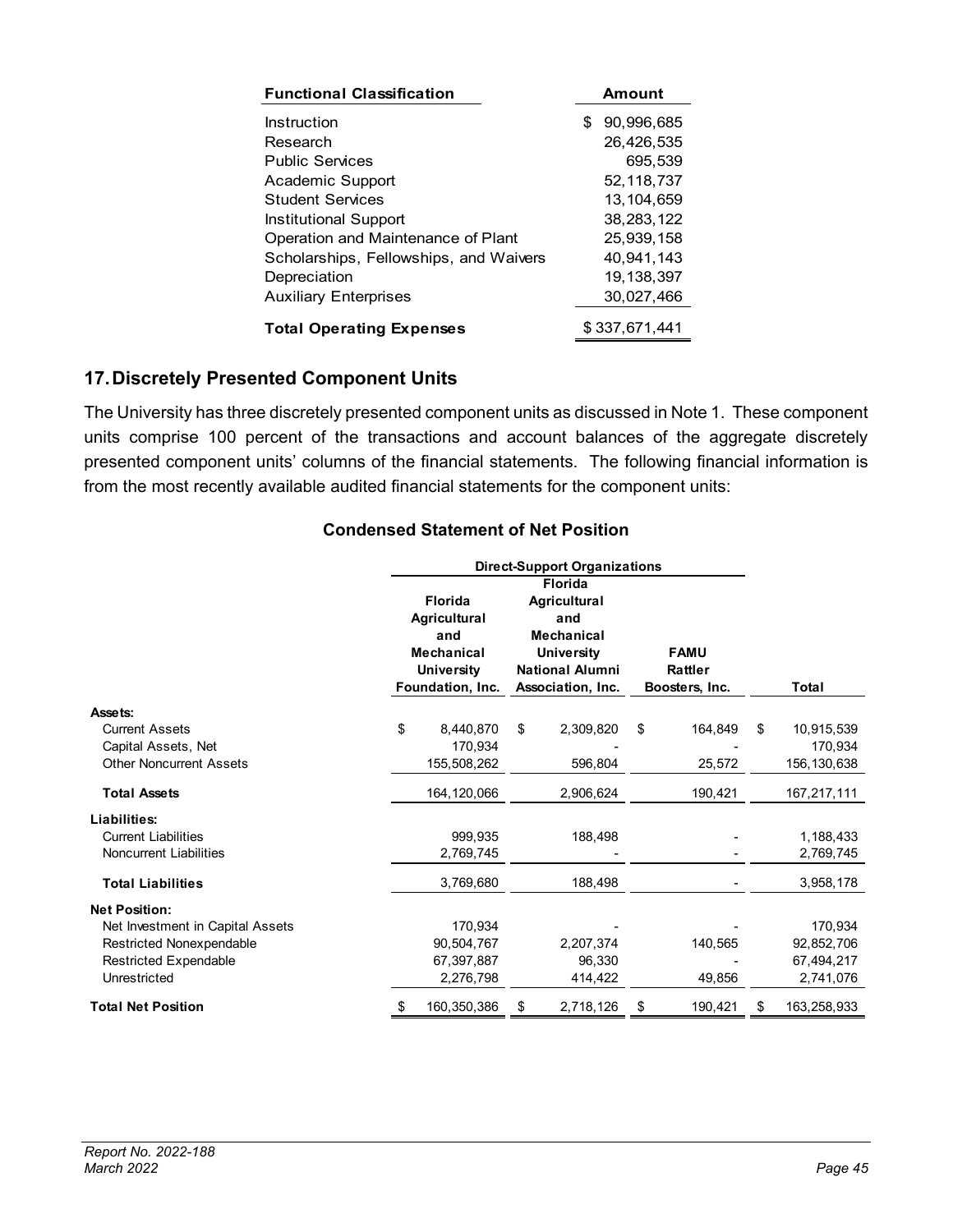# **Condensed Statement of Revenues, Expenses, and Changes in Net Position**

|                                                                             | <b>Direct-Support Organizations</b> |                                                                                                     |    |                                                                                                                                |    |                                          |    |                           |
|-----------------------------------------------------------------------------|-------------------------------------|-----------------------------------------------------------------------------------------------------|----|--------------------------------------------------------------------------------------------------------------------------------|----|------------------------------------------|----|---------------------------|
|                                                                             |                                     | <b>Florida</b><br>Agricultural<br>and<br><b>Mechanical</b><br><b>University</b><br>Foundation, Inc. |    | <b>Florida</b><br>Agricultural<br>and<br><b>Mechanical</b><br><b>University</b><br><b>National Alumni</b><br>Association, Inc. |    | <b>FAMU</b><br>Rattler<br>Boosters, Inc. |    | Total                     |
| <b>Operating Revenues</b><br><b>Operating Expenses</b>                      | \$                                  | 46,072,852<br>(8, 467, 387)                                                                         | \$ | 446,617<br>(178, 585)                                                                                                          | S  | 105,023<br>(29, 176)                     | \$ | 46,624,492<br>(8,675,148) |
| <b>Operating Income</b>                                                     |                                     | 37,605,465                                                                                          |    | 268,032                                                                                                                        |    | 75,847                                   |    | 37,949,344                |
| Nonoperating Expenses<br><b>Other Revenue</b>                               |                                     | 2,395,030                                                                                           |    | (568, 947)<br>670,907                                                                                                          |    | (46, 577)<br>42,511                      |    | (615, 524)<br>3,108,448   |
| Increase in Net Position                                                    |                                     | 40,000,495                                                                                          |    | 369,992                                                                                                                        |    | 71,781                                   |    | 40,442,268                |
| Net Position, Beginning of Year<br>Adjustment to Beginning Net Position (1) |                                     | 120,400,875<br>(50, 984)                                                                            |    | 2,348,135<br>(1)                                                                                                               |    | 118,640                                  |    | 122,867,650<br>(50, 985)  |
| Net Position, Beginning of Year, as Restated                                |                                     | 120,349,891                                                                                         |    | 2,348,134                                                                                                                      |    | 118,640                                  |    | 122,816,665               |
| Net Position, End of Year                                                   | \$                                  | 160,350,386                                                                                         | \$ | 2,718,126                                                                                                                      | \$ | 190,421                                  | \$ | 163,258,933               |

(1) Beginning Net Position was adjusted as a result of a reclassification of expendable net position as described in Note 2.

# **18. Joint Ventures and Jointly Governed Organizations**

The University's Board of Trustees and the Board of Trustees of Bethune-Cookman University created the Florida Classic Consortium Corporation (FCCC). The FCCC Board is composed of six members each from the University and Bethune-Cookman University. The primary purpose of the FCCC is to organize, sponsor, manage, produce, promote, and participate in the athletic contest specifically known as the Florida Classic (a football contest between the University and Bethune-Cookman University); to solicit, raise, and otherwise receive funds from sponsors and the general public; and to use, contribute, disburse, and dispose of such funds for the above purpose and the athletic programs of the University and Bethune-Cookman University. The Florida Classic Game scheduled on November 21, 2020, was cancelled due to the Pandemic.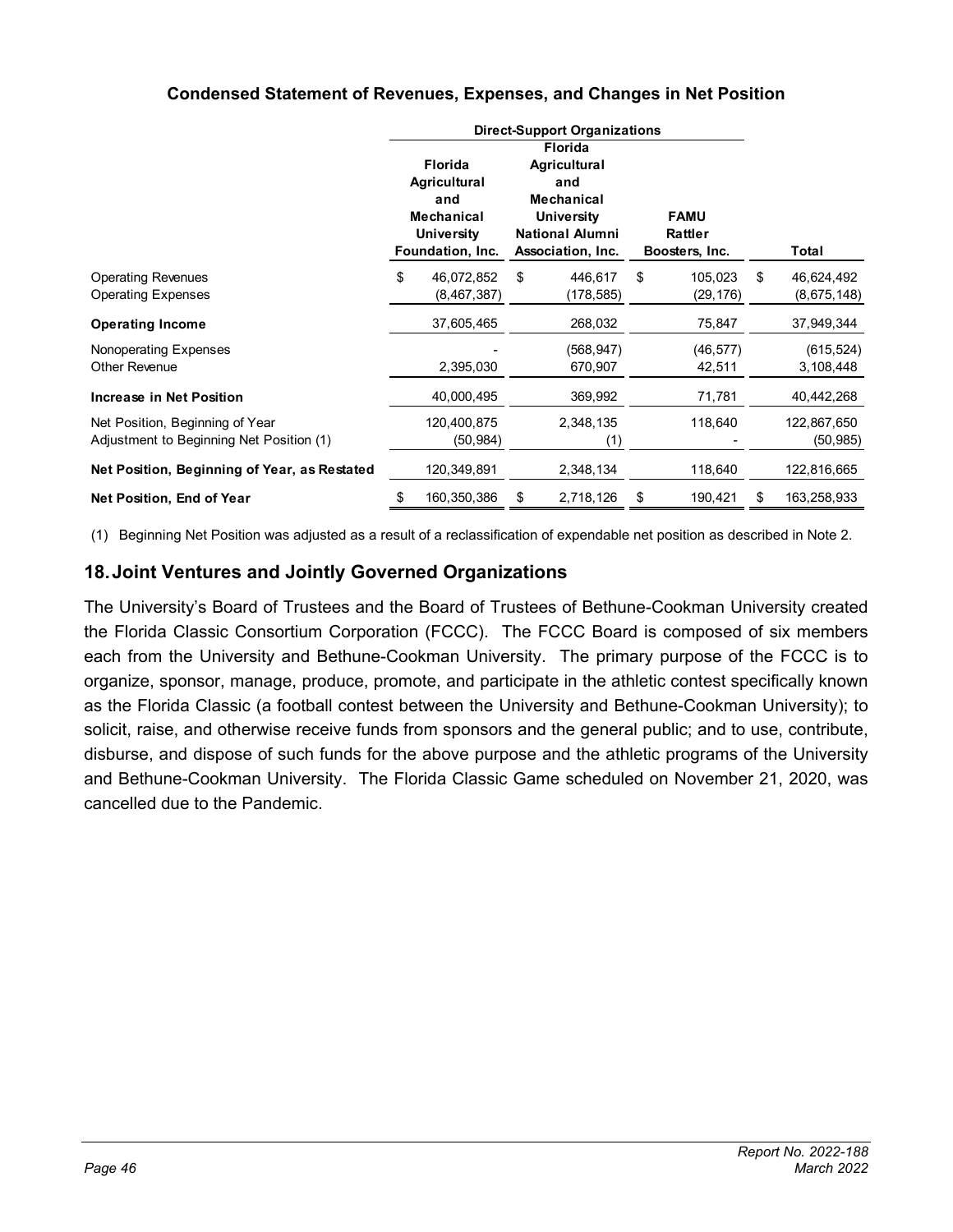# <span id="page-50-0"></span>*OTHER REQUIRED SUPPLEMENTARY INFORMATION*

# **Schedule of the University's Proportionate Share of the Total Other Postemployment Benefits Liability**

|                                                                                               | 2020          | 2019          | 2018          | 2017          |
|-----------------------------------------------------------------------------------------------|---------------|---------------|---------------|---------------|
| University's proportion of the total other                                                    |               |               |               |               |
| postemployment benefits liability                                                             | $0.52\%$      | 0.55%         | $0.55\%$      | $0.55\%$      |
| University's proportionate share of the total other                                           |               |               |               |               |
| postemployment benefits liability                                                             | \$53,671,919  | \$69,531,200  | \$ 58,034,000 | \$59,972,000  |
| University's covered-employee payroll                                                         | \$116,309,686 | \$114,039,416 | \$113,789,082 | \$112,860,919 |
| University's proportionate share of the total other<br>postemployment benefits liability as a |               |               |               |               |
| percentage of its covered-employee payroll                                                    | 46.15%        | 60.97%        | 51.00%        | 53.14%        |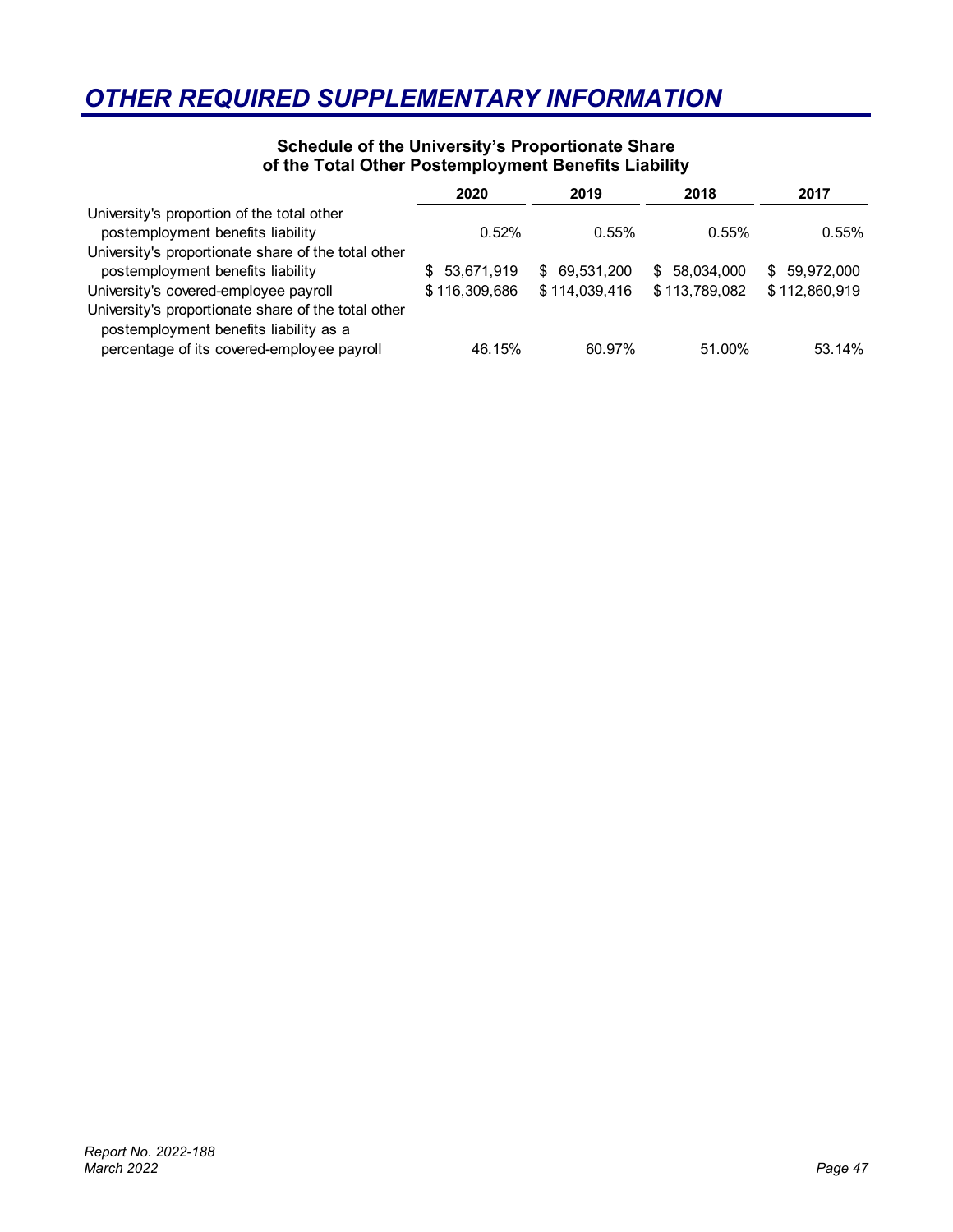# **Schedule of the University's Proportionate Share of the Net Pension Liability – Florida Retirement System Pension Plan**

<span id="page-51-0"></span>

|                                                                                                                | 2020 (1)             | 2019 (1)       | 2018(1)        | 2017         |
|----------------------------------------------------------------------------------------------------------------|----------------------|----------------|----------------|--------------|
| University's proportion of the FRS<br>net pension liability<br>University's proportionate share of             | 0.195748232%         | 0.202314209%   | 0.209281509%   | 0.210759036% |
| the FRS net pension liability                                                                                  | \$<br>84,842,072 \$  | 69,674,197 \$  | 63,036,676 \$  | 62,341,109   |
| University's covered payroll (2)                                                                               | \$<br>116,309,686 \$ | 114,039,416 \$ | 113,789,082 \$ | 112,860,919  |
| University's proportionate share of<br>the FRS net pension liability as a<br>percentage of its covered payroll | 72.94%               | 61.10%         | 55.40%         | 55.24%       |
| FRS Plan fiduciary net position as<br>a percentage of the FRS total<br>pension liability                       | 78.85%               | 82.61%         | 84.26%         | 83.89%       |

(1) The amounts presented for each fiscal year were determined as of June 30.

(2) Covered payroll includes defined benefit plan actives, investment plan members, State university system optional retirement program members, and members in DROP because total employer contributions are determined on a uniform basis (blended rate) as required by Part III of Chapter 121, Florida Statutes.

### **Schedule of University Contributions – Florida Retirement System Pension Plan**

|                                                                             | 2021(1)              | 2020(1)                  | 2019(1)      | 2018(1)           |
|-----------------------------------------------------------------------------|----------------------|--------------------------|--------------|-------------------|
| <b>Contractually required FRS</b><br>contribution                           | \$<br>7,533,912 \$   | 6,503,846 \$             | 6,273,200 \$ | 5,964,355         |
| FRS contributions in relation to the<br>contractually required contribution | (7,533,912)          | (6,503,846)              | (6,273,200)  | (5,964,355)       |
| FRS contribution deficiency<br>(excess)                                     |                      | $\overline{\phantom{0}}$ |              |                   |
| University's covered payroll (2)<br>FRS contributions as a percentage       | \$<br>116,548,787 \$ | 116,309,686 \$           | 114,039,416  | \$<br>113,789,082 |
| of covered payroll                                                          | 6.46%                | 5.59%                    | 5.50%        | 5.24%             |

(1) The amounts presented for each fiscal year were determined as of June 30.

(2) Covered payroll includes defined benefit plan actives, investment plan members, State university system optional retirement plan members, and members in DROP because total employer contributions are determined on a uniform basis (blended rate) as required by Part III of Chapter 121, Florida Statutes.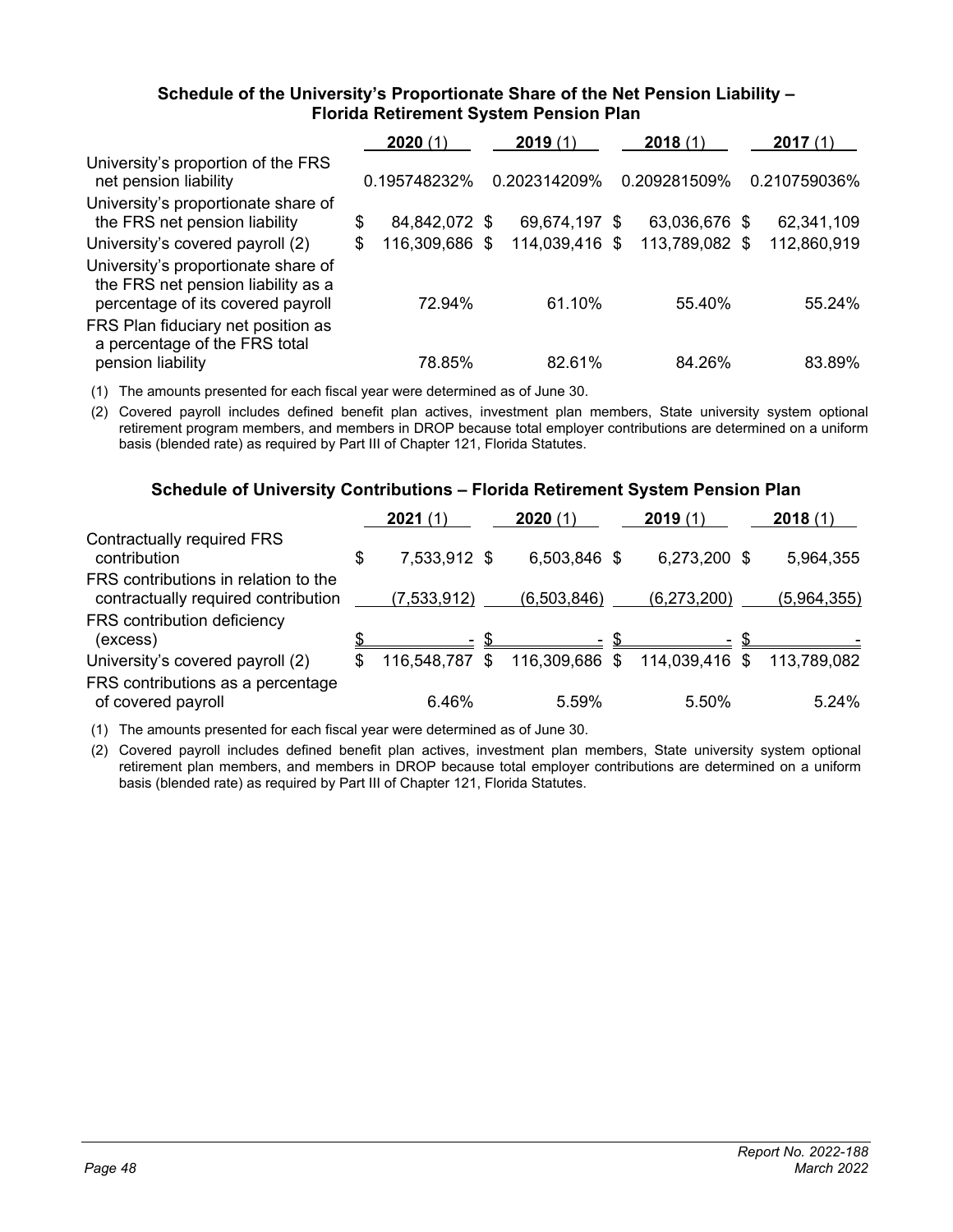|          | 2016(1)                      |      | 2015(1)                         | 2014(1) |                                 |  | 2013(1)                   |  |  |  |  |
|----------|------------------------------|------|---------------------------------|---------|---------------------------------|--|---------------------------|--|--|--|--|
|          | 0.212314988%                 |      | 0.218226097%                    |         | 0.219223139%                    |  | 0.192935113%              |  |  |  |  |
| \$<br>\$ | 53,609,701<br>111,280,144 \$ | - \$ | 28,186,827 \$<br>109,391,428 \$ |         | 13,375,835 \$<br>106,068,813 \$ |  | 33,212,720<br>103,898,906 |  |  |  |  |
|          | 48.18%                       |      | 25.77%                          |         | 12.61%                          |  | 31.97%                    |  |  |  |  |
|          | 84.88%                       |      | 92.00%                          |         | 96.09%                          |  | 88.54%                    |  |  |  |  |

| 2017(1)              | 2016(1)                       | 2015(1)      | 2014(1)     |
|----------------------|-------------------------------|--------------|-------------|
| \$<br>5,486,577 \$   | 5,177,640 \$                  | 5,320,538 \$ | 4,801,917   |
| (5,486,577)          | (5, 177, 640)                 | (5,320,538)  | (4,801,917) |
| \$<br>112,860,919 \$ | 111,280,144 \$ 109,391,428 \$ |              | 106,068,813 |
| 4.86%                | 4.65%                         | 4.86%        | 4.53%       |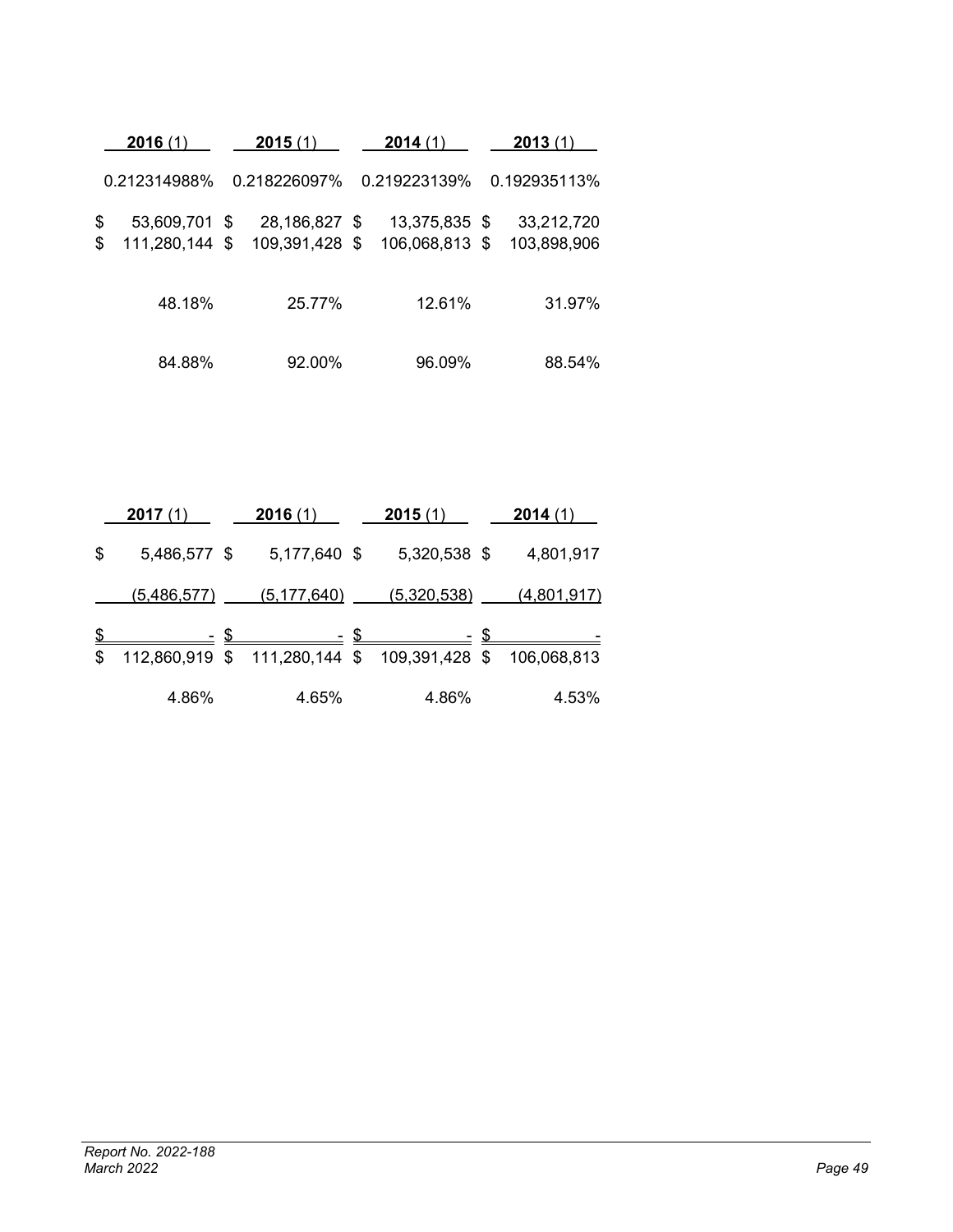# **Schedule of the University's Proportionate Share of the Net Pension Liability – Health Insurance Subsidy Pension Plan**

<span id="page-53-0"></span>

|                                                                                                                | <b>2020</b> (1)     | 2019(1)       | 2018(1)       |      | 2017         |
|----------------------------------------------------------------------------------------------------------------|---------------------|---------------|---------------|------|--------------|
| University's proportion of the HIS<br>net pension liability<br>University's proportionate share of             | 0.212038898%        | 0.210486624%  | 0.213410955%  |      | 0.220156699% |
| the HIS net pension liability                                                                                  | \$<br>25,889,605 \$ | 23,551,348 \$ | 22,587,656    | - \$ | 23,540,170   |
| University's covered payroll (2)                                                                               | \$<br>70,655,308 \$ | 68,850,145 \$ | 68,588,401 \$ |      | 68,546,066   |
| University's proportionate share of<br>the HIS net pension liability as a<br>percentage of its covered payroll | 36.64%              | 34.21%        | 32.93%        |      | 34.34%       |
| HIS Plan fiduciary net position as<br>a percentage of the HIS total<br>pension liability                       | $3.00\%$            | 2.63%         | 2.15%         |      | 1.64%        |

(1) The amounts presented for each fiscal year were determined as of June 30.

(2) Covered payroll includes defined benefit plan actives, investment plan members, and members in DROP.

# **Schedule of University Contributions – Health Insurance Subsidy Pension Plan**

|                                                                                    | 2021(1)                  | 2020(1)                  | 2019(1)       | 2018(1)       |
|------------------------------------------------------------------------------------|--------------------------|--------------------------|---------------|---------------|
| Contractually required HIS<br>contribution                                         | \$<br>1,246,460 \$       | 1,221,881 \$             | 1,168,812 \$  | 1,157,333     |
| HIS contributions in relation to the<br>contractually required HIS<br>contribution | (1,246,460)              | (1,221,881)              | (1, 168, 812) | (1, 157, 333) |
| HIS contribution deficiency                                                        |                          |                          |               |               |
| (excess)                                                                           |                          | $\overline{\phantom{0}}$ |               |               |
| University's covered payroll (2)                                                   | \$<br>72,352,927<br>- \$ | 70,655,308 \$            | 68,850,145 \$ | 68,588,401    |
| HIS contributions as a percentage<br>of covered payroll                            | 1.72%                    | 1.73%                    | 1.70%         | 1.69%         |

(1) The amounts presented for each fiscal year were determined as of June 30.

(2) Covered payroll includes defined benefit plan actives, investment plan members, and members in DROP.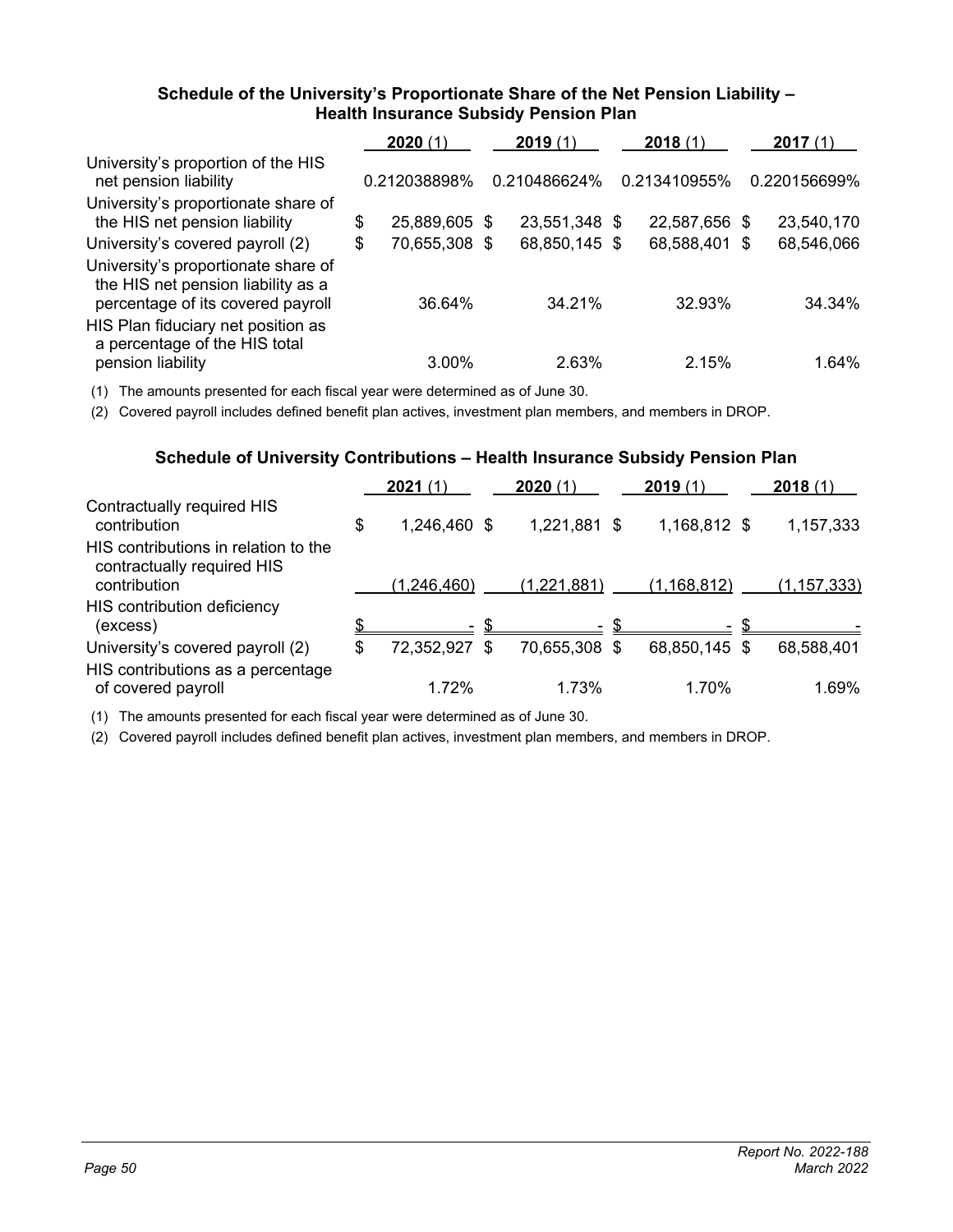| 2016(1)  |                                | 2015(1)                  | 2014 (1)   |                                |  | 2013(1)                  |
|----------|--------------------------------|--------------------------|------------|--------------------------------|--|--------------------------|
|          | 0.225242384%                   | 0.224601105%             |            | 0.224264902%                   |  | 0.220974771%             |
| \$<br>\$ | 26,251,067 \$<br>69,785,144 \$ | 22,905,780<br>66,541,722 | - \$<br>\$ | 20,969,316 \$<br>65,648,265 \$ |  | 19,238,759<br>62,952,635 |
|          | 37.62%                         | 34.42%                   |            | 31.94%                         |  | 30.56%                   |
|          | $0.97\%$                       | 0.50%                    |            | $0.99\%$                       |  | 1.78%                    |

| 2017(1)             | 2016(1)       |                         | 2015(1)       | 2014(1)    |
|---------------------|---------------|-------------------------|---------------|------------|
| \$<br>1,165,133 \$  | 1,154,511 \$  |                         | 858,565 \$    | 768,256    |
| (1, 165, 133)       | (1, 154, 511) |                         | (858, 565)    | (768, 256) |
| - \$                |               | $\mathbf{\mathfrak{L}}$ |               |            |
| \$<br>68,546,066 \$ | 69,785,444 \$ |                         | 66,541,722 \$ | 65,648,265 |
| 1.70%               | 1.65%         |                         | 1.29%         | 1.17%      |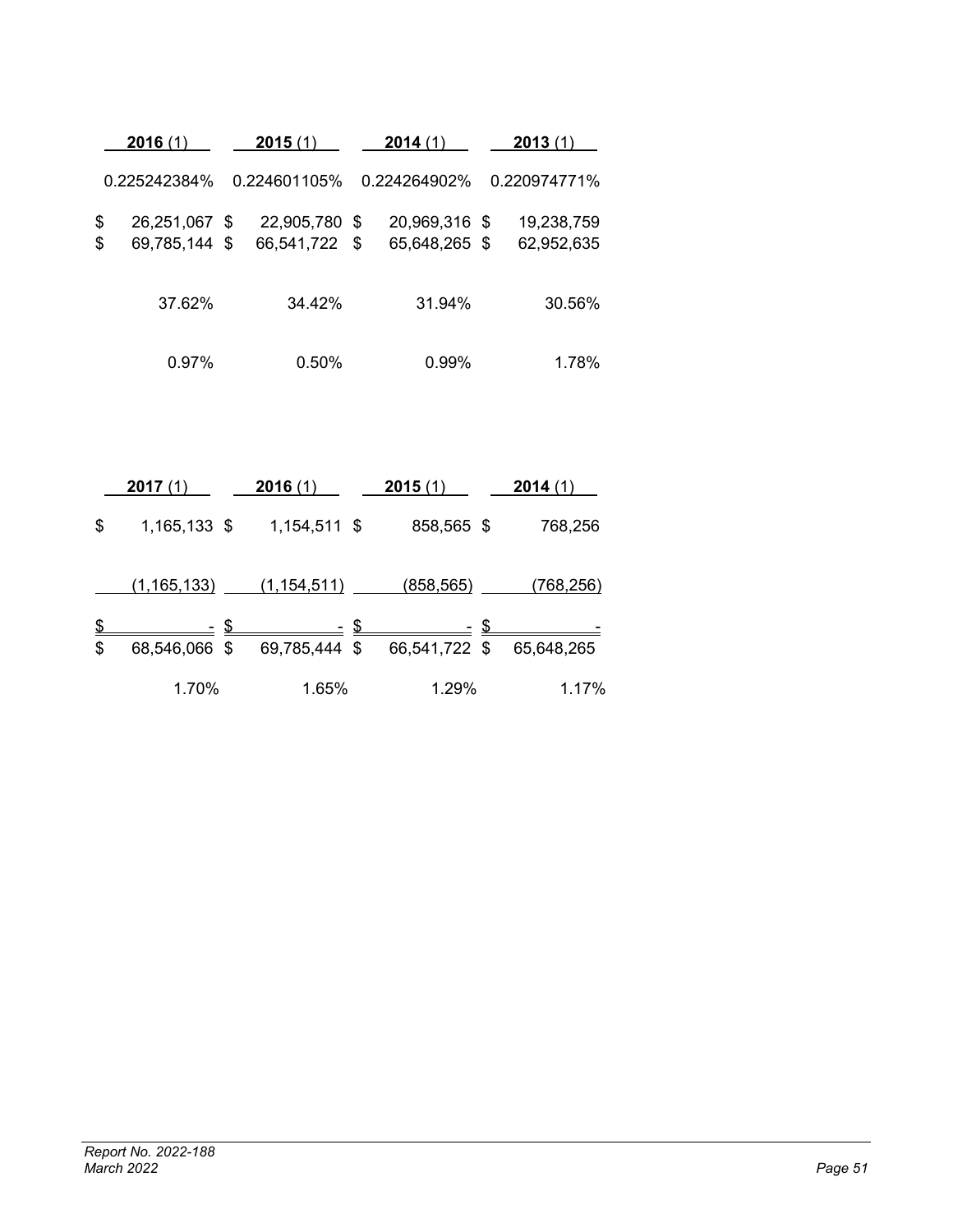# <span id="page-55-0"></span>**1. Schedule of the University's Proportionate Share of the Total Other Postemployment Benefits Liability**

No assets are accumulated in a trust that meet the criteria in paragraph 4 of GASB Statement No. 75 to pay related benefits.

*Changes of Assumptions*. In 2021, amounts reported as changes of assumptions resulted from changes to the census data, a change to the discount rate, the Excise Tax that did not come into effect in 2022, the use of actual claims information, an update in the trend rate, and an update to the mortality rate. Refer to Note 9. to the financial statement for further detail.

# **2. Schedule of Net Pension Liability and Schedule of Contributions – Florida Retirement System Pension Plan**

*Changes of Assumptions*. The long-term expected rate of return was decreased from 6.90 percent to 6.80 percent.

# **3. Schedule of Net Pension Liability and Schedule of Contributions – Health Insurance Subsidy Pension Plan**

*Changes of Assumptions*. The municipal rate used to determine total pension liability decreased from 3.50 percent to 2.21 percent, and the mortality assumption was changed from the Generational RP-2000 with Projection Scale BB tables to the PUB-2010 base table, projected generationally with Scale MP-2018.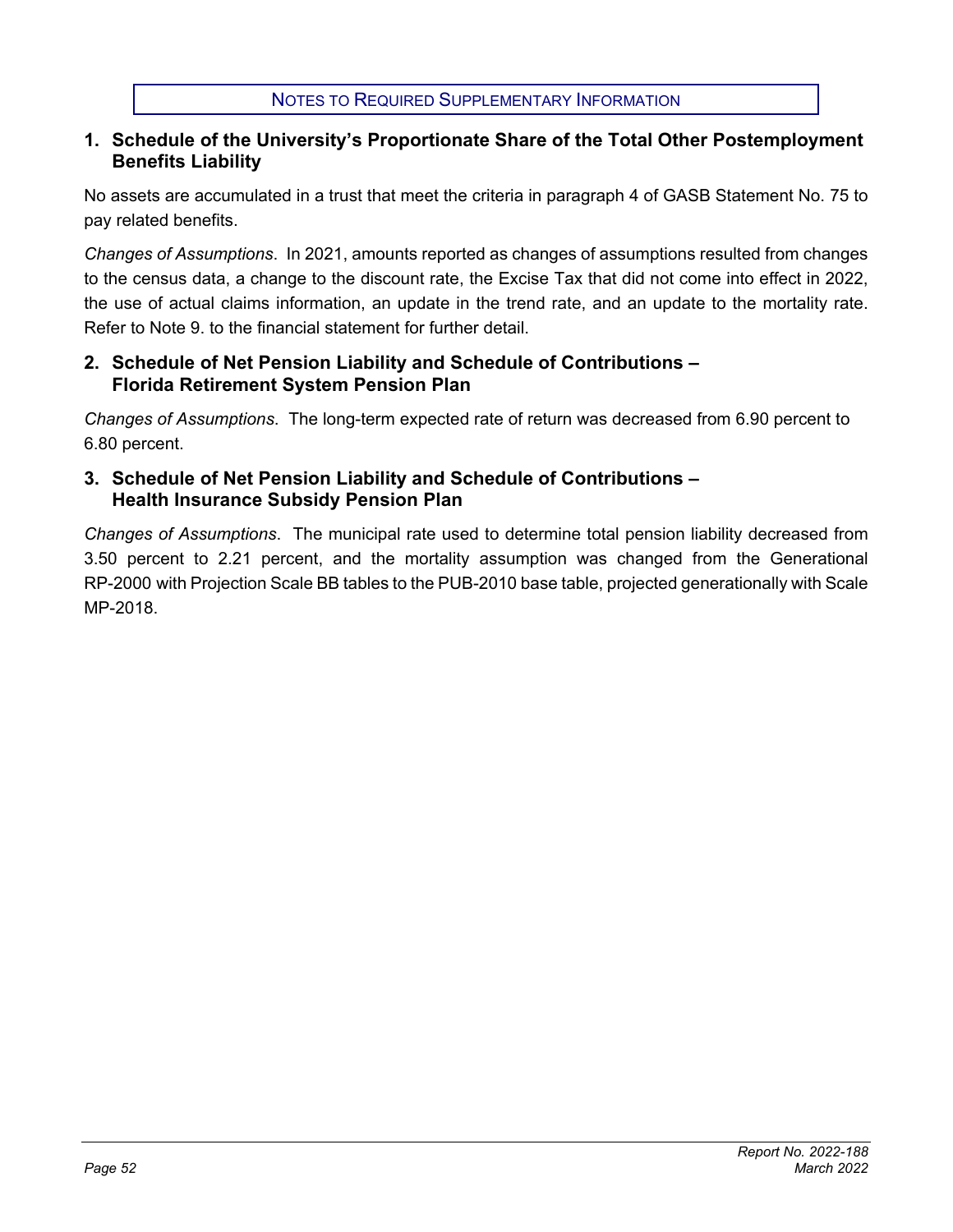<span id="page-56-0"></span>

Sherrill F. Norman, CPA Auditor General

# **AUDITOR GENERAL STATE OF FLORIDA**

Claude Denson Pepper Building, Suite G74 111 West Madison Street Tallahassee, Florida 32399-1450



Phone: (850) 412-2722 Fax: (850) 488-6975

The President of the Senate, the Speaker of the House of Representatives, and the Legislative Auditing Committee

# **INDEPENDENT AUDITOR'S REPORT ON INTERNAL CONTROL OVER FINANCIAL REPORTING AND ON COMPLIANCE AND OTHER MATTERS BASED ON AN AUDIT OF FINANCIAL STATEMENTS PERFORMED IN ACCORDANCE WITH** *GOVERNMENT AUDITING STANDARDS*

We have audited, in accordance with the auditing standards generally accepted in the United States of America and the standards applicable to financial audits contained in *Government Auditing Standards* issued by the Comptroller General of the United States, the financial statements of the Florida Agricultural and Mechanical University, a component unit of the State of Florida, and its aggregate discretely presented component units as of and for the fiscal year ended June 30, 2021, and the related notes to the financial statements, which collectively comprise the University's basic financial statements, and have issued our report thereon dated March 28, 2022, included under the heading **INDEPENDENT AUDITOR'S REPORT**. Our report includes a reference to other auditors who audited the financial statements of the aggregate discretely presented component units, as described in our report on the University's financial statements. This report does not include the results of the other auditors' testing of internal control over financial reporting or compliance and other matters that are reported on separately by those auditors.

# **Internal Control Over Financial Reporting**

In planning and performing our audit of the financial statements, we considered the University's internal control over financial reporting (internal control) as a basis for designing audit procedures that are appropriate in the circumstances for the purpose of expressing our opinions on the financial statements, but not for the purpose of expressing an opinion on the effectiveness of the University's internal control. Accordingly, we do not express an opinion on the effectiveness of the University's internal control.

A *deficiency in internal control* exists when the design or operation of a control does not allow management or employees, in the normal course of performing their assigned functions, to prevent, or detect and correct, misstatements on a timely basis. A *material weakness* is a deficiency, or a combination of deficiencies, in internal control such that there is a reasonable possibility that a material misstatement of the University's financial statements will not be prevented, or detected and corrected on